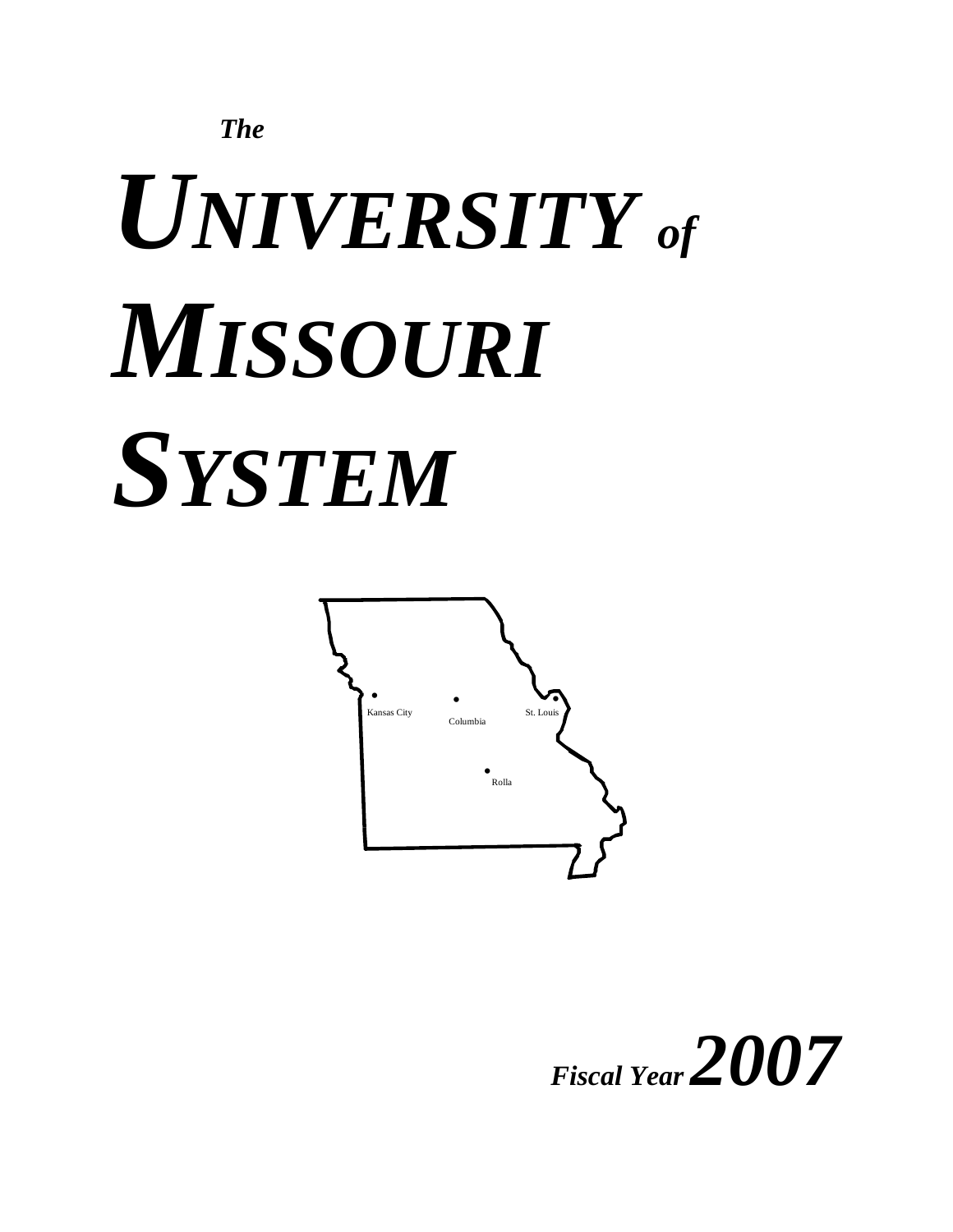# **UNIVERSITY OF MISSOURI SYSTEM**

# **OPERATING BUDGET**

# **FISCAL YEAR 2007**

**Report Prepared by Dan Liu Associate Budget Analyst** 

**With Assistance from Cuba Plain Director, Budget Planning and Development** 

**September 2006** 

**Office of Planning and Budget 104 University Hall Columbia, Missouri 65211 Telephone (573) 882-3400**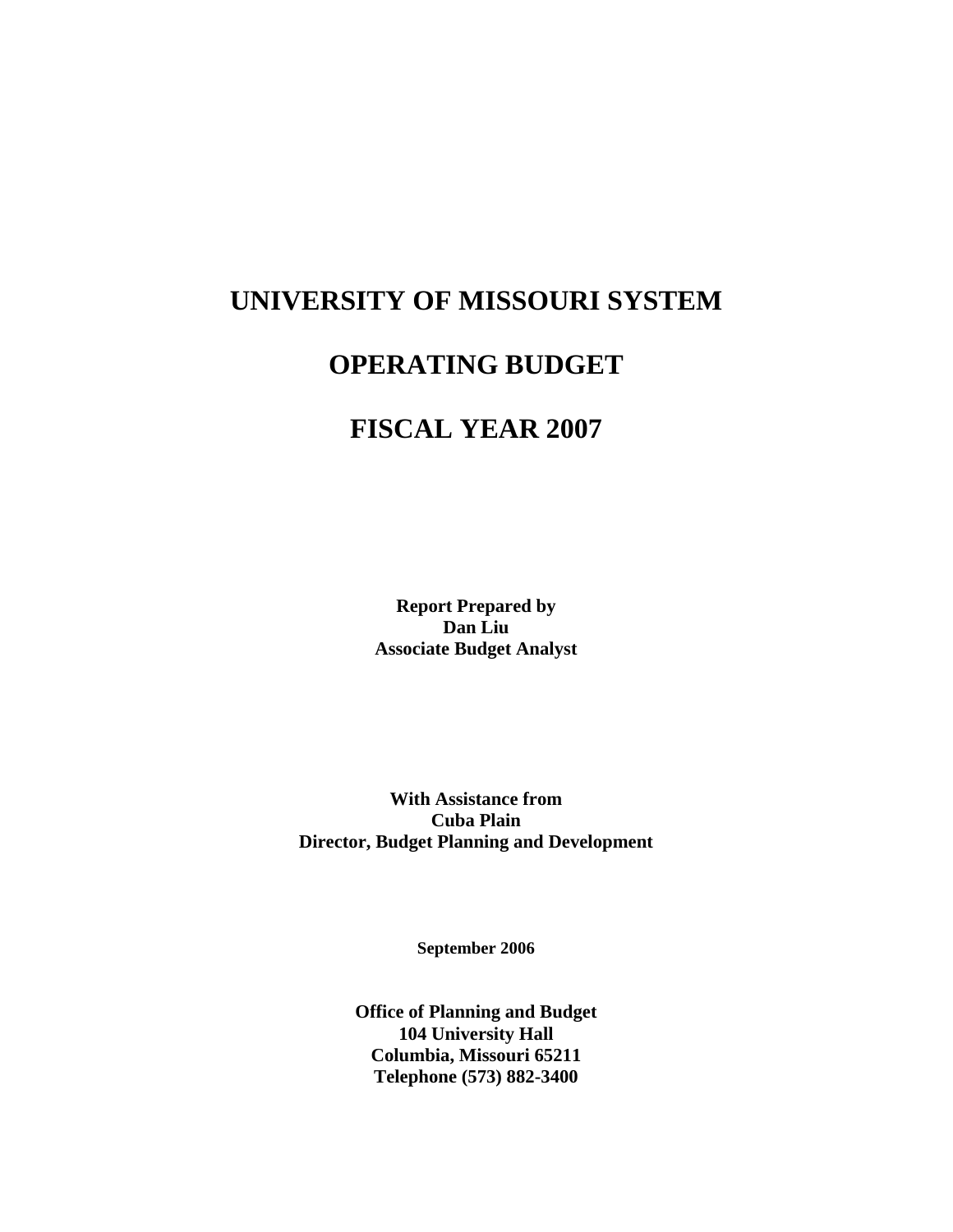# TABLE OF CONTENTS

# PAGE

|                                                                                          | $\mathbf{1}$ |
|------------------------------------------------------------------------------------------|--------------|
|                                                                                          | 2            |
| Current Funds Budget by Type of Fund                                                     |              |
|                                                                                          | 8            |
|                                                                                          | 9            |
|                                                                                          | 10           |
|                                                                                          | 11           |
|                                                                                          | 12           |
|                                                                                          | 13           |
|                                                                                          | 14           |
|                                                                                          | 15           |
|                                                                                          | 16           |
|                                                                                          |              |
|                                                                                          | 17           |
|                                                                                          |              |
| <u>Appendix</u>                                                                          |              |
| Operations Fund Expenditure Budget by Administrative Division by Major Object of Expense |              |
|                                                                                          | 24           |
|                                                                                          |              |
|                                                                                          |              |
|                                                                                          | 27           |
|                                                                                          | 28           |
|                                                                                          | 29           |
|                                                                                          | 29           |
| Operations Fund Expenditure Budget by Program by Major Object of Expense                 |              |
|                                                                                          | 30           |
|                                                                                          |              |
|                                                                                          | 32           |
|                                                                                          | 33           |
|                                                                                          | 34           |
|                                                                                          | 35           |
|                                                                                          | 36           |
|                                                                                          | 37           |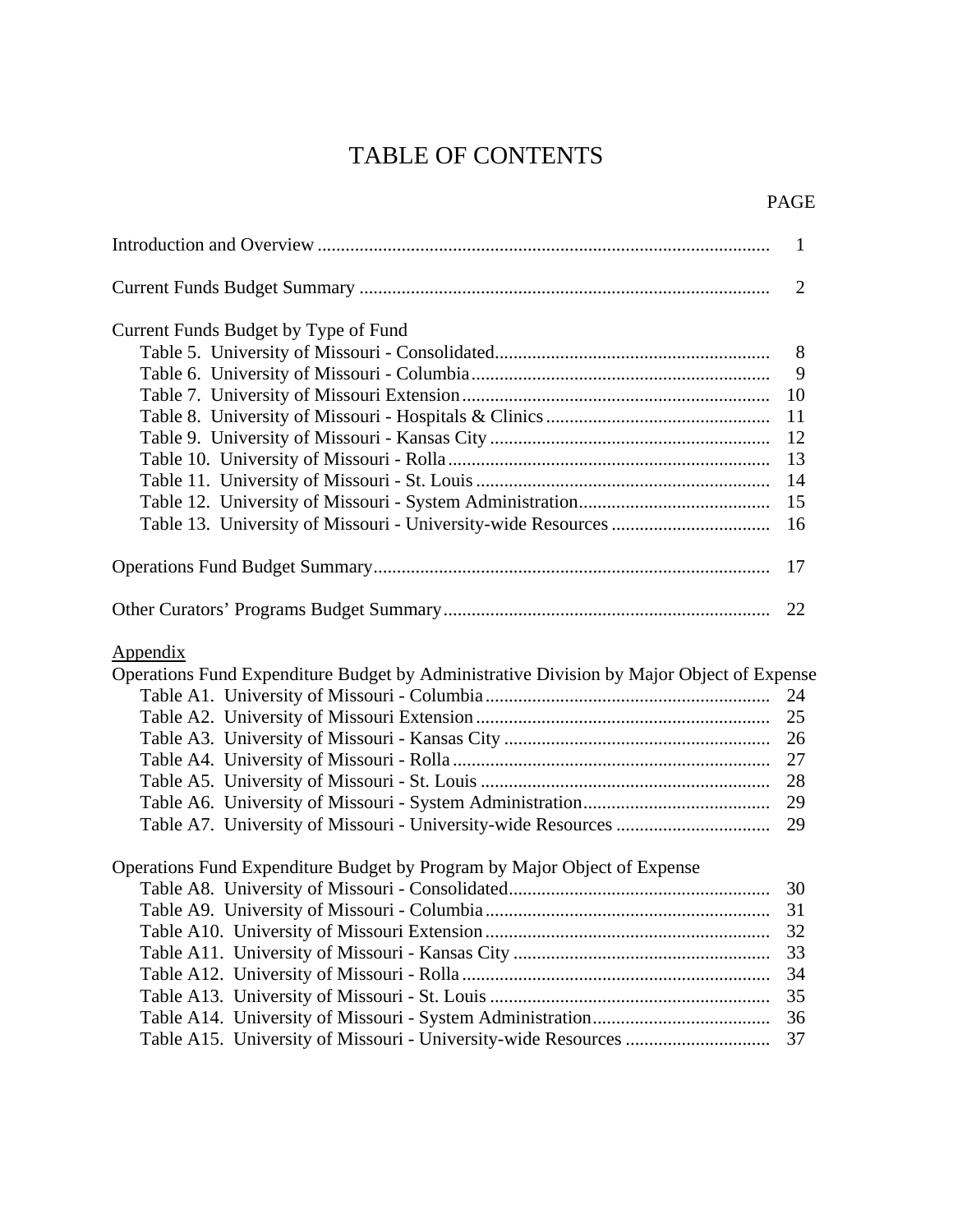# **University of Missouri System FY 2007 Operating Budget**

# **Introduction and Overview**

# **Introduction**

The University of Missouri System Operating Budget Book presents information on total sources and uses of the University's current funds. Sources of funds include estimated beginning balances and anticipated revenues. Uses of funds include expenditures, transfers, and planned ending balances. Current funds include resources of the University that are expendable for any purpose directly related to the primary missions of the University, i.e., instruction, research, and public service, as well as related support services. Current funds can be divided into restricted and unrestricted funds. Restricted funds are those that are restricted in use by the donor or supporting agency. Excluded from this document are loan funds, plant funds, endowment and similar funds, retirement and similar funds, and agency funds.

# **Context for Budget Planning**

Budget planning and development for fiscal year 2007 was guided by the policy decisions and planning parameters of the Board of Curators and by the program decision items included in the FY 2007 Appropriations Request for Operations. An increase in tuition of 5.0% was approved for academic year 2007. Expenditure assumptions for planning included the following:

- The salary and wage budget pool will increase by 2%.
- The FY 2007 flat benefit rate for benefit-eligible salaries excluding FICA is 22.73% for the campuses and 25.67% for the hospital.
- The E&E budget pool will remain relatively flat with the exception of fuel and utilities, insurance, and information technology.
- Funds equal to 1.0% of the replacement cost of the physical plant will be budgeted for maintenance and repair.

The budgets reported in this document are based on the original detail budgets for the University as entered into the PeopleSoft general ledger financial system as of June 30, 2006.

# **Withholding of State Appropriations**

State appropriations for the University of Missouri are subject to a 3.0% withholding by the State of Missouri. The University's FY 2007 budget was developed and entered into the University's financial system based on the assumption that state appropriation revenues would equal 97.0% of state funds appropriated to the University.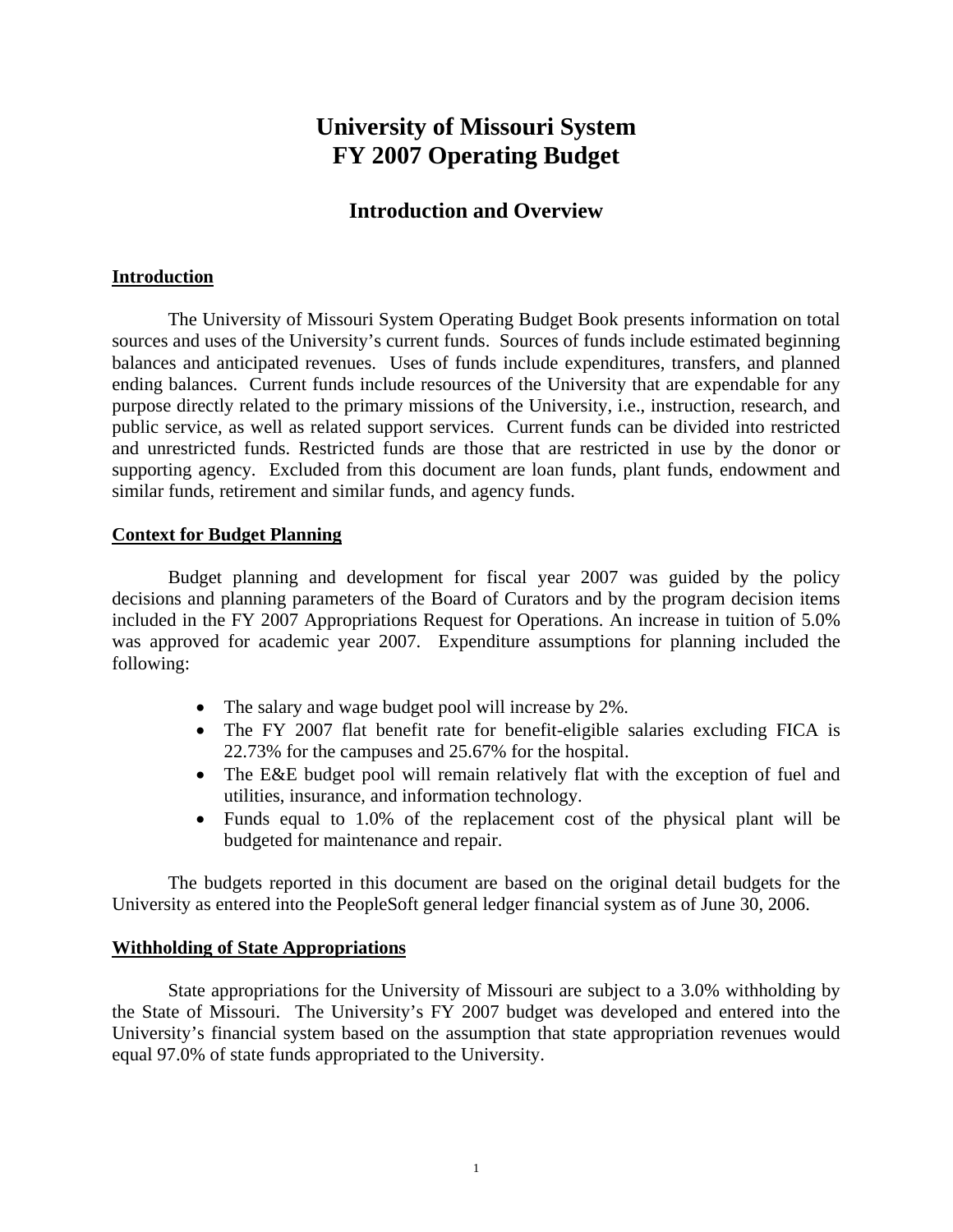# **FY 2007 Current Funds Budget Summary**

For fiscal year 2007, the University of Missouri's current funds budget totals almost \$2.2 billion. Of the total current funds budget, 87.2% is unrestricted and 12.8% is restricted. The current funds budget is made up of the University's operations fund, as well as the operating budgets for the Hospitals, auxiliary enterprises, continuing education, service operations, selfinsurance funds, and restricted funds.

#### **Current Funds Revenue Budget**



 The operations fund is where the majority of the University's instructional and public service activities are budgeted and accounted for. The operations fund comprises approximately 42.6% of the institution's current funds budget. University Hospitals and Clinics contribute 26.5% of the current funds budget. Auxiliary enterprises are self-supporting activities whose services are provided primarily to individuals in the University community such as students, faculty, and staff, and may incidentally offer services to the public. They account for 16.1% of the current funds budget. Examples include residential life, bookstores, parking, and intercollegiate athletics. Service operations provide a specific type of service to departments or other organizational units within the University rather than to individuals. These activities are supported by internal charges to the using department. Examples include campus computing, mail operations, printing services, telephone services, and science instrument shops. The selfinsurance funds budget includes medical benefits, dental benefits, educators' legal liability, medical malpractice, long-term disability, and auto and general liability. Restricted funds are comprised of grant and contract activities, as well as activities funded by endowment distributions, gifts, and restricted state appropriations.

The total FY 2007 current funds budget includes an estimated beginning balance of \$555.9 million and anticipated revenues of almost \$2.2 billion, for a total source of funds of \$2.7 billion. Planned expenditures of \$2.0 billion and transfers of \$123.3 million combine for a total planned use of funds of approximately \$2.2 billion. The FY 2007 current funds budget includes a planned decrease in ending balance of \$5.4 million.

The distribution of the total current funds budget by major type of fund is shown on the next page, in Table 1, for each campus, UM Extension, the Hospitals, and UM system units.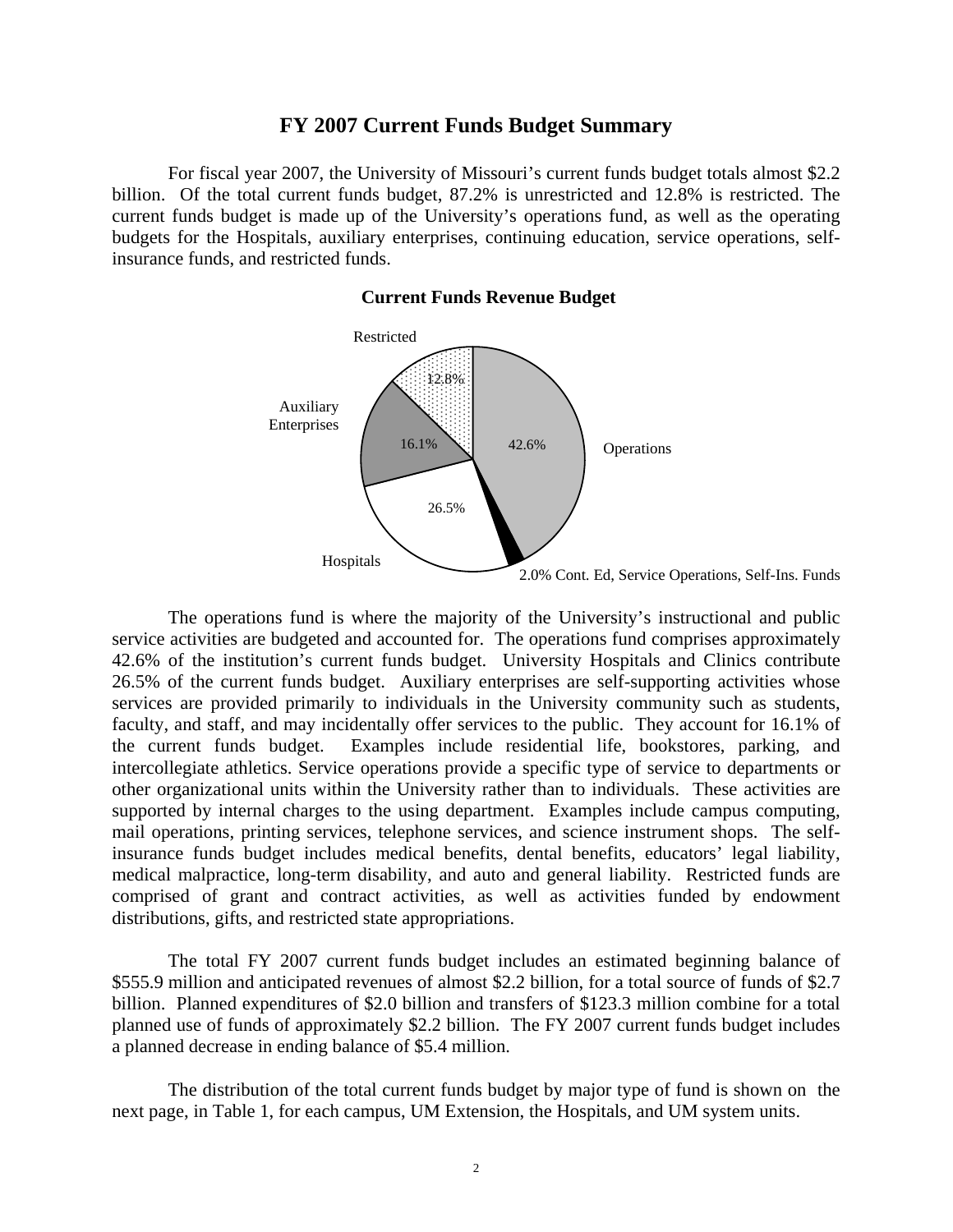#### **Table 1. Percentage Distribution of FY 2007 Current Funds Budgets by Type of Fund, by Campus**

|                                     |            |                  |          |             |            |             | UM            |                  |               |
|-------------------------------------|------------|------------------|----------|-------------|------------|-------------|---------------|------------------|---------------|
|                                     |            | UM               |          |             |            |             | <b>System</b> | <b>U-Wide</b>    | <b>System</b> |
|                                     | <b>UMC</b> | <b>Extension</b> | Hospital | <b>UMKC</b> | <b>UMR</b> | <b>UMSL</b> | Admin.        | <b>Resources</b> | <b>Total</b>  |
| Operations                          | 47.6%      | 75.6%            | 0.0%     | 71.2%       | 67.2%      | 69.7%       | 72.2%         | 97.0%            | 42.6%         |
| <b>Continuing Education</b>         | 1.7%       | 0.0%             | 0.0%     | 2.7%        | 3.3%       | 4.0%        | 0.0%          | 0.0%             | 1.6%          |
| <b>Service Operations</b>           | 0.4%       | 0.0%             | 0.0%     | 0.3%        | 0.0%       | 0.2%        | 1.2%          | 0.0%             | 0.2%          |
| Self Insurance Funds                | 0.0%       | 0.0%             | 0.0%     | $0.0\%$     | 0.0%       | $0.0\%$     | 0.0%          | 68.9%            | 0.2%          |
| Auxiliaries & Hospital Operations   | 32.8%      | 0.0%             | 99.7%    | 8.3%        | 8.1%       | 14.1%       | 3.2%          | 0.0%             | 42.6%         |
| <b>Total Unrestricted</b>           | 82.5%      | 75.6%            | 99.7%    | 82.5%       | 78.6%      | 88.0%       | 76.6%         | 165.9%           | 87.2%         |
| Restricted Expendable Gifts, Endow- |            |                  |          |             |            |             |               |                  |               |
| ments, and State Appropriations     | 3.0%       | 0.7%             | 0.3%     | 5.1%        | 2.8%       | 3.5%        | 18.2%         | $-65.9%$         | 2.7%          |
| <b>Grants and Contracts</b>         | 14.5%      | 23.7%            | 0.0%     | 12.4%       | 18.6%      | 8.5%        | 5.2%          | 0.0%             | 10.1%         |
| <b>Total Restricted</b>             | 17.5%      | 24.4%            | 0.3%     | 17.5%       | 21.4%      | 12.0%       | 23.4%         | $-65.9%$         | 12.8%         |
| <b>Total Current Funds</b>          | 100.0%     | 100.0%           | 100.0%   | 100.0%      | 100.0%     | 100.0%      | 100.0%        | 100.0%           | 100.0%        |

Note: University of Missouri Extension is a cooperative effort administered by the University of Missouri - Columbia

# **Revenues**

 The total FY 2007 current funds revenue budget at approximately \$2.2 billion is 5.8% higher than the FY 2006 original budget and about 1% higher than FY 2006 estimated revenues. The chart below on the left shows the current fund revenue budget by source of funds. The chart on the right shows the further distribution of the sales and services budget by type.

![](_page_5_Figure_5.jpeg)

Sales and services are the largest contributor of current funds revenues at 41.6%. Sales and services are comprised of three types of activities: Hospitals & Clinics, other auxiliary enterprises, and educational activities. The chart above at the right shows the distribution of sales and services revenues (including patient revenues) for each of these three types of activities.

Sales and services of Hospitals & Clinics, totaling \$542.4 million, make up 60.5% of the sales and services budget for current funds revenues. These are funds primarily derived from the combined clinical operations of the University of Missouri-Columbia Hospitals & Clinics, Ellis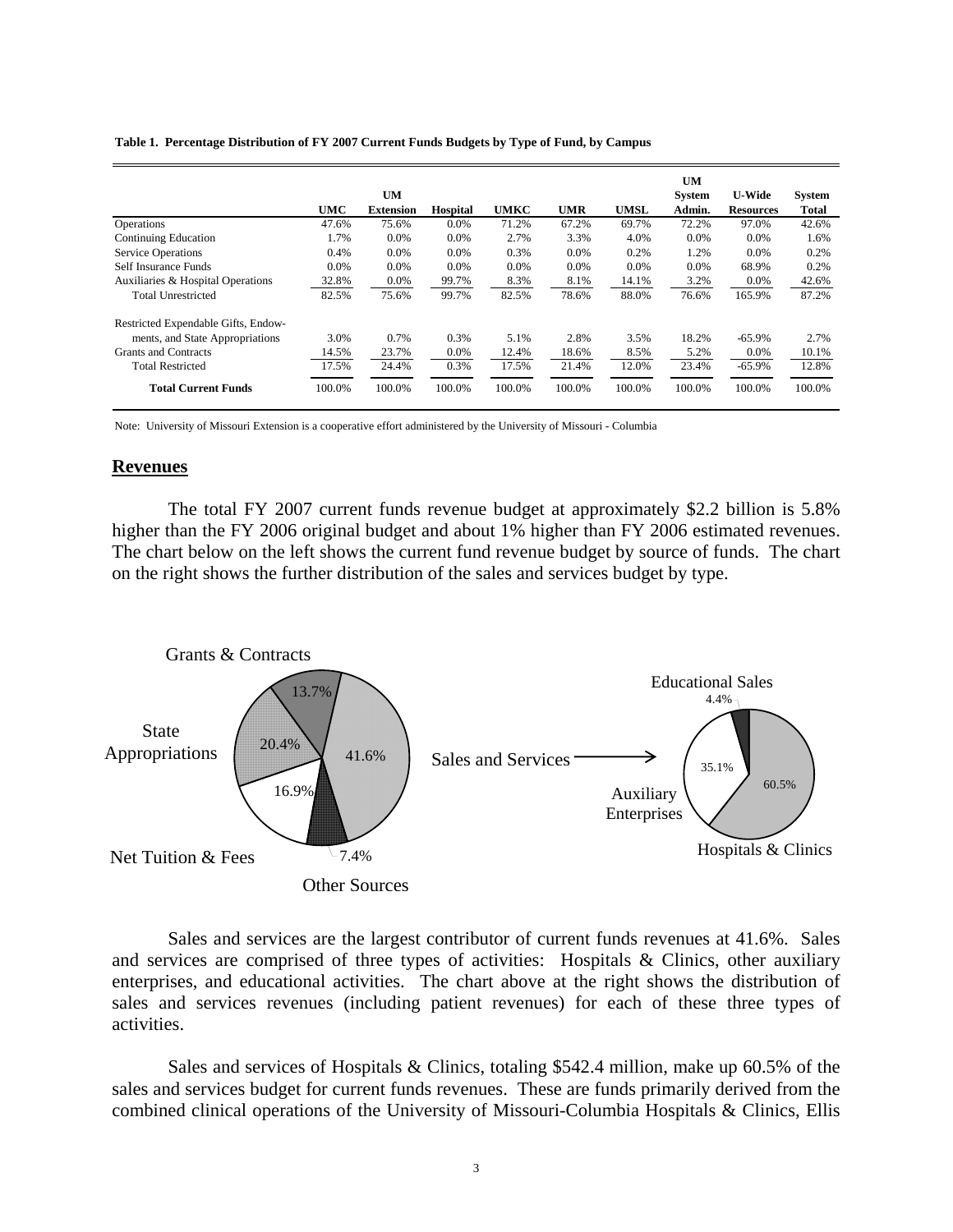Fischel Cancer Center, Columbia Regional Hospital, and the Missouri Rehabilitation Center. Not included in this category are funds generated from the University Physicians' clinical operations, which are part of the University of Missouri-Columbia Medical School's physicians' practice plan.

Sales and services of auxiliary enterprises totaling \$314.9 million, or 35.1% of the current funds sales and services budget, include revenues from essentially self-supporting activities that provide services and sales primarily to students, faculty, and staff. These include housing and dining halls, intercollegiate athletics, bookstores, parking operations, student unions, recreational facilities, the television station, University Physicians clinics, veterinary medicine clinics, and other miscellaneous activities.

Sales and services of educational activities, totaling \$39.7 million, include the operations of the dental and optometry clinics, as well as activities related to the UMKC medical residency program, Agricultural Experiment Station, Cooperative Extension, and other activities.

Gross tuition and fee revenues of \$539.8 million are the second largest source of revenue and contribute 23.2% of the gross current funds revenue budget. Scholarship allowances, or financial aid, reduce revenue from student fees to \$363.8 million or 16.9% of total net revenue, making it the third largest contributor of total net revenue. Tuition and fees of \$490.8 million are recorded in the operations fund. Student fees of \$33.3 million, related to continuing education, are recorded in a separate fund. The \$15.7 million in student fees in the auxiliary enterprises fund group are activity and facility fees primarily for student health, parking, athletics, and University Centers/Unions.

State appropriations, at \$439.9 million, comprise the third largest source of gross current funds revenue. However, once student fee discounts have been applied to gross fees, state appropriations becomes the second largest contributor of total net current funds revenues at 20.4%. State appropriations include \$400.6 million in the operations fund for the general mission of the University, and \$22.9 million for University Hospitals & Clinics. Restricted appropriations for the Missouri Institute of Mental Health, Missouri Kidney Program, the Missouri Research and Education Network (MOREnet), Spinal Cord Injury Research, and Telemedicine total approximately \$16.4 million.

Federal, state, and other grants and contracts combine for total projected revenues of \$294.7 million, or 13.7% of the total current funds revenue budget. These revenues are an estimate of the funds that will be received during FY 2007.

Other revenue sources include federal appropriations (primarily for the Agricultural Experiment Station and Cooperative Extension), investment income, gifts and endowment income (primarily for student aid and professorships), recovery of facilities and administrative costs (recovery of F&A), which are generated from externally funded grants and contracts, and miscellaneous income.

Table 2, on the following page, shows the percentage distribution of current funds revenues by major revenue source for each campus, UM Extension, the Hospitals, and the system administrative units. Tuition and fees net of financial aid is the largest source of revenue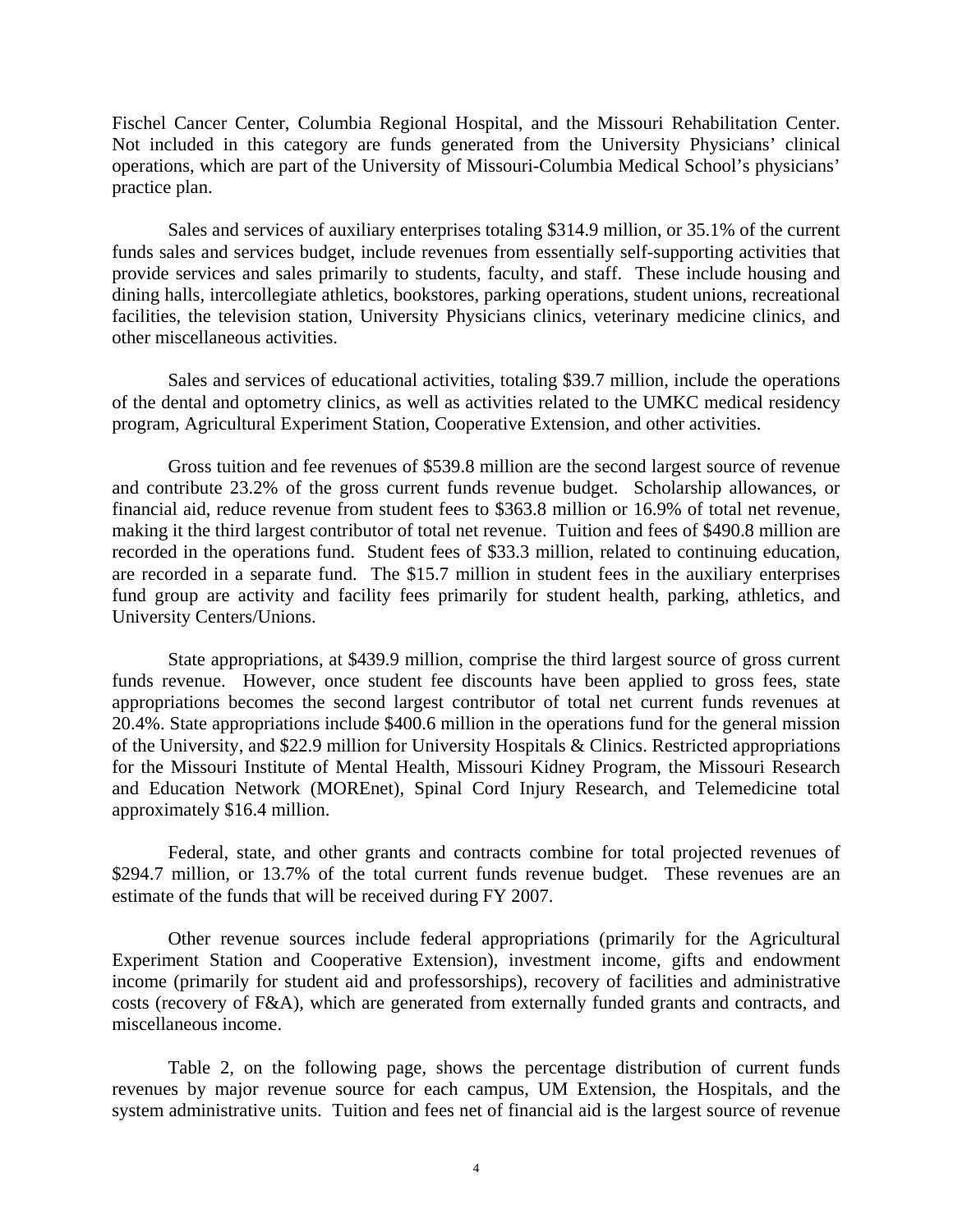for the St. Louis and Kansas City campuses. State appropriations is the largest contributor for UM Extension, the Rolla campus, UM System Administration, and University-Wide Resources. Sales & services of educational activities and auxiliary enterprises is the largest source of revenue for the Columbia campus and the Hospitals (Patient Services). State appropriations are the second largest source of funds for each of the campuses, except Rolla where net student fees are second.

|                                     |         |                  |                 |         |         |             | <b>UM</b>     |                  |               |
|-------------------------------------|---------|------------------|-----------------|---------|---------|-------------|---------------|------------------|---------------|
|                                     |         | UM               |                 |         |         |             | <b>System</b> | <b>U-Wide</b>    | <b>System</b> |
|                                     | UMC     | <b>Extension</b> | <b>Hospital</b> | UMKC    | UMR     | <b>UMSL</b> | Admin.        | <b>Resources</b> | Total         |
| Net Tuition and Fees                | 19.3%   | 0.0%             | 0.0%            | 32.3%   | 25.6%   | 39.4%       | 0.0%          | 0.0%             | 16.9%         |
| <b>Federal Appropriations</b>       | 0.6%    | 19.6%            | 0.0%            | 0.0%    | 0.0%    | 0.0%        | 0.0%          | $0.0\%$          | 0.7%          |
| <b>State Appropriations</b>         | 20.7%   | 51.5%            | 4.0%            | 27.6%   | 34.8%   | 30.1%       | 47.5%         | 68.8%            | 20.4%         |
| Federal Grants & Contracts          | 14.0%   | 3.7%             | $0.0\%$         | 10.3%   | 18.1%   | 9.6%        | 0.0%          | $0.0\%$          | 9.0%          |
| <b>State Grants</b>                 | 2.0%    | 15.2%            | 0.0%            | 1.9%    | 1.2%    | 2.5%        | 5.4%          | $0.0\%$          | 1.9%          |
| Other Grants & Contracts            | 3.6%    | 6.5%             | 0.0%            | 4.6%    | 6.8%    | 2.5%        | $0.0\%$       | $0.0\%$          | 2.8%          |
| Gift Income                         | 2.0%    | 0.4%             | 0.3%            | 3.1%    | 2.3%    | 2.9%        | 0.2%          | $0.0\%$          | 1.7%          |
| Recovery of F&A                     | $0.0\%$ | 0.0%             | 0.0%            | $0.0\%$ | $0.0\%$ | $0.0\%$     | $0.0\%$       | $0.0\%$          | 0.0%          |
| Endowment and Investment Income     | 2.6%    | 0.3%             | 0.8%            | 2.6%    | 3.0%    | 1.4%        | 16.3%         | 31.1%            | 2.5%          |
| Sales & Services-Educ. Act./Aux.    | 32.2%   | 1.2%             | 94.7%           | 15.1%   | 7.1%    | 10.9%       | 2.0%          | $0.0\%$          | 41.6%         |
| Miscellaneous Income                | 3.0%    | 1.6%             | 0.2%            | 2.5%    | 1.1%    | 0.7%        | 28.6%         | 0.1%             | 2.5%          |
| <b>Total Current Funds Revenues</b> | 100.0%  | 100.0%           | 100.0%          | 100.0%  | 100.0%  | 100.0%      | 100.0%        | 100.0%           | 100.0%        |

**Table 2. Percentage Distribution of FY 2007 Current Funds Budgeted Revenues by Major Source, by Campus**

Note: University of Missouri Extension is a cooperative effort administered by the University of Missouri - Columbia

# **Expenditures**

 Compensation expenditures of \$1.4 billion account for 63.9% of current funds expenditures and transfers in FY 2007. Salary expenditures total \$1.1 billion and employee benefits expense is anticipated to be \$288.9 million. Expense and equipment and capital expenditures of \$657.2 million contribute 30.4% of current funds expenditures and transfers. Budgeted transfers of \$123.3 million, primarily for debt service and maintenance and repair, make up the remaining 5.7% of the budget.

![](_page_7_Figure_6.jpeg)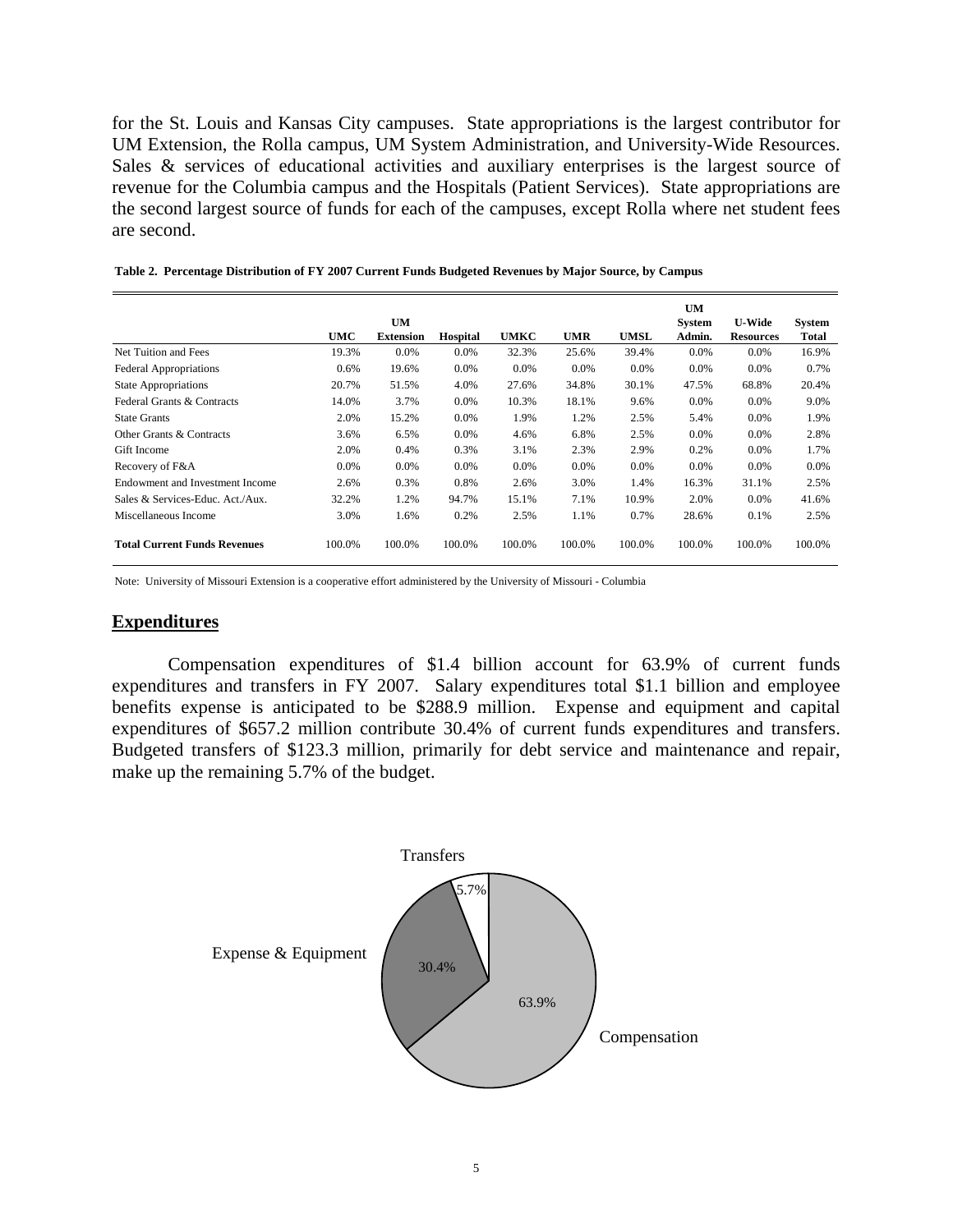Table 3 shows the percentage distribution of the FY 2007 current funds expenditure budget by object of expense for each campus, UM Extension, the Hospitals, and the system units.

|                                           | <b>UMC</b> | <b>UM</b><br><b>Extension</b> | <b>Hospital</b> | <b>UMKC</b> | <b>UMR</b> | <b>UMSL</b> | <b>UM</b><br><b>System</b><br>Admin. | <b>U-Wide</b><br><b>Resources</b> | <b>System</b><br><b>Total</b> |
|-------------------------------------------|------------|-------------------------------|-----------------|-------------|------------|-------------|--------------------------------------|-----------------------------------|-------------------------------|
| Salaries & Wages                          | 55.4%      | 63.6%                         | 36.7%           | 57.0%       | 55.3%      | 53.5%       | 44.1%                                | n/a                               | 50.5%                         |
| <b>Employee Benefits</b>                  | 14.1%      | 19.0%                         | 10.2%           | 15.3%       | 14.0%      | 14.4%       | 13.1%                                | n/a                               | 13.4%                         |
| <b>Total Compensation</b>                 | 69.5%      | 82.6%                         | 46.9%           | 72.3%       | 69.3%      | 67.9%       | 57.2%                                | n/a                               | 63.9%                         |
| <b>Expense and Equipment</b>              | 22.1%      | 15.9%                         | 41.4%           | 21.7%       | 24.0%      | 25.4%       | 50.5%                                | n/a                               | 27.9%                         |
| Capital Expenditures                      | 3.6%       | 0.1%                          | 0.0%            | 4.4%        | 4.3%       | 2.1%        | 1.6%                                 | n/a                               | 2.5%                          |
| <b>Total Expenditures</b>                 | 95.2%      | 98.6%                         | 88.3%           | 98.4%       | 97.6%      | 95.4%       | 109.3%                               | n/a                               | 94.3%                         |
| Transfers                                 | 4.8%       | 1.4%                          | 11.7%           | 1.6%        | 2.4%       | 4.6%        | $-9.3%$                              | n/a                               | 5.7%                          |
| <b>Total Expenditures &amp; Transfers</b> | 100.0%     | 100.0%                        | 100.0%          | 100.0%      | 100.0%     | 100.0%      | 100.0%                               | n/a                               | 100.0%                        |

**Table 3. Percentage Distribution of FY 2007 Current Funds Expenditure Budgets by Object of Expense, by Campus**

Note 1: University of Missouri Extension is a cooperative effort administered by the University of Missouri - Columbia

Note 2: University-Wide Resources expenditure percentages are omitted because Self Insurance Fund contributions are budgeted at a higher level

than expenditures to increase reserve levels. This causes the percentage distributions to be distorted.

Primary program activities of instruction, research, and public service make up 46.8% of current funds expenditures at the University of Missouri. Hospitals account for 24.8% of the expenditure budget. Auxiliary enterprises make up 8.5% of the expenditure budget and the remaining 19.9% of budgeted expenditures are spent for support services, scholarships, and operation and maintenance of the physical plant.

![](_page_8_Figure_7.jpeg)

Table 4, on the following page shows the percentage distribution of the University's current funds expenditure budget by major program classification for each campus, UM Extension, the Hospitals, and UM system units.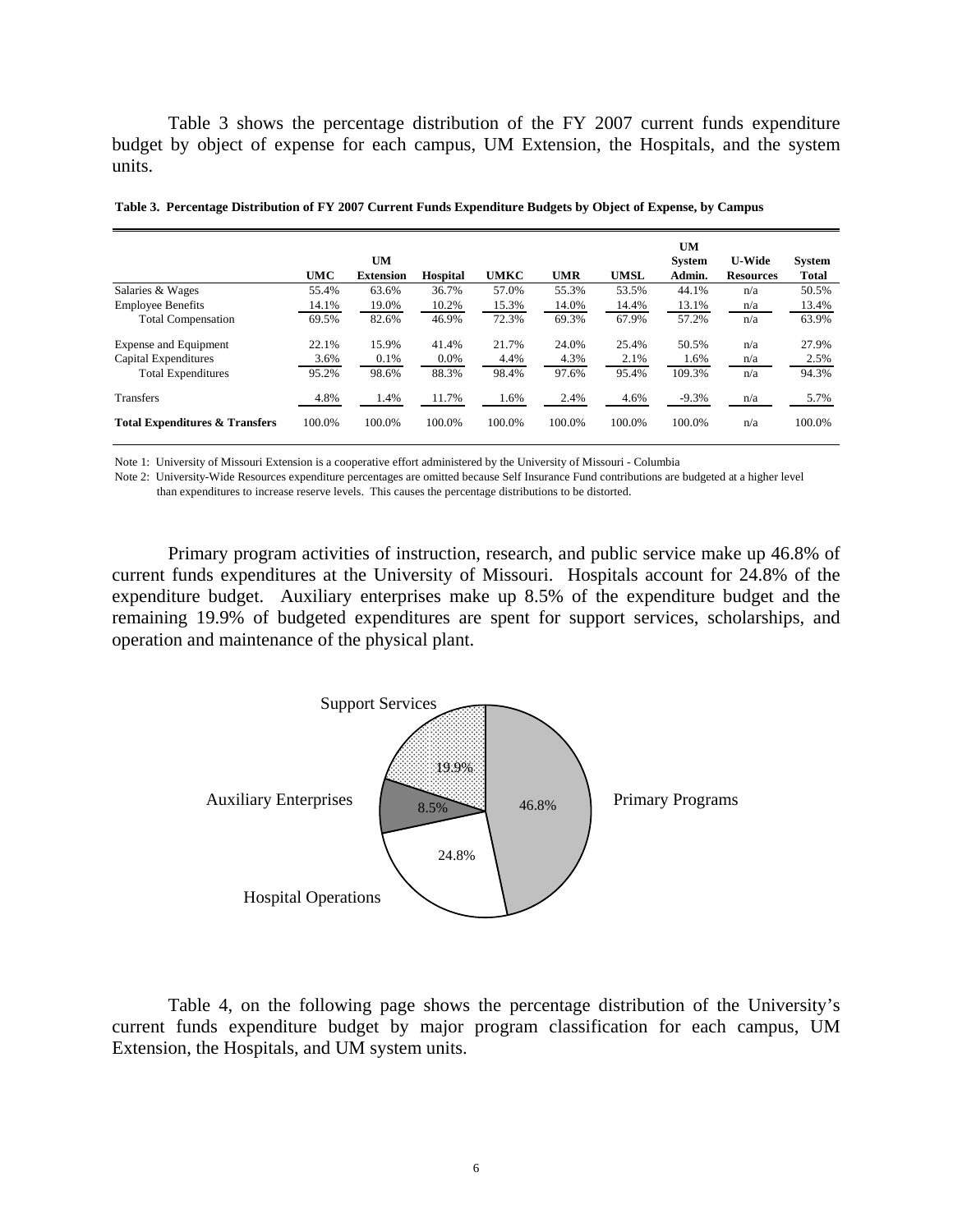|                              |            |                  |                 |             |            |             | <b>UM</b>     |                  |               |
|------------------------------|------------|------------------|-----------------|-------------|------------|-------------|---------------|------------------|---------------|
|                              |            | <b>UM</b>        |                 |             |            |             | <b>System</b> | <b>U-Wide</b>    | <b>System</b> |
|                              | <b>UMC</b> | <b>Extension</b> | <b>Hospital</b> | <b>UMKC</b> | <b>UMR</b> | <b>UMSL</b> | Admin.        | <b>Resources</b> | <b>Total</b>  |
| Instruction                  | 36.3%      | 0.0%             | 0.0%            | 46.4%       | 42.3%      | 44.8%       | 0.2%          | n/a              | 27.8%         |
| Research                     | 19.5%      | $0.0\%$          | 0.0%            | 7.6%        | 20.3%      | 5.6%        | 0.6%          | n/a              | 10.9%         |
| <b>Public Service</b>        | 6.2%       | 100.0%           | 0.0%            | 7.5%        | 2.0%       | 7.6%        | 36.5%         | n/a              | 8.1%          |
| Academic Support             | 8.3%       | 0.0%             | 0.0%            | 10.2%       | 5.3%       | 12.4%       | 24.0%         | n/a              | 7.0%          |
| <b>Student Services</b>      | 3.6%       | $0.0\%$          | 0.0%            | 4.8%        | 7.7%       | 4.9%        | 3.5%          | n/a              | 3.2%          |
| <b>Institutional Support</b> | 5.0%       | $0.0\%$          | 0.0%            | 8.8%        | 7.6%       | 8.0%        | 33.6%         | n/a              | 5.1%          |
| Operation & Maintenance      | 5.6%       | $0.0\%$          | 0.0%            | 7.4%        | 8.9%       | 6.3%        | 1.6%          | n/a              | 4.5%          |
| Scholarships & Fellowships   | 0.2%       | 0.0%             | 0.0%            | 0.2%        | 0.1%       | 0.0%        | 0.0%          | n/a              | 0.1%          |
| Auxiliaries                  | 15.3%      | 0.0%             | 0.0%            | 7.1%        | 5.8%       | 10.4%       | 0.0%          | n/a              | 8.5%          |
| Hospital                     | 0.0%       | $0.0\%$          | 100.0%          | 0.0%        | $0.0\%$    | $0.0\%$     | 0.0%          | n/a              | 24.8%         |
| <b>Total Expenditures</b>    | 100.0%     | 100.0%           | 100.0%          | 100.0%      | 100.0%     | 100.0%      | 100.0%        | n/a              | 100.0%        |

**Table 4. Percentage Distribution of FY 2007 Current Funds Budgeted Expenditures by Program Classification, by Campus**

Note 1: University of Missouri Extension is a cooperative effort administered by the University of Missouri - Columbia

Note 2: University-Wide Resources expenditure percentages are omitted because Self Insurance Fund contributions are budgeted at a higher level than expenditures to increase reserve levels. This causes the percentage distributions to be distorted.

Note 3: The majority of student aid is treated as a reduction of revenue rather than as a scholarship expense.

Table 5 on the following page presents the FY 2007 University of Missouri consolidated current funds revenue budget by major revenue source, and the expenditures and transfers budget by object of expense and by major program classification, for the following fund groupings:

- Operations
- Continuing Education
- Service Operations
- Self-Insurance funds
- Auxiliary and Hospital Operating funds
- Restricted Expendable Gifts, Endowments, and State Appropriations
- Restricted Grants and Contracts (fiscal year estimate of project budgeted funds)

Tables 6 through 13 provide the same information for each campus, as well as for the Hospitals, University of Missouri Extension, University of Missouri System Administration, and University-Wide Resources.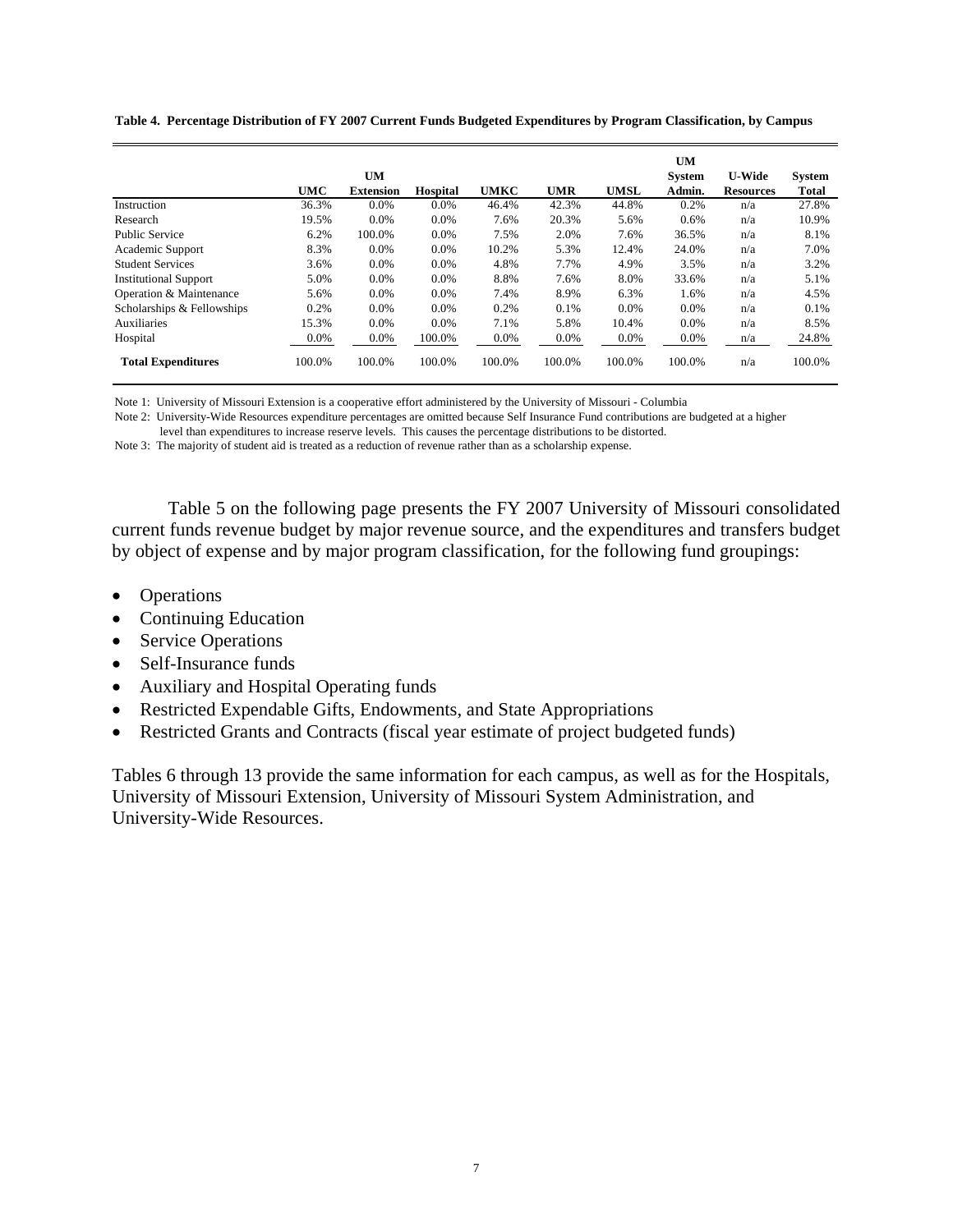|                                                          |                                |                           |                           | Self                 | Subtotal                         | Auxiliaries &                |                                  | Endowments,<br>Expendable<br>Restricted<br>Gifts. | Restricted                           |                                      | Total                          |
|----------------------------------------------------------|--------------------------------|---------------------------|---------------------------|----------------------|----------------------------------|------------------------------|----------------------------------|---------------------------------------------------|--------------------------------------|--------------------------------------|--------------------------------|
|                                                          | Operations                     | Continuing<br>Education   | Operations<br>Service     | Insurance<br>Funds   | Unrestricted<br>$E$ & $G$        | Operations<br>Hospital       | Unrestricted<br>Total            | Appropriations<br>and State                       | Grants and<br>Contracts              | Restricted<br>Total                  | Current<br>Funds               |
| BEGINNING BALANCE                                        | \$165,890,074                  | \$7,183,738               | \$6,447,902               | \$65,219,450         | \$244,741,164                    | \$213,784,654                | \$458,525,818                    | \$96,772,408                                      | \$640,000                            | \$97,412,408                         | \$555,938,226                  |
| Tuition and Fees<br><b>REVENUES</b>                      | \$490,772,232                  | \$33,250,372              | \$100,000                 |                      | \$524,122,604                    | \$15,649,156                 | \$539,771,760                    |                                                   |                                      |                                      | \$539,771,760                  |
| Less: Scholarship Allowances<br>Net Student Fees         | (113,575,935)<br>\$377,196,297 | (388,000)<br>\$32,862,372 | \$100,000                 |                      | (113,963,935)<br>\$410,158,669   | (8,744,187)<br>\$6,904,969   | (122,708,122)<br>\$417,063,638   | (\$17,810,176)<br>$(\$17,810,176)$                | $(\$35,500,000)$<br>$(\$35,500,000)$ | $(\$53,310,176)$<br>$(\$53,310,176)$ | (176,018,298)<br>\$363,753,462 |
| Federal Appropriations                                   | 14,909,587                     |                           |                           |                      | 14,909,587                       |                              | 14,909,587                       |                                                   |                                      |                                      | 14,909,587                     |
| Federal Grants and Contracts<br>State Appropriations     | 400,601,454                    |                           |                           |                      | 400,601,454                      | 22,879,167                   | 423,480,621                      | 16,435,264                                        | 193,872,000                          | 193,872,000<br>16,435,264            | 193,872,000<br>439,915,885     |
| <b>State Grants</b>                                      |                                |                           |                           |                      |                                  |                              |                                  |                                                   | 39,978,800                           | 39,978,800                           | 39,978,800                     |
| Other Grants & Contracts                                 |                                |                           |                           |                      |                                  |                              |                                  |                                                   | 60,827,600                           | 60,827,600                           | 60,827,600                     |
| Gift Income                                              | 435,050                        | 2,500                     |                           |                      | 437,550                          | 7,449,600                    | 7,887,150                        | 28,658,600                                        |                                      | 28,658,600                           | 36,545,750                     |
| Endowment and Investment Income<br>Recovery of F&A       | 42,753,774<br>13,649,649       |                           |                           | 5,137,241            | 18,786,890<br>42,753,774         | 5,490,356                    | 24,277,246<br>42,753,774         | 28,993,912                                        | (42, 753, 774)                       | (42, 753, 774)<br>28,993,912         | 53,271,158                     |
| Sales & Services-Educ Act/Aux                            | 38,481,735                     | 669,365                   | 533,694                   |                      | 39,684,794                       | 857,230,122                  | 896,914,917                      | 30,000                                            |                                      | 30,000                               | 896,944,917                    |
| Miscellaneous Income                                     | 29,129,214                     | 230,630                   | 1,699,145                 | 5,000                | 34,063,988                       | 18,632,163                   | 52,696,151                       | 1,820,060                                         | 491,774                              | 2,311,834                            | 55,007,985                     |
| TOTAL REVENUES                                           | \$917,156,760                  | \$33,764,867              | \$5,332,839               | \$5,142,241          | \$961,396,706                    | \$918,586,377                | \$1,879,983,083                  | \$58,127,660                                      | \$216,916,400                        | \$275,044,060                        | \$2,155,027,144                |
| EXPENDITURES & TRANSFERS                                 |                                |                           |                           |                      |                                  |                              |                                  |                                                   |                                      |                                      |                                |
| <b>Employee Benefits</b><br>Salaries & Wages             | \$569,218,675<br>156,165,751   | \$11,032,183<br>2,482,212 | \$34,124,236<br>9,597,570 | \$470,858<br>138,654 | \$614,845,952<br>168,384,186     | \$345,668,977<br>90,420,658  | \$960,514,929<br>258,804,844     | \$21,509,494<br>5,234,588                         | \$109,024,500<br>24,861,500          | \$130,533,994<br>30,096,088          | \$1,091,048,923<br>288,900,932 |
| Total Compensation<br>8                                  | \$725,384,426                  | \$13,514,395              | \$43,721,805              | \$609,512            | \$783,230,138                    | \$436,089,635                | \$1,219,319,773                  | \$26,744,081                                      | \$133,886,000                        | \$160,630,081                        | \$1,379,949,854                |
| Other Operating Expense<br>Expense and Equipment         | \$185,777,945                  | \$9,175,930               | \$66,358,032              | \$175,542,459        | \$436,854,366                    | \$402,808,051                | \$839,662,417                    | \$38,513,180                                      | \$73,501,204                         | \$112,014,384                        | \$951,676,801                  |
| Capital Expenditures                                     | 34,635,977                     | 102,280                   | ,746,281                  |                      | 37,484,538                       | 3,729,760                    | 41,214,298                       | 2,833,672                                         | 10,400,000                           | 13,233,672                           | 54,447,971                     |
| Employer & Employee Contributions<br>Internal Sales      | (25, 571, 755)                 | (176, 515)                | (120, 329, 413)           | (183,870,214)        | (146, 077, 683)<br>(183,870,214) | (18, 718, 693)               | (183,870,214)<br>(164, 796, 376) | (255,606)                                         |                                      | (255, 606)                           | (165,051,982)<br>(183,870,214) |
| Net Expense and Equipment Expenditures                   | \$194,842,167                  | \$9,101,695               | ,225,100)<br>15()         | (88, 327, 755)       | \$144,391,007                    | 611'618'488                  | \$532,210,125                    | \$41,091,246                                      | \$83,901,204                         | \$124,992,450                        | \$657,202,576                  |
| TOTAL EXPENDITURES                                       | \$920,226,593                  | \$22,616,090              | ,503,294)<br>(3)          | $(\$7,718,243)$      | \$927,621,145                    | \$823,908,754                | \$1,751,529,899                  | \$67,835,327                                      | 8217,787,204                         | \$285,622,531                        | \$2,037,152,430                |
| Internal Transfers                                       | $($ \$317,732)                 | \$8,507,656               | $(\$2,274,865)$           | \$38,000             | \$5,953,059                      | (1,445,479)                  | \$4,507,580                      | $(*3,636,776)$                                    | (8870,804)                           | $(*4,507,580)$                       |                                |
| Non-Mandatory Transfers<br>Mandatory Transfers           | 4,362,810<br>3,347,229         |                           | 12,087,833<br>4,120,391   |                      | 16,450,643<br>7,467,620          | 34,177,732<br>64,844,807     | 41,645,352<br>81,295,450         | (152, 683)<br>472,850                             |                                      | (152, 683)<br>472,850                | 81,768,300<br>41,492,669       |
| TOTAL EXPENDITURES AND TRANSFERS                         | \$927,618,900                  | \$31,123,746              | \$6,430,065               | $(\$7,680,243)$      | \$957,492,467                    | \$921,485,814                | 1878,978,281                     | \$64,518,718                                      | \$216,916,400                        | 8281,435,118                         | \$2,160,413,399                |
| ENDING BALANCE                                           | \$155,427,933                  | \$9,824,859               | ,350,676<br>SS,           | FE6'110'84\$         | \$248,645,402                    | \$210,885,218                | \$459,530,620                    | \$90,381,350                                      | \$640,000                            | \$91,021,350                         | \$550,551,970                  |
| Expenditures by Program Classification                   |                                |                           |                           |                      |                                  |                              |                                  |                                                   |                                      |                                      |                                |
| Instruction                                              | \$411,150,177                  | \$22,404,081              | \$201,325                 |                      | \$433,755,583                    | \$88,031,695                 | \$521,787,278                    | \$25,036,680                                      | \$20,227,504                         | \$45,264,184                         | \$567,051,462                  |
| Public Service<br>Research                               | 71,573,467<br>67,334,654       | 86,700                    | 26,840<br>523,425         |                      | 67,858,079<br>71,687,007         | 7,695,064<br>11,091,424      | 75,553,143<br>82,778,431         | 8,071,473<br>23,261,577                           | 137,860,700<br>58,359,000            | 145,932,173<br>81,620,577            | 221,485,316<br>164,399,008     |
| Academic Support                                         | 118,161,347                    | 125,309                   | 621,907                   |                      | 118,908,563                      | 17,573,911                   | 136,482,474                      | 4,615,675                                         | 1,189,000                            | 5,804,675                            | 142,287,148                    |
| Institutional Support<br><b>Student Services</b>         | 99,439,170<br>61,908,202       |                           | 332,664)<br>177,833       | $(\$7,718,243)$      | 62,086,035<br>82,388,262         | 610,446<br>20,039,787        | 102,428,049<br>62,696,481        | 2,204,520<br>1.754.492                            | 130,000<br>21,000                    | 2,334,520<br>1,775,492               | 64,471,973<br>104,762,569      |
| Operation & Maintenance                                  | 89,931,221                     |                           | 278,040<br>ಲ              |                      | 90,209,261                       |                              | 90,209,261                       | 572,441                                           |                                      | 572,441                              | 90,781,702                     |
| Scholarship & Fellowships<br>Auxiliaries                 | 728,355                        |                           |                           |                      | 728,355                          | 173,620,072                  | 173,620,072<br>728,355           | 1,632,844                                         |                                      | 1,632,844                            | 2,361,199<br>173,620,072       |
| Total Expenditures by Program Classification<br>Hospital | \$920,226,593                  | \$22,616,090              | $(*2,503,294)$            | $(\$7,718,243)$      | \$927,621,145                    | \$823,908,754<br>505,246,355 | 505,246,355<br>\$1,751,529,899   | 685,625<br>\$67,835,327                           | \$217,787,204                        | \$285,622,531<br>685,625             | 505,931,980<br>\$2,037,152,430 |
|                                                          |                                |                           |                           |                      |                                  |                              |                                  |                                                   |                                      |                                      |                                |

Note: Columns may not add due to rounding. **Note: Columns may not add due to rounding.** 

Table 5. FY 2007 Current Funds Budget by Type of Funds, University of Missouri - Consolidated **Table 5. FY 2007 Current Funds Budget by Type of Funds, University of Missouri - Consolidated**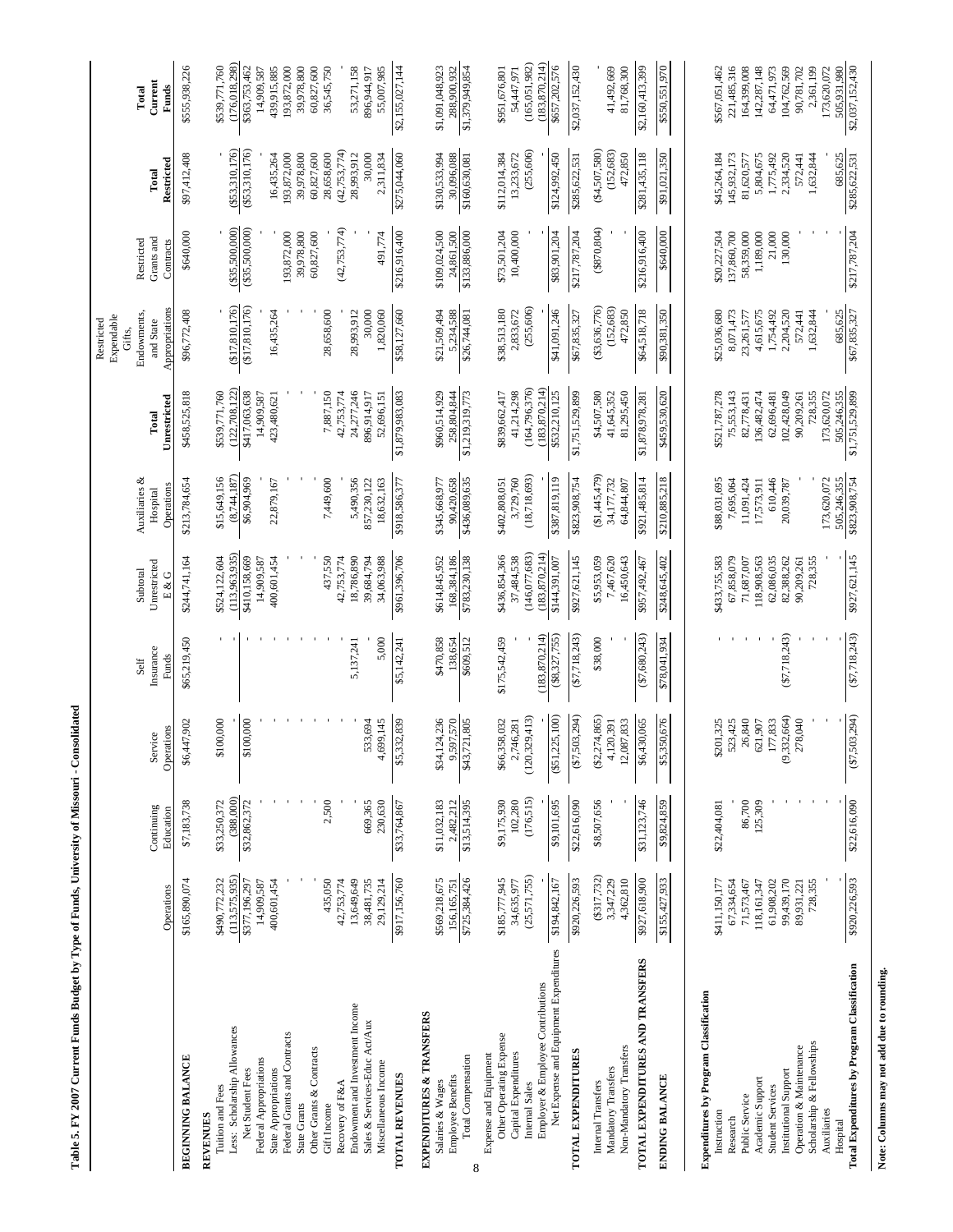|                                                                  |                            |                       |                         |                   |                             |                            |                          | Expendable<br>Restricted           |                          |                           |                           |
|------------------------------------------------------------------|----------------------------|-----------------------|-------------------------|-------------------|-----------------------------|----------------------------|--------------------------|------------------------------------|--------------------------|---------------------------|---------------------------|
|                                                                  |                            | Continuing            | Service                 | Insurance<br>Self | Unrestricted<br>Subtotal    | Auxiliaries &<br>Hospital  | Total                    | Endowments,<br>and State<br>Gifts, | Grants and<br>Restricted | Total                     | Current<br>Total          |
|                                                                  | Operations                 | Education             | Operations              | Funds             | ن<br>با گ                   | Operations                 | Unrestricted             | Appropriations                     | Contracts                | Restricted                | Funds                     |
| <b>BEGINNING BALANCE</b>                                         | \$89,775,890               | \$4,563,224           | \$4,984,364             |                   | \$99,323,478                | \$26,655,765               | \$125,979,243            | \$46,373,595                       |                          | \$46,373,595              | \$172,352,838             |
| <b>REVENUES</b>                                                  |                            |                       |                         |                   |                             |                            |                          |                                    |                          |                           |                           |
| Tuition and Fees                                                 | \$245,461,184              | \$14,216,099          |                         |                   | \$259,677,283               | \$2,661,401                | \$262,338,684            |                                    |                          |                           | \$262,338,684             |
| Less: Scholarship Allowances                                     | (59, 297, 748)             | (80,000)              |                         |                   | (59, 377, 748)              | (6,872,366)                | (66, 250, 114)           | $(\$11,481,521)$                   | (\$15,500,000)           | $(\$26,981,521)$          | (93, 231, 635)            |
| Net Student Fees                                                 | \$186,163,436              | $\sqrt{$14,136,099}$  |                         |                   | \$200,299,535<br>4,967,047  | $(\$4,210,965)$            | \$196,088,570            | $(\$11,481,521)$                   | $(\$15,500,000)$         | $(\$26,981,521)$          | \$169,107,049             |
| Federal Appropriations<br>State Appropriations                   | 174,861,290<br>4,967,047   |                       |                         |                   | 174,861,290                 |                            | 174,861,290<br>4,967,047 | 6,100,290                          |                          | 6,100,290                 | 180,961,580<br>4,967,047  |
| Federal Grants and Contracts                                     |                            |                       |                         |                   |                             |                            |                          |                                    | 122,000,000              | 122,000,000               | 122,000,000               |
| <b>State Grants</b>                                              |                            |                       |                         |                   |                             |                            |                          |                                    | 17,500,000               | 17,500,000                | 17,500,000                |
| Other Grants & Contracts                                         |                            |                       |                         |                   |                             |                            |                          |                                    | 31,000,000               | 31,000,000                | 31,000,000                |
| Gift Income                                                      | 1,000                      |                       |                         |                   | 1,000                       | 7,449,600                  | 7,450,600                | 10,352,019                         |                          | 10,352,019                | 17,802,619                |
| Recovery of F&A                                                  | 28,084,500                 |                       |                         |                   | 28,084,500                  |                            | 28,084,500               |                                    | (28,084,500)             | (28,084,500)              |                           |
| Endowment and Investment Income<br>Sales & Services-Educ Act/Aux | 1,409,100<br>11,897,402    |                       | \$203,562               |                   | 1,409,100                   | 751,589                    | 2,160,689<br>281,711,386 | 20,714,640                         |                          | 20,714,640                | 22,875,329<br>281,711,386 |
| Miscellaneous Income                                             | 9,051,124                  | 413,565<br>54,860     | 3,277,798               |                   | 12,514,529<br>12,383,782    | 13,150,618<br>269,196,857  | 25,534,400               | 201,030                            | 584,500                  | 785,530                   | 26,319,930                |
| TOTAL REVENUES                                                   | \$416,434,899              | \$14,604,524          | \$3,481,360             |                   | \$434,520,782               | \$286,337,699              | \$720,858,482            | \$25,886,459                       | \$127,500,000            | \$153,386,459             | \$874,244,941             |
| EXPENDITURES & TRANSFERS                                         |                            |                       |                         |                   |                             |                            |                          |                                    |                          |                           |                           |
| Salaries & Wages                                                 | \$262,710,949              | \$4,629,840           | \$25,570,401            |                   | \$292,911,189               | \$120,483,795              | \$413,394,985            | \$10,348,117                       | \$65,000,000             | \$75,348,117              | \$488,743,101             |
| Employee Benefits                                                | 72,022,605                 | 1,130,058             | 7,094,808               |                   | 80,247,471                  | 27,845,935                 | 108,093,405              | 2,570,138                          | 14,000,000               | 16,570,138                | 124,663,543               |
| Total Compensation<br>9                                          | \$334,733,553              | \$5,759,898           | \$32,665,208            |                   | \$373,158,660               | \$148,329,730              | \$521,488,390            | \$12,918,254                       | \$79,000,000             | \$91,918,254              | \$613,406,644             |
| Expense and Equipment                                            |                            |                       | \$50,849,388            |                   |                             |                            | \$261,011,216            |                                    | \$43,106,155             |                           | \$318,527,237             |
| Other Operating Expense<br>Capital Expenditures                  | \$79,948,841<br>19,530,508 | \$4,596,380<br>23,400 | 711,831<br>Ξ            |                   | \$135,394,609<br>21,265,739 | 3,229,860<br>\$125,616,607 | 24,495,599               | \$14,409,866<br>885,988            | 6,000,000                | 6,885,988<br>\$57,516,021 | 31,381,588                |
| Internal Sales                                                   | (21, 382, 024)             | (131, 515)            | (94,848,841)            |                   | (116,362,380)               | (6,763,567)                | (123, 125, 947)          | (5, 820)                           |                          | (5, 820)                  | (123, 131, 767)           |
| Employer & Employee Contributions                                |                            |                       |                         |                   |                             |                            |                          |                                    |                          |                           |                           |
| Net Expense and Equipment Expenditures                           | \$78,097,325               | \$4,488,265           | ( \$42, 287, 622)       |                   | \$40,297,968                | \$122,082,900              | \$162,380,868            | \$15,290,034                       | \$49,106,155             | \$64,396,189              | \$226,777,057             |
| TOTAL EXPENDITURES                                               | \$412,830,878              | \$10,248,163          | (9,622,413)             |                   | \$413,456,628               | \$270,412,630              | \$683,869,258            | \$28,208,288                       | \$128,106,155            | \$156,314,443             | \$840,183,701             |
| Internal Transfers                                               | $(\$256, 152)$             | \$3,018,323           | 758,038)<br>(13)        |                   | \$1,004,133                 | $(\$751,616)$              | \$252,517                | \$114,500                          | (\$606, 155)             | $(\$491,655)$             | $(\$239,138)$             |
| Mandatory Transfers                                              | 3,128,273                  |                       | 120,391<br>4.           |                   | 7,248,664                   | 13,427,149                 | 20,675,813               | (1,430)                            |                          | (1,430)                   | 20,674,383                |
| Non-Mandatory Transfers                                          | 3,350,915                  |                       | 785,527<br>$\exists$    |                   | 15,136,442                  | 6,693,025                  | 21,829,467               | 366,600                            |                          | 366,600                   | 22,196,067                |
| TOTAL EXPENDITURES AND TRANSFERS                                 | \$419,658,4                | \$13,266,486          | \$4,525,467             |                   | \$436,845,867               | 881,187,83                 | \$726,627,055            | \$28,687,958                       | \$127,500,000            | \$156,187,958             | \$882,815,013             |
| ENDING BALANCE                                                   | \$87,156,874               | \$5,901,262           | \$3,940,257             |                   | \$96,998,393                | \$23,212,276               | \$120,210,670            | \$43,572,096                       |                          | \$43,572,096              | \$163,782,765             |
| Expenditures by Program Classification                           |                            |                       |                         |                   |                             |                            |                          |                                    |                          |                           |                           |
| Instruction                                                      | \$187,335,183              | \$10,248,163          | \$39,200                |                   | \$197,622,546               | \$88,019,694               | \$285,642,240            | \$11,283,935                       | \$8,436,155              | \$19,720,090              | \$305,362,330             |
| Research                                                         | 52,055,913                 |                       | 523,425                 |                   | 52,579,338                  | 7,695,064                  | 60,274,402               | 5,667,153                          | 97,800,000               | 103,467,153               | 163,741,555               |
| Public Service                                                   | 12,738,658                 |                       | 24,890                  |                   | 12,763,548                  | 11,090,874                 | 23,854,422               | 6,745,892                          | 21,800,000               | 28,545,892                | 52,400,314                |
| Academic Support                                                 | 51,770,439                 |                       | 730,407                 |                   | 52,500,846                  | 15,153,123                 | 67,653,969               | 1,929,050                          | 70,000                   | 1,999,050                 | 69,653,019                |
| Institutional Support<br><b>Student Services</b>                 | 29,603,259<br>32,578,033   |                       | (11,395,149)<br>177,833 |                   | 21,182,883<br>29,781,092    | 20,039,787                 | 41,222,670<br>29,781,092 | 625,479<br>930,064                 |                          | 625,479<br>930,064        | 42,152,734<br>30,406,571  |
| Operation & Maintenance                                          | 46,177,653                 |                       | 276,981                 |                   | 46,454,634                  |                            | 46,454,634               | 126,300                            |                          | 126,300                   | 46,580,934                |
| Scholarship & Fellowships                                        | 571,740                    |                       |                         |                   | 571,740                     |                            | 571,740                  | 900,416                            |                          | 900,416                   | 1,472,156                 |
| Auxiliaries                                                      |                            |                       |                         |                   |                             | 128,414,088                | 128,414,088              |                                    |                          |                           | 128,414,088               |
| Total Expenditures by Program Classification<br>Hospital         | \$412,830,878              | \$10,248,163          | $(\$9,622,413)$         |                   | \$413,456,628               | \$270,412,630              | \$683,869,258            | \$28,208,288                       | \$128,106,155            | \$156,314,443             | \$840,183,701             |
|                                                                  |                            |                       |                         |                   |                             |                            |                          |                                    |                          |                           |                           |

Note: Columns may not add due to rounding. **Note: Columns may not add due to rounding.** 

# Table 6. FY 2007 Current Funds Budget by Type of Funds, University of Missouri - Columbia **Table 6. FY 2007 Current Funds Budget by Type of Funds, University of Missouri - Columbia**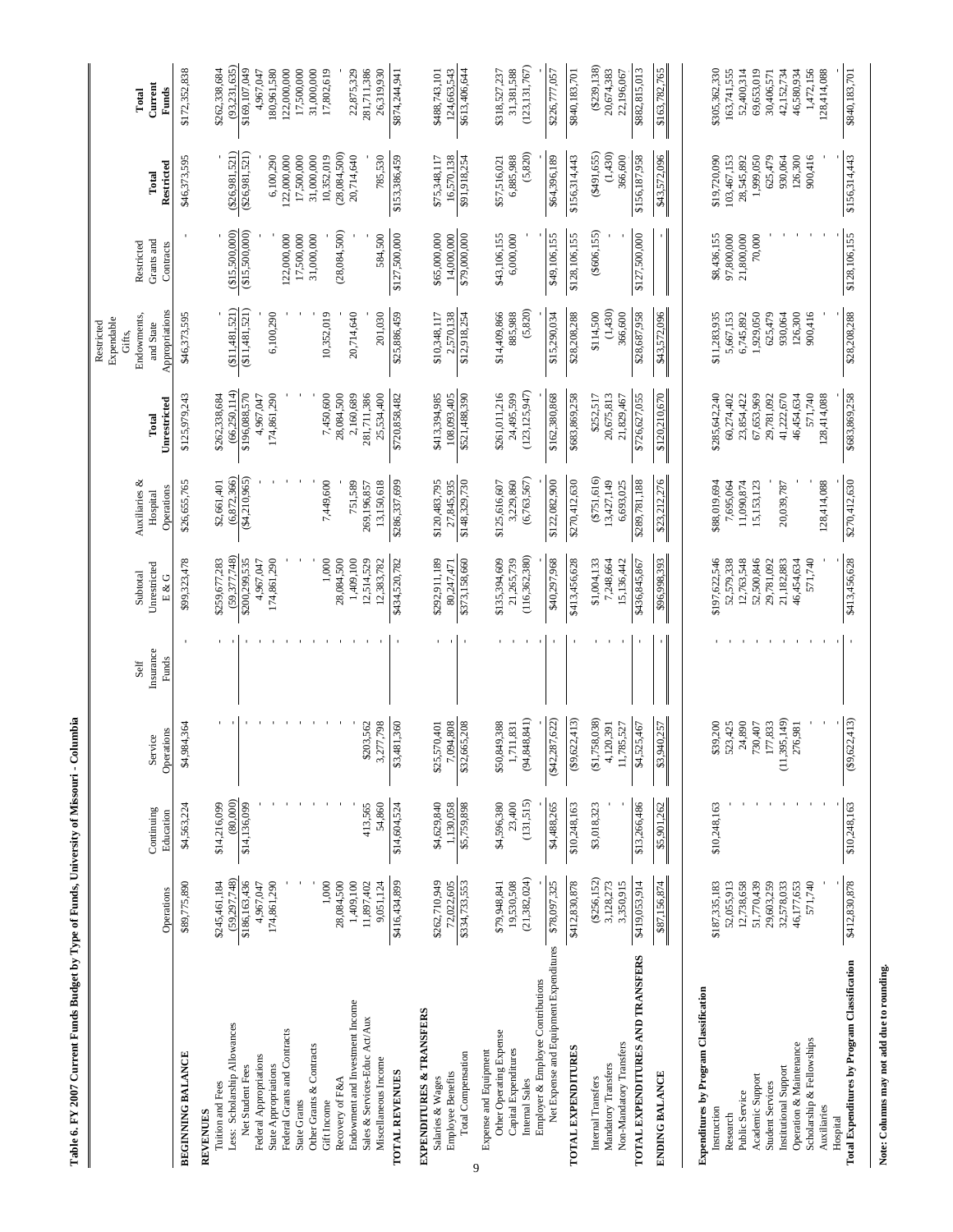|                                                                  |                      |            |            |                   |                          |                           |                      | Restricted                                       |                          |              |                      |
|------------------------------------------------------------------|----------------------|------------|------------|-------------------|--------------------------|---------------------------|----------------------|--------------------------------------------------|--------------------------|--------------|----------------------|
|                                                                  |                      | Continuing | Service    | Insurance<br>Self | Unrestricted<br>Subtotal | Auxiliaries &<br>Hospital | Total                | Endowments,<br>Expendable<br>and State<br>Gifts, | Grants and<br>Restricted | Total        | Current<br>Total     |
|                                                                  | Operations           | Education  | Operations | Funds             | E & G                    | Operations                | Unrestricted         | Appropriations                                   | Contracts                | Restricted   | Funds                |
| BEGINNING BALANCE                                                | \$12,234,659         |            |            |                   | \$12,234,659             |                           | \$12,234,659         | \$911,622                                        |                          | \$911,622    | \$13,146,281         |
| <b>REVENUES</b>                                                  |                      |            |            |                   |                          |                           |                      |                                                  |                          |              |                      |
| Less: Scholarship Allowances<br>Tuition and Fees                 | \$4,100              |            |            |                   | \$4,100                  |                           | \$4,100              |                                                  |                          |              | \$4,100              |
| Net Student Fees                                                 | \$4,100              |            |            |                   | \$4,100                  |                           | \$4,100              |                                                  |                          |              | \$4,100              |
| Federal Appropriations                                           | 9,942,540            |            |            |                   | 9,942,540                |                           | 9,942,540            |                                                  |                          |              | 9,942,540            |
| State Appropriations                                             | 26,126,573           |            |            |                   | 26,126,573               |                           | 26,126,573           |                                                  |                          |              | 26,126,573           |
| Federal Grants and Contracts                                     |                      |            |            |                   |                          |                           |                      |                                                  | \$1,880,000              | 1,880,000    | 1,880,000            |
| State Grants                                                     |                      |            |            |                   |                          |                           |                      |                                                  | 7,730,000                | 7,730,000    | 7,730,000            |
| Other Grants & Contracts                                         |                      |            |            |                   |                          |                           |                      |                                                  | 3,299,000                | 3,299,000    | 3,299,000            |
| Gift Income                                                      |                      |            |            |                   |                          |                           |                      | \$203,211                                        |                          | \$203,211    | 203,211              |
| Recovery of F&A                                                  | 850,000              |            |            |                   | 850,000                  |                           | 850,000              |                                                  | (850,000)                | (850,000)    |                      |
| Endowment and Investment Income<br>Sales & Services-Educ Act/Aux | 596,903              |            |            |                   | 596,903                  |                           | 596,903              | 131,529                                          |                          | 131,529      | 131,529<br>596,903   |
| Miscellaneous Income                                             | 838,850              |            |            |                   | 838,850                  |                           | 838,850              | 7,419                                            |                          | 7,419        | 846,269              |
| TOTAL REVENUES                                                   | \$38,358,966         |            |            |                   | \$38,358,966             |                           | \$38,358,966         | \$342,159                                        | \$12,059,000             | \$12,401,159 | \$50,760,125         |
| EXPENDITURES & TRANSFERS                                         |                      |            |            |                   |                          |                           |                      |                                                  |                          |              |                      |
| Salaries & Wages                                                 | \$26,079,652         |            |            |                   | \$26,079,652             |                           | \$26,079,652         | \$64,489                                         | \$6,878,000              | \$6,942,489  | \$33,022,141         |
| Employee Benefits                                                | 7,800,351            |            |            |                   | 7,800,351                |                           | 7,800,351            | 3.516                                            | 2,074,000                | 2,077,516    | 9,877,867            |
| <b>Total Compensation</b><br>10                                  | \$33,880,003         |            |            |                   | \$33,880,003             |                           | \$33,880,003         | \$68,005                                         | \$8,952,000              | \$9,020,005  | \$42,900,008         |
| Expense and Equipment                                            |                      |            |            |                   |                          |                           |                      |                                                  |                          |              |                      |
| Other Operating Expense                                          | \$5,278,951          |            |            |                   | \$5,278,951              |                           | \$5,278,951          | \$143,745                                        | \$3,107,000              | \$3,250,745  | \$8,529,696          |
| Capital Expenditures<br>Internal Sales                           | (303, 981)<br>27,000 |            |            |                   | (303, 981)<br>27,000     |                           | (303, 981)<br>27,000 | 5,000                                            |                          | 5,000        | (303, 981)<br>32,000 |
| Employer & Employee Contributions                                |                      |            |            |                   |                          |                           |                      |                                                  |                          |              |                      |
| Net Expense and Equipment Expenditures                           | \$5,001,970          |            |            |                   | \$5,001,970              |                           | \$5,001,970          | \$148,745                                        | \$3,107,000              | \$3,255,745  | \$8,257,715          |
| TOTAL EXPENDITURES                                               | \$38,881,973         |            |            |                   | \$38,881,973             |                           | \$38,881,973         | \$216,750                                        | \$12,059,000             | \$12,275,750 | \$51,157,723         |
| Internal Transfers                                               | \$724,170            |            |            |                   | \$724,170                |                           | \$724,170            |                                                  |                          |              | \$724,170            |
| Mandatory Transfers                                              |                      |            |            |                   |                          |                           |                      |                                                  |                          |              |                      |
| Non-Mandatory Transfers                                          |                      |            |            |                   |                          |                           |                      |                                                  |                          |              |                      |
| TOTAL EXPENDITURES AND TRANSFERS                                 | \$39,606,143         |            |            |                   | \$39,606,143             |                           | \$39,606,143         | \$216,750                                        | \$12,059,000             | \$12,275,750 | \$51,881,893         |
| <b>ENDING BALANCE</b>                                            | \$10,987,482         |            |            |                   | \$10,987,482             |                           | \$10,987,482         | \$1,037,031                                      |                          | \$1,037,031  | \$12,024,513         |
| Expenditures by Program Classification                           |                      |            |            |                   |                          |                           |                      |                                                  |                          |              |                      |
| Instruction                                                      |                      |            |            |                   |                          |                           |                      |                                                  |                          |              |                      |
| Research                                                         |                      |            |            |                   |                          |                           |                      |                                                  |                          |              |                      |
| Public Service                                                   | \$38,881,973         |            |            |                   | \$38,881,973             |                           | \$38,881,973         | \$212,388                                        | \$12,059,000             | \$12,271,388 | \$51,153,361         |
| Academic Support                                                 |                      |            |            |                   |                          |                           |                      |                                                  |                          |              |                      |
| Institutional Support<br><b>Student Services</b>                 |                      |            |            |                   |                          |                           |                      |                                                  |                          |              |                      |
| Operation & Maintenance                                          |                      |            |            |                   |                          |                           |                      |                                                  |                          |              |                      |
| Scholarship & Fellowships                                        |                      |            |            |                   |                          |                           |                      | 4,362                                            |                          | 4,362        | 4,362                |
| Auxiliaries                                                      |                      |            |            |                   |                          |                           |                      |                                                  |                          |              |                      |
| Hospital                                                         |                      |            |            |                   |                          |                           |                      |                                                  |                          |              |                      |
| Total Expenditures by Program Classification                     | \$38,881,973         |            |            |                   | \$38,881,973             |                           | \$38,881,973         | \$216,750                                        | \$12,059,000             | \$12,275,750 | \$51,157,723         |

**Table 7. FY 2007 Current Funds Budget by Type of Funds, University of Missouri Extension**

Table 7. FY 2007 Current Funds Budget by Type of Funds, University of Missouri Extension

Note: Columns may not add due to rounding. **Note: Columns may not add due to rounding.**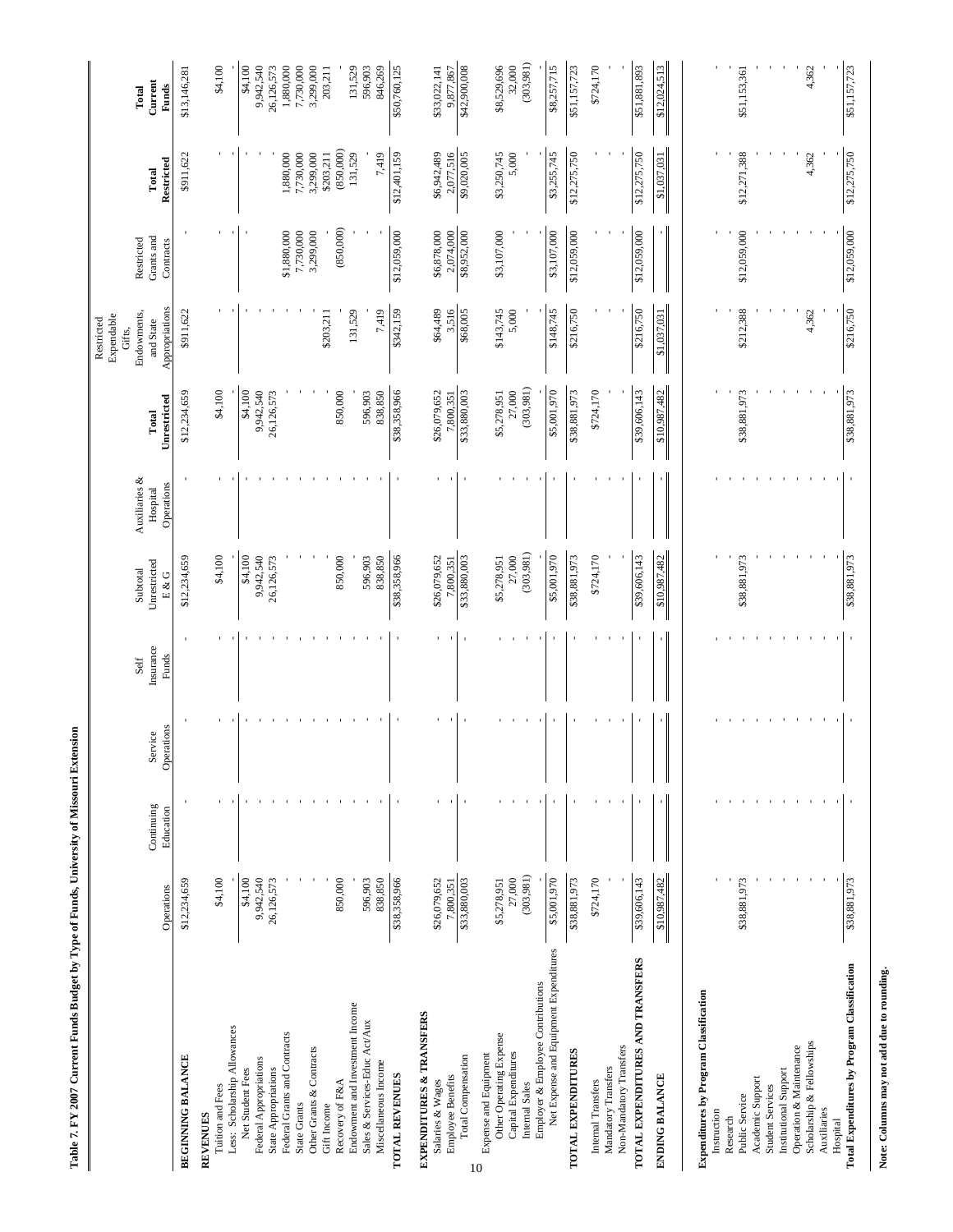|                                                                             |            |                         |                       |                            |                                   |                                         |                          | Expendable<br>Restricted<br>Gifts,         |                                       |                     |                           |
|-----------------------------------------------------------------------------|------------|-------------------------|-----------------------|----------------------------|-----------------------------------|-----------------------------------------|--------------------------|--------------------------------------------|---------------------------------------|---------------------|---------------------------|
|                                                                             | Operations | Continuing<br>Education | Operations<br>Service | Insurance<br>Funds<br>Self | Unrestricted<br>Subtotal<br>E & G | Auxiliaries &<br>Operations<br>Hospital | Unrestricted<br>Total    | Appropriations<br>Endowments,<br>and State | Grants and<br>Restricted<br>Contracts | Restricted<br>Total | Current<br>Funds<br>Total |
| BEGINNING BALANCE                                                           |            | ٠                       |                       |                            |                                   | \$184,961,721                           | \$184,961,721            | \$3,076,397                                |                                       | \$3,076,397         | \$188,038,118             |
| <b>REVENUES</b>                                                             |            |                         |                       |                            |                                   |                                         |                          |                                            |                                       |                     |                           |
| Tuition and Fees                                                            |            |                         |                       |                            |                                   |                                         |                          |                                            |                                       |                     |                           |
| Less: Scholarship Allowances                                                |            |                         |                       |                            |                                   |                                         |                          |                                            |                                       |                     |                           |
| Net Student Fees                                                            |            |                         |                       |                            |                                   |                                         |                          |                                            |                                       |                     |                           |
| Federal Appropriations                                                      |            |                         |                       |                            |                                   | \$22,879,167                            | \$22,879,167             |                                            |                                       |                     | \$22,879,167              |
| Federal Grants and Contracts<br>State Appropriations                        |            |                         |                       |                            |                                   |                                         |                          |                                            |                                       |                     |                           |
| <b>State Grants</b>                                                         |            |                         |                       |                            |                                   |                                         |                          |                                            |                                       |                     |                           |
| Other Grants & Contracts                                                    |            |                         |                       |                            |                                   |                                         |                          |                                            |                                       |                     |                           |
| Gift Income                                                                 |            |                         |                       |                            |                                   |                                         |                          | \$1,619,800                                |                                       | \$1,619,800         | 1,619,800                 |
| Recovery of F&A                                                             |            |                         |                       |                            |                                   |                                         |                          |                                            |                                       |                     |                           |
| Endowment and Investment Income                                             |            |                         |                       |                            |                                   | 4,668,307                               | 4,668,307                | 104,030                                    |                                       | 104,030             | 4,772,337                 |
| Sales & Services-Educ Act/Aux                                               |            |                         |                       |                            |                                   | 542,328,899<br>1,292,894                | 542,328,899<br>1,292,894 | 30,000                                     |                                       | 30,000              | 542,358,899<br>1,292,894  |
| Miscellaneous Income                                                        |            |                         |                       |                            |                                   |                                         |                          |                                            |                                       |                     |                           |
| TOTAL REVENUES                                                              |            |                         |                       |                            |                                   | \$571,169,267                           | \$571,169,267            | \$1,753,830                                |                                       | \$1,753,830         | \$572,923,097             |
| EXPENDITURES & TRANSFERS                                                    |            |                         |                       |                            |                                   |                                         |                          |                                            |                                       |                     |                           |
| Salaries & Wages                                                            |            |                         |                       |                            |                                   | \$209,953,772                           | \$209,953,772            | \$197,739                                  |                                       | \$197,739           | \$210,151,511             |
| <b>Employee Benefits</b>                                                    |            |                         |                       |                            |                                   | 58,287,349                              | 58,287,349               | 32,976                                     |                                       | 32,976              | 58,320,325                |
| Total Compensation<br>11                                                    |            |                         |                       |                            |                                   | \$268,241,121                           | \$268,241,121            | \$230,715                                  |                                       | \$230,715           | \$268,471,836             |
| Expense and Equipment                                                       |            |                         |                       |                            |                                   |                                         |                          |                                            |                                       |                     |                           |
| Other Operating Expense                                                     |            |                         |                       |                            |                                   | \$247,679,114                           | \$247,679,114            | \$479,910                                  |                                       | \$479,910           | \$248,159,024             |
| Capital Expenditures                                                        |            |                         |                       |                            |                                   |                                         |                          |                                            |                                       |                     |                           |
| Internal Sales                                                              |            |                         |                       |                            |                                   | (10, 673, 880)                          | (10, 673, 880)           | (25,000)                                   |                                       | (25,000)            | (10, 698, 880)            |
| Net Expense and Equipment Expenditures<br>Employer & Employee Contributions |            |                         |                       |                            |                                   | \$237,005,234                           | \$237,005,234            | 016'4348                                   |                                       | 016'454\$           | \$237,460,145             |
|                                                                             |            |                         |                       |                            |                                   |                                         |                          |                                            |                                       |                     |                           |
| TOTAL EXPENDITURES                                                          |            |                         |                       |                            |                                   | \$505,246,355                           | \$505,246,355            | \$685,625                                  |                                       | \$685,625           | 186'186'2058              |
| Internal Transfers                                                          |            |                         |                       |                            |                                   | \$2,551,884                             | \$2,551,884              |                                            |                                       |                     | \$2,551,884               |
| Mandatory Transfers                                                         |            |                         |                       |                            |                                   | 11,474,312                              | 11,474,312               |                                            |                                       |                     | 11,474,312                |
| Non-Mandatory Transfers                                                     |            |                         |                       |                            |                                   | 53,211,232                              | 53,211,232               |                                            |                                       |                     | 53,211,232                |
| TOTAL EXPENDITURES AND TRANSFERS                                            |            |                         |                       |                            |                                   | \$572,483,783                           | \$572,483,783            | \$685,625                                  |                                       | \$685,625           | \$573,169,409             |
| ENDING BALANCE                                                              |            |                         |                       |                            |                                   | \$183,647,205                           | \$183,647,205            | \$4,144,602                                |                                       | \$4,144,602         | \$187,791,806             |
|                                                                             |            |                         |                       |                            |                                   |                                         |                          |                                            |                                       |                     |                           |
| Expenditures by Program Classification                                      |            |                         |                       |                            |                                   |                                         |                          |                                            |                                       |                     |                           |
| Instruction                                                                 |            |                         |                       |                            |                                   |                                         |                          |                                            |                                       |                     |                           |
| Research                                                                    |            |                         |                       |                            |                                   |                                         |                          |                                            |                                       |                     |                           |
| Academic Support<br>Public Service                                          |            |                         |                       |                            |                                   |                                         |                          |                                            |                                       |                     |                           |
| <b>Student Services</b>                                                     |            |                         |                       |                            |                                   |                                         |                          |                                            |                                       |                     |                           |
| Institutional Support                                                       |            |                         |                       |                            |                                   |                                         |                          |                                            |                                       |                     |                           |
| Operation & Maintenance                                                     |            |                         |                       |                            |                                   |                                         |                          |                                            |                                       |                     |                           |
| Scholarship & Fellowships                                                   |            |                         |                       |                            |                                   |                                         |                          |                                            |                                       |                     |                           |
| Auxiliaries                                                                 |            |                         |                       |                            |                                   |                                         |                          |                                            |                                       |                     |                           |
| Hospital                                                                    |            |                         |                       |                            |                                   | \$505,246,355                           | \$505,246,355            | \$685,625                                  |                                       | \$685,625           | \$505,931,980             |
| Total Expenditures by Program Classification                                |            |                         |                       |                            |                                   | \$505,246,355                           | \$505,246,355            | \$685,625                                  |                                       | \$685,625           | \$505,931,980             |

Table 8. FY 2007 Current Funds Budget by Type of Funds, University of Missouri - Hospitals & Clinics\* **Table 8. FY 2007 Current Funds Budget by Type of Funds, University of Missouri - Hospitals & Clinics\***

I

Note: Columns may not add due to rounding. <br> <br> \* Excludes University Physicians **Note: Columns may not add due to rounding. \* Excludes University Physicians**

 $\mathsf{l}$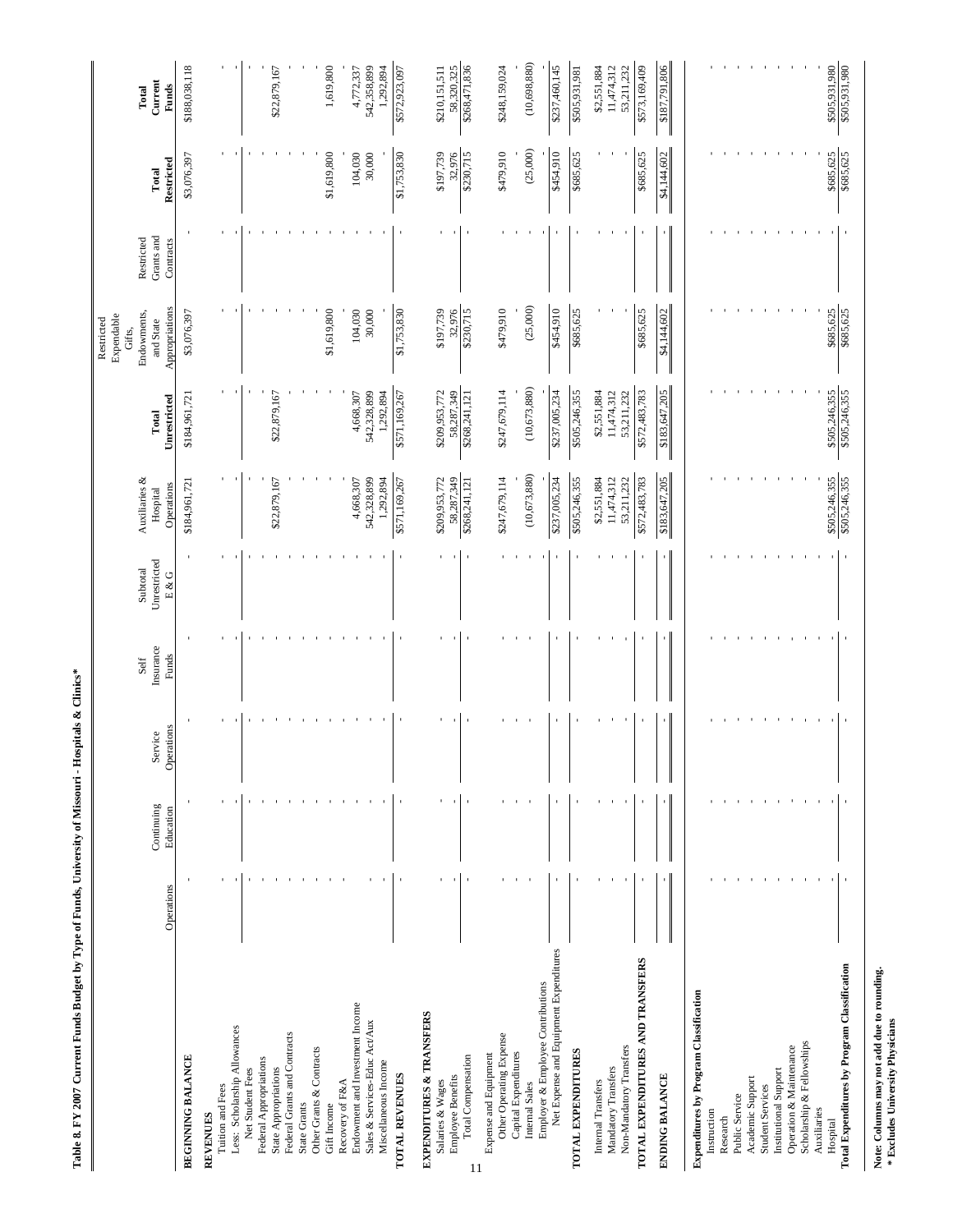|                                                         |                         |                         |                       |                            |                                   |                                         |                         | Expendable<br>Restricted<br>Gifts.         |                                       |                         |                           |
|---------------------------------------------------------|-------------------------|-------------------------|-----------------------|----------------------------|-----------------------------------|-----------------------------------------|-------------------------|--------------------------------------------|---------------------------------------|-------------------------|---------------------------|
|                                                         | Operations              | Continuing<br>Education | Operations<br>Service | Insurance<br>Funds<br>Self | Unrestricted<br>Subtotal<br>E & G | Auxiliaries &<br>Operations<br>Hospital | Unrestricted<br>Total   | Appropriations<br>Endowments,<br>and State | Grants and<br>Restricted<br>Contracts | Restricted<br>Total     | Current<br>Funds<br>Total |
| BEGINNING BALANCE                                       | \$24,508,729            | \$29,446                | \$340,674             |                            | \$24,878,849                      | $($ \$606,171)                          | \$24,272,678            | \$24,553,725                               | \$640,000                             | \$25,193,725            | \$49,466,403              |
| Tuition and Fees<br><b>REVENUES</b>                     | \$113,546,545           | \$7,559,582             | \$100,000             |                            | \$121,206,127                     | \$3,994,330                             | \$125,200,457           |                                            |                                       |                         | \$125,200,457             |
| Less: Scholarship Allowances                            | (24,279,112)            | (158,000)               |                       |                            | (24, 437, 112)                    | (398, 590)                              | (24, 835, 702)          | $(\$2,418,039)$                            | $(*7,200,000)$                        | $(\$9,618,039)$         | (34, 453, 741)            |
| Net Student Fees                                        | \$89,267,433            | \$7,401,582             | \$100,000             |                            | \$96,769,015                      | \$3,595,740                             | \$100,364,755           | ( \$2,418,039)                             | (37,200,000)                          | (\$9,618,039)           | \$90,746,716              |
| Federal Appropriations                                  |                         |                         |                       |                            |                                   |                                         |                         |                                            |                                       |                         |                           |
| Federal Grants and Contracts<br>State Appropriations    | 77,563,709              |                         |                       |                            | 77,563,709                        |                                         | 77,563,709              |                                            | 28,992,000                            | 28,992,000              | 28,992,000<br>77,563,709  |
| <b>State Grants</b>                                     |                         |                         |                       |                            |                                   |                                         |                         |                                            | 5,502,800                             | 5,502,800               | 5,502,800                 |
| Other Grants & Contracts                                |                         |                         |                       |                            |                                   |                                         |                         |                                            | 13,028,600                            | 13,028,600              | 13,028,600                |
| Gift Income                                             | 183,050                 | 2,500                   |                       |                            | 185,550                           |                                         | 185,550                 | 8,538,491                                  |                                       | 8,538,491               | 8,724,041                 |
| Recovery of F&A                                         | 5,500,000               |                         |                       |                            | 5,500,000                         |                                         | 5,500,000               |                                            | (5,500,000)                           | (5,500,000)             |                           |
| Endowment and Investment Income                         | 480,000                 |                         |                       |                            | 480,000                           |                                         | 480,000                 | 6,833,206                                  |                                       | 6,833,206               | 7,313,206                 |
| Sales & Services-Educ Act/Aux                           | 23,964,628              | 216,025                 | 317,132               |                            | 24,497,785                        | 17,833,514                              | 42,331,299              |                                            |                                       |                         | 42,331,299                |
| Miscellaneous Income                                    | 3,308,318               | 41,600                  | 347,318               |                            | 3,697,236                         | 1,970,411                               | 5,667,647               | 1,442,455                                  |                                       | 1,442,455               | 7,110,102                 |
| TOTAL REVENUES                                          | \$200,267,138           | \$7,661,707             | \$764,450             |                            | \$208,693,295                     | \$23,399,665                            | \$232,092,960           | \$14,396,113                               | \$34,823,400                          | \$49,219,513            | \$281,312,473             |
| <b>EXPENDITURES &amp; TRANSFERS</b><br>Salaries & Wages | \$124,583,016           | \$2,399,769             | \$4,259,862           |                            |                                   |                                         | \$139,994,194           | \$6,402,598                                | \$15,500,000                          | \$21,902,598            | \$161,896,792             |
| Employee Benefits                                       | 32,475,079              | 473,099                 | 1,265,229             |                            | \$131,242,647<br>34,213,407       | \$8,751,547<br>2,729,571                | 36,942,978              | 1,770,487                                  | 4,800,000                             | 6,570,487               | 43,513,465                |
| Total Compensation                                      | \$157,058,095           | \$2,872,868             | \$5,525,091           |                            | \$165,456,054                     | \$11,481,118                            | \$176,937,172           | \$8,173,085                                | \$20,300,000                          | \$28,473,085            | \$205,410,257             |
| Expense and Equipment<br>12                             |                         |                         |                       |                            |                                   |                                         |                         |                                            |                                       |                         |                           |
| Other Operating Expense                                 | \$35,589,504            | \$1,600,010             | \$4,929,321           |                            | \$42,118,835                      | \$8,852,391                             | \$50,971,226            | \$8,352,346                                | \$12,523,400                          | \$20,875,746            | \$71,846,972              |
| Capital Expenditures                                    | 8,332,868               | 5,880                   | 531,950               |                            | 8,870,698                         | 285,000                                 | 9,155,698               | 942,701                                    | 2,400,000                             | 3,342,701               | 12,498,399                |
| Employer & Employee Contributions<br>Internal Sales     | (360, 853)              | (10,000)                | (9,803,517)           |                            | (10, 174, 370)                    | (99, 780)                               | (10, 274, 150)          | (22, 500)                                  |                                       | (22,500)                | (10, 296, 650)            |
| Net Expense and Equipment Expenditures                  | \$43,561,519            | \$1,595,890             | (84, 342, 246)        |                            | \$40,815,163                      | \$9,037,611                             | \$49,852,774            | \$9,272,547                                | \$14,923,400                          | \$24,195,947            | \$74,048,721              |
| TOTAL EXPENDITURES                                      | \$200,619,614           | \$4,468,758             | \$1,182,845           |                            | \$206,271,217                     | \$20,518,729                            | \$226,789,946           | \$17,445,632                               | \$35,223,400                          | \$52,669,032            | \$279,458,978             |
| Internal Transfers                                      | (869,244)               | \$2,942,263             | (\$135,364)           |                            | \$2,737,655                       | $(\$2,233,619)$                         | \$504,036               | \$877,447                                  | $(*400,000)$                          | \$477,447               | \$981,483                 |
| Mandatory Transfers                                     | 25,000                  |                         |                       |                            | 25,000                            | 3,248,851                               | 3,273,851               | (17,052)                                   |                                       | (17,052)                | 3,256,799                 |
| Non-Mandatory Transfers                                 | (131,600)               |                         | 7,398                 |                            | (124,202)                         | 468,000                                 | 343,798                 | 118,500                                    |                                       | 118,500                 | 462.298                   |
| TOTAL EXPENDITURES AND TRANSFERS                        | \$200,443,770           | \$7,411,021             | \$1,054,879           |                            | \$208,909,670                     | \$22,001,961                            | \$230,911,631           | \$18,424,527                               | \$34,823,400                          | \$53,247,927            | \$284,159,558             |
| ENDING BALANCE                                          | \$24,332,097            | \$280,132               | \$50,245              |                            | \$24,662,474                      | \$791,533                               | \$25,454,007            | \$20,525,31                                | \$640,000                             | \$21,165,311            | \$46,619,318              |
| Expenditures by Program Classification                  |                         |                         |                       |                            |                                   |                                         |                         |                                            |                                       |                         |                           |
| Instruction                                             | \$111,333,880           | \$4,468,758             | \$147,125             |                            | \$115,949,763                     | \$12,000                                | \$115,961,763           | \$8,468,237                                | \$5,323,400                           | \$13,791,637            | \$129,753,400             |
| Research                                                | 5,398,587               |                         |                       |                            | 5,398,587                         |                                         | 5,398,587               | 883,405                                    | 14,800,000                            | 15,683,405              | 21,081,992                |
| Public Service                                          | 3,555,735<br>25,639,686 |                         | 1,950                 |                            | 25,704,186<br>3,557,685           | 150                                     | 3,557,835<br>25,704,186 | 3,475,532<br>1,751,982                     | 14,000,000<br>1,100,000               | 17,475,532<br>2,851,982 | 21,033,367                |
| Academic Support<br><b>Student Services</b>             | 12,002,131              |                         | 64,500                |                            | 12,002,131                        | 599,446                                 | 12,601,577              | 830,366                                    |                                       | 830,366                 | 28,556,168<br>13,431,943  |
| Institutional Support                                   | 22,369,319              |                         | 969,270               |                            | 23,338,589                        |                                         | 23,338,589              | 1,148,596                                  |                                       | 1,148,596               | 24,487,185                |
| Operation & Maintenance                                 | 20,200,276              |                         |                       |                            | 20,200,276                        |                                         | 20,200,276              | 445,841                                    |                                       | 445,841                 | 20,646,117                |
| Scholarship & Fellowships                               | 120,000                 |                         |                       |                            | 120,000                           |                                         | 120,000                 | 441,673                                    |                                       | 441,673                 | 561,673                   |
| Auxiliaries<br>Hospital                                 |                         |                         |                       |                            |                                   | 19,907,133                              | 19,907,133              |                                            |                                       |                         | 19,907,133                |
| Total Expenditures by Program Classification            | \$200,619,614           | \$4,468,758             | \$1,182,845           |                            | \$206,271,217                     | \$20,518,729                            | \$226,789,946           | \$17,445,632                               | \$35,223,400                          | \$52,669,032            | \$279,458,978             |

Note: Columns may not add due to rounding. **Note: Columns may not add due to rounding.** 

# Table 9. FY 2007 Current Funds Budget by Type of Funds, University of Missouri - Kansas City **Table 9. FY 2007 Current Funds Budget by Type of Funds, University of Missouri - Kansas City**

 $\overline{1}$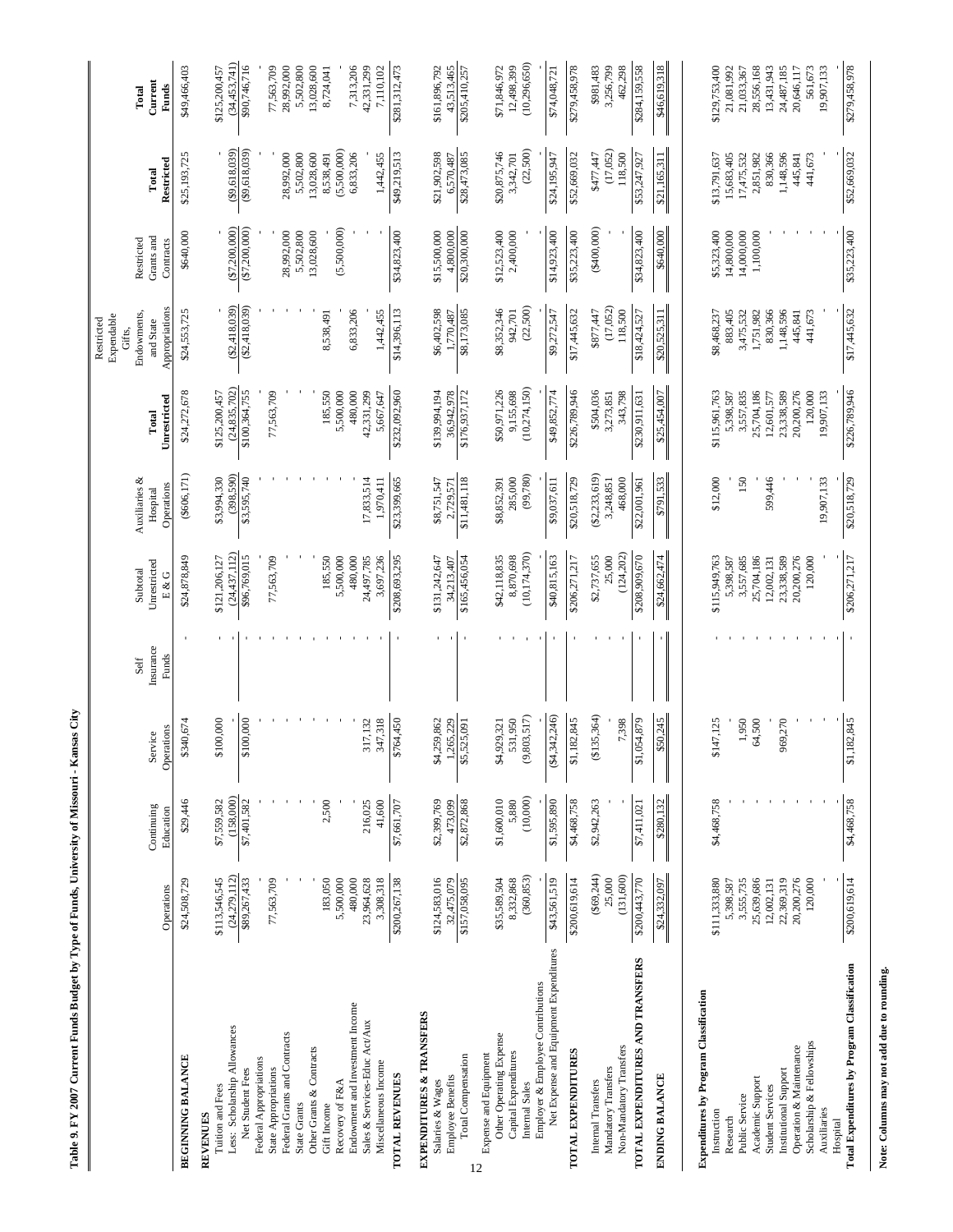|                                                  |                              |                         |                             |                            |                                   |                                         |                                | Expendable<br>Restricted<br>Gifts,         |                                       |                          |                                |
|--------------------------------------------------|------------------------------|-------------------------|-----------------------------|----------------------------|-----------------------------------|-----------------------------------------|--------------------------------|--------------------------------------------|---------------------------------------|--------------------------|--------------------------------|
|                                                  | Operations                   | Continuing<br>Education | Operations<br>Service       | Insurance<br>Funds<br>Self | Unrestricted<br>Subtotal<br>E & G | Auxiliaries &<br>Operations<br>Hospital | Unrestricted<br>Total          | Appropriations<br>Endowments,<br>and State | Grants and<br>Restricted<br>Contracts | Restricted<br>Total      | <b>Current Funds</b><br>Total  |
| BEGINNING BALANCE                                | \$14,254,769                 | \$440,616               | \$902,443                   |                            | \$15,597,828                      | \$2,102,244                             | \$17,700,072                   | \$14,245,383                               |                                       | \$14,245,383             | \$31,945,454                   |
| <b>REVENUES</b>                                  |                              |                         |                             |                            |                                   |                                         |                                |                                            |                                       |                          |                                |
| Less: Scholarship Allowances<br>Tuition and Fees | (16,783,991)<br>\$51,753,857 | \$4,339,279             |                             |                            | \$56,093,136                      | (807,731)<br>\$2,079,466                | (17, 591, 722)<br>\$58,172,602 | $(\$2,720,550)$                            | $(*4,000,000)$                        | $(\$6,720,550)$          | (24, 312, 273)<br>\$58,172,602 |
| Net Student Fees                                 | \$34,969,866                 | \$4,339,279             |                             |                            | $(16, 783, 991)$<br>\$39,309,145  | \$1,271,735                             | 840,580,880                    | ( \$2,720,550)                             | (000,000,14)                          | (\$6,720,550)            | \$33,860,329                   |
| Federal Appropriations                           |                              |                         |                             |                            |                                   |                                         |                                |                                            |                                       |                          |                                |
| State Appropriations                             | 46,004,929                   |                         |                             |                            | 46,004,929                        |                                         | 46,004,929                     |                                            |                                       |                          | 46,004,929                     |
| Federal Grants and Contracts                     |                              |                         |                             |                            |                                   |                                         |                                |                                            | 24,000,000<br>1,600,000               | 24,000,000               | 24,000,000                     |
| Other Grants & Contracts<br>State Grants         |                              |                         |                             |                            |                                   |                                         |                                |                                            | 9,000,000                             | 1,600,000<br>9,000,000   | 1,600,000<br>9,000,000         |
| Gift Income                                      | 200,800                      |                         |                             |                            | 200,800                           |                                         | 200,800                        | 2,783,154                                  |                                       | 2,783,154                | 2,983,954                      |
| Recovery of F&A                                  | 6,100,000                    |                         |                             |                            | 6,100,000                         |                                         | 6,100,000                      |                                            | (6,100,000)                           | (6,100,000)              |                                |
| Endowment and Investment Income                  | 219,425                      |                         |                             |                            | 219,425                           | 70,460                                  | 289,885                        | 3,693,014                                  |                                       | 3,693,014                | 3,982,899                      |
| Sales & Services-Educ Act/Aux                    | 306,700                      | 7,000                   |                             |                            | 313,700                           | 9,019,841                               | 9,333,541                      |                                            |                                       |                          | 9,333,541                      |
| Miscellaneous Income                             | 1,034,350                    | 12,450                  | \$50,179                    |                            | 1,096,979                         | 354,421                                 | 1,451,400                      |                                            |                                       |                          | 1,451,400                      |
| TOTAL REVENUES                                   | \$88,836,070                 | \$4,358,729             | \$50,179                    |                            | \$93,244,978                      | \$10,716,457                            | \$103,961,435                  | \$3,755,617                                | \$24,500,000                          | \$28,255,617             | \$132,217,052                  |
| EXPENDITURES & TRANSFERS<br>Salaries & Wages     | \$55,474,144                 | \$656,636               | 5                           |                            |                                   | \$1,815,110                             |                                | \$2,047,082                                | \$13,000,000                          | \$15,047,082             | \$74,307,929                   |
| Employee Benefits                                | 15,570,459                   | 162,200                 | ,314,957<br>392,833         |                            | \$57,445,737<br>16,125,492        | 407,666                                 | \$59,260,847<br>16,533,158     | 304.936                                    | 1.950,000                             | 2,254,936                | 18.788.094                     |
| Total Compensation                               | \$71,044,603                 | \$818,836               | ,707,790<br>مة              |                            | \$73,571,229                      | \$2,222,776                             | \$75,794,005                   | \$2,352,018                                | \$14,950,000                          | \$17,302,018             | \$93,096,023                   |
| Expense and Equipment<br>13                      |                              |                         |                             |                            |                                   |                                         |                                |                                            |                                       |                          |                                |
| Other Operating Expense<br>Capital Expenditures  | 3,614,236<br>\$19,164,291    | \$978,466<br>10,000     | \$5,194,860<br>200,000      |                            | \$25,337,617<br>3,824,236         | \$5,593,398<br>208,900                  | \$30,931,015<br>4,033,136      | 279,000<br>\$2,127,599                     | \$7,700,000<br>1,500,000              | \$9,827,599<br>1,779,000 | \$40,758,615<br>5,812,136      |
| Internal Sales                                   | (772,300)                    |                         | (0.001, 0.01)               |                            | (7,773,331)                       | (425, 250)                              | (8, 198, 581)                  | (200, 026)                                 |                                       | (200, 026)               | (8,398,607)                    |
| Employer & Employee Contributions                |                              |                         |                             |                            |                                   |                                         |                                |                                            |                                       |                          |                                |
| Net Expense and Equipment Expenditures           | \$22,006,227                 | 8988,466                | ,606,171)<br>$\overline{6}$ |                            | \$21,388,522                      | \$5,377,048                             | \$26,765,570                   | \$2,206,573                                | 89,200,000                            | \$11,406,573             | \$38,172,144                   |
| TOTAL EXPENDITURES                               | \$93,050,831                 | \$1,807,302             | \$101,619                   |                            | \$94,959,752                      | \$7,599,824                             | \$102,559,576                  | \$4,558,591                                | \$24,150,000                          | \$28,708,591             | \$131,268,167                  |
| Internal Transfers                               | $(\$2, 191, 564)$            | \$2,122,070             | ( \$23,250)                 |                            | (92,744)                          | $(\$201,395)$                           | $($ \$294,139 $)$              | \$82,530                                   | \$350,000                             | \$432,530                | \$138,391                      |
| Non-Mandatory Transfers<br>Mandatory Transfers   | 25,000<br>139,644            |                         | 8,100                       |                            | 139,644<br>33,100                 | 2,010,720<br>1,003,500                  | 1,036,600<br>2,150,364         | (134, 201)<br>(6,000)                      |                                       | (134, 201)<br>(6,000)    | 1,030,600<br>2,016,163         |
| TOTAL EXPENDITURES AND TRANSFERS                 | \$91,023,911                 | \$3,929,372             | \$86,469                    |                            | \$95,039,752                      | \$10,412,649                            | \$105,452,401                  | \$4,500,920                                | \$24,500,000                          | \$29,000,920             | \$134,453,321                  |
|                                                  |                              |                         | \$866,153                   |                            |                                   |                                         |                                |                                            |                                       |                          | \$29,709,185                   |
| ENDING BALANCE                                   | \$12,066,928                 | \$869,973               |                             |                            | \$13,803,054                      | \$2,406,052                             | \$16,209,106                   | \$13,500,079                               |                                       | \$13,500,079             |                                |
| Expenditures by Program Classification           |                              |                         |                             |                            |                                   |                                         |                                |                                            |                                       |                          |                                |
| Instruction                                      | \$48,121,652                 | \$1,802,814             |                             |                            | \$49,924,466                      |                                         | \$49,924,466                   | \$2,695,026                                | \$2,880,000                           | \$5,575,026              | \$55,499,492                   |
| Research                                         | 5,816,714                    |                         |                             |                            | 5,816,714                         |                                         | 5,816,714                      | 973,062                                    | 19,900,000                            | 20,873,062               | 26,689,776                     |
| Public Service                                   | 1,189,848                    | 4,488                   |                             |                            | 1.194.336                         |                                         | 1,194,336                      | 212,343                                    | 1,200,000                             | 1,412,343                | 2,606,679                      |
| Academic Support                                 | 6,742,381                    |                         | $(*2,000)$                  |                            | 6,740,381                         |                                         | 6,740,381                      | 159,815                                    | 19,000                                | 178,815                  | 6,919,196                      |
| <b>Student Services</b>                          | 9,779,946                    |                         |                             |                            | 9,779,946                         | \$11,000                                | 9,790,946                      | 223,337                                    | 21,000                                | 244,337                  | 10,035,283                     |
| Operation & Maintenance<br>Institutional Support | 9,622,823<br>11,755,851      |                         | (50, 627)<br>154,246        |                            | 9,777,069<br>1,705,224            |                                         | 9,777,069<br>11,705,224        | 58,150                                     | 130,000                               | 188,150                  | 9,965,219<br>11,705,224        |
| Scholarship & Fellowships                        | 21,616                       |                         |                             |                            | 21,616                            |                                         | 21,616                         | 236,858                                    |                                       | 236,858                  | 258,474                        |
| Auxiliaries                                      |                              |                         |                             |                            |                                   | 7,588,824                               | 7,588,824                      |                                            |                                       |                          | 7,588,824                      |
| Hospital                                         |                              |                         |                             |                            |                                   |                                         |                                |                                            |                                       |                          |                                |
| Total Expenditures by Program Classification     | \$93,050,831                 | \$1,807,302             | \$101,619                   |                            | \$94,959,752                      | \$7,599,824                             | \$102,559,576                  | \$4,558,591                                | \$24,150,000                          | \$28,708,591             | \$131,268,167                  |

Note: Columns may not add due to rounding. **Note: Columns may not add due to rounding.** 

# Table 10. FY 2007 Current Funds Budget by Type of Funds, University of Missouri - Rolla **Table 10. FY 2007 Current Funds Budget by Type of Funds, University of Missouri - Rolla**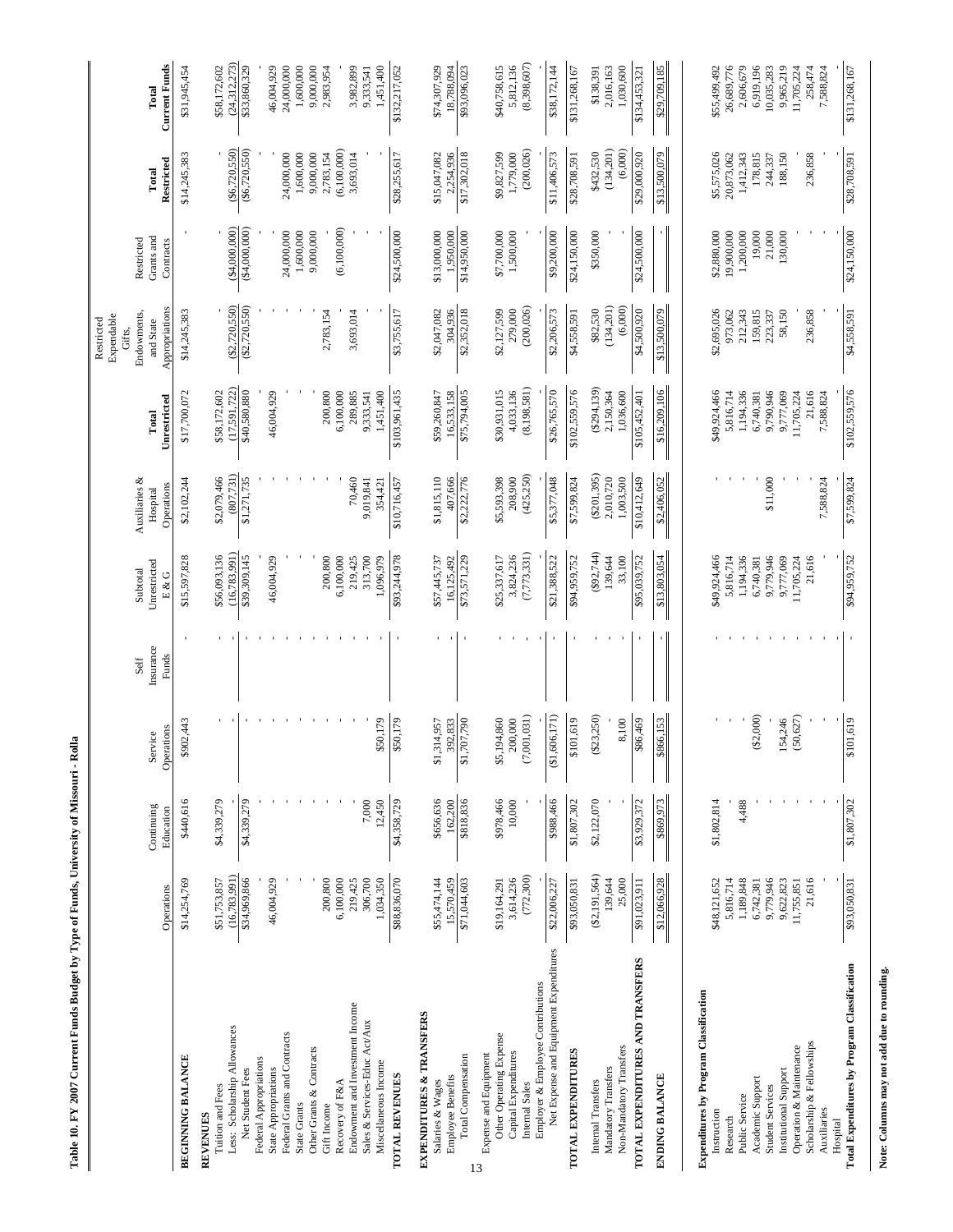| Table 11. FY 2007 Current Funds Budget by Type of Funds, University of Missouri - St. Louis |                         |                         |                          |                            |                                 |                                         |                          |                                                                                  |                                       |                          |                           |
|---------------------------------------------------------------------------------------------|-------------------------|-------------------------|--------------------------|----------------------------|---------------------------------|-----------------------------------------|--------------------------|----------------------------------------------------------------------------------|---------------------------------------|--------------------------|---------------------------|
|                                                                                             | Operations              | Continuing<br>Education | Operations<br>Service    | Insurance<br>Funds<br>Self | Unrestricted<br>Subtotal<br>E&G | Auxiliaries &<br>Operations<br>Hospital | Unrestricted<br>Total    | Appropriations<br>Endowments,<br>Expendable<br>Restricted<br>and State<br>Gifts, | Grants and<br>Restricted<br>Contracts | Restricted<br>Total      | Current<br>Funds<br>Total |
| BEGINNING BALANCE                                                                           | \$12,697,750            | \$2,150,452             | \$164,510                |                            | \$15,012,711                    | \$670,095                               | \$15,682,806             | \$6,734,129                                                                      |                                       | \$6,734,129              | \$22,416,935              |
| Tuition and Fees<br><b>REVENUES</b>                                                         | \$80,006,546            | \$7,135,412             |                          |                            | \$87,141,958                    | \$6,913,959                             | \$94,055,917             |                                                                                  |                                       |                          | \$94,055,917              |
| Less: Scholarship Allowances                                                                | (13,215,084)            | (150,000)               |                          |                            | (13,365,084)                    | (665, 500)                              | (14,030,584)             | $(\$1,187,066)$                                                                  | $(\$8,800,000)$                       | $(\$9,987,066)$          | (24,017,650)              |
| Net Student Fees                                                                            | \$66,791,462            | \$6,985,412             |                          |                            | \$73,776,874                    | \$6,248,459                             | \$80,025,333             | $(\$1,187,066)$                                                                  | (000,00888)                           | (990'286'6\$)            | \$70,038,267              |
| Federal Appropriations<br>State Appropriations                                              | 53,556,062              |                         |                          |                            | 53,556,062                      |                                         | 53,556,062               |                                                                                  |                                       |                          | 53,556,062                |
| Federal Grants and Contracts                                                                |                         |                         |                          |                            |                                 |                                         |                          |                                                                                  | 17,000,000                            | 17,000,000               | 17,000,000                |
| <b>State Grants</b>                                                                         |                         |                         |                          |                            |                                 |                                         |                          |                                                                                  | 4,500,000                             | 4,500,000                | 4,500,000                 |
| Other Grants & Contracts                                                                    |                         |                         |                          |                            |                                 |                                         |                          |                                                                                  | 4,500,000                             | 4,500,000                | 4,500,000                 |
| Recovery of F&A<br>Gift Income                                                              | 50,000<br>2,080,000     |                         |                          |                            | 50,000<br>2,080,000             |                                         | 50,000<br>2,080,000      | 5,032,215                                                                        | (2,080,000)                           | (2,080,000)<br>5,032,215 | 5,082,215                 |
| Endowment and Investment Income                                                             | 73,124                  |                         |                          |                            | 73,124                          |                                         | 73,124                   | 2,330,034                                                                        |                                       | 2,330,034                | 2,403,158                 |
| Sales & Services-Educ Act/Aux                                                               | 555,200                 | 32,775                  | 13,000                   |                            | 600,975                         | 18,851,011                              | 19,451,986               |                                                                                  |                                       |                          | 19,451,986                |
| Miscellaneous Income                                                                        | 798,992                 | 121,720                 | 298,450                  |                            | 1,219,162                       | 14,295                                  | 1,233,457                | 107,156                                                                          | (95,000)                              | 12,156                   | 1,245,613                 |
| TOTAL REVENUES                                                                              | \$123,904,840           | \$7,139,907             | \$311,450                |                            | \$131,356,197                   | \$25,113,765                            | \$156,469,962            | \$6,282,339                                                                      | \$15,025,000                          | \$21,307,339             | \$177,777,301             |
| EXPENDITURES & TRANSFERS<br>Salaries & Wages                                                | \$74,843,927            | \$3,345,938             | \$2,974,016              |                            | \$81,163,881                    | \$3,624,046                             | \$84,787,927             | \$2,374,809                                                                      | \$8,525,000                           | \$10,899,809             | \$95,687,736              |
| Employee Benefits                                                                           | 20,699,090              | 716,855                 | 844,320                  |                            | 22,260,265                      | 863,969                                 | 23,124,234               | 541,569                                                                          | 2,000,000                             | 2,541,569                | 25,665,803                |
| Total Compensation                                                                          | \$95,543,017            | \$4,062,793             | \$3,818,336              |                            | \$103,424,146                   | \$4,488,015                             | \$107,912,161            | \$2,916,378                                                                      | \$10,525,000                          | \$13,441,378             | \$121,353,539             |
| Other Operating Expense<br>Expense and Equipment<br>14                                      | \$27,172,998            | \$2,001,074             | \$4,862,393              |                            | \$34,036,465                    | \$13,972,628                            | \$48,009,093             | \$3,067,691                                                                      | \$4,214,649                           | \$7,282,340              | \$55,291,433              |
| Capital Expenditures<br>Internal Sales                                                      | (496,579)<br>2,769,002  | (35,000)<br>63,000      | (8, 537, 094)<br>160,000 |                            | (9,068,673)<br>2,992,002        | (756, 216)<br>6,000                     | (9,824,889)<br>2,998,002 | (2,260)<br>239,623                                                               | 500,000                               | (2,260)<br>739,623       | (9,827,149)<br>3,737,625  |
| Employer & Employee Contributions                                                           |                         |                         |                          |                            |                                 |                                         |                          |                                                                                  |                                       |                          |                           |
| Net Expense and Equipment Expenditures                                                      | \$29,445,421            | \$2,029,074             | (107, 114, 701)          |                            | 162'656'428                     | \$13,222,412                            | \$41,182,206             | \$3,305,054                                                                      | \$4,714,649                           | 88,019,703               | 849,201,909               |
| TOTAL EXPENDITURES                                                                          | \$124,988,438           | \$6,091,867             | \$303,635                |                            | \$131,383,940                   | \$17,710,427                            | 296'160'6718             | \$6,221,432                                                                      | \$15,239,649                          | \$21,461,081             | \$170,555,449             |
| Internal Transfers                                                                          | \$647,719               | \$425,000               | (\$161,543)              |                            | \$911,176                       | $(\$170,561)$                           | \$740,615                |                                                                                  | (\$214,649)                           | $(\$214,649)$            | \$525,966                 |
| Non-Mandatory Transfers<br>Mandatory Transfers                                              | 54,312<br>100,000       |                         |                          |                            | 54,312<br>100,000               | 4,016,700<br>3,450,050                  | 4,071,012<br>3,550,050   |                                                                                  |                                       |                          | 4,071,012<br>3,550,050    |
| TOTAL EXPENDITURES AND TRANSFERS                                                            | \$125,790,469           | \$6,516,867             | \$142,092                |                            | \$132,449,428                   | \$25,006,616                            | \$157,456,044            | \$6,221,432                                                                      | \$15,025,000                          | \$21,246,432             | \$178,702,477             |
| ENDING BALANCE                                                                              | \$10,812,121            | \$2,773,492             | \$33,868                 |                            | \$13,919,480                    | \$777,244                               | \$14,696,724             | \$6,795,035                                                                      |                                       | \$6,795,035              | \$21,491,760              |
| Expenditures by Program Classification                                                      |                         |                         |                          |                            |                                 |                                         |                          |                                                                                  |                                       |                          |                           |
| Instruction                                                                                 | \$64,359,462            | \$5,884,346             | \$15,000                 |                            | \$70,258,808                    |                                         | \$70,258,808             | \$2,589,482                                                                      | \$3,479,649                           | \$6,069,131              | \$76,327,940              |
| Research                                                                                    | 4,063,440               |                         |                          |                            | 4,063,440                       |                                         | 4,063,440                | 159,853                                                                          | 5,360,000                             | 5,519,853                | 9,583,293                 |
| Academic Support<br>Public Service                                                          | 3,881,868<br>20,518,112 | 82,212<br>125,309       | (171,000)                |                            | 3,964,080<br>20,472,421         | \$400                                   | 3,964,480<br>20,472,421  | 2,660,440<br>681,802                                                             | 6,400,000                             | 9,060,440<br>681,802     | 13,024,920<br>21,154,223  |
| <b>Student Services</b>                                                                     | 8,236,026               |                         |                          |                            | 8,236,026                       |                                         | 8,236,026                | 75,310                                                                           |                                       | 75,310                   | 8,311,336                 |
| Institutional Support                                                                       | 13,217,250              |                         | 407,949                  |                            | 13,625,199                      |                                         | 13,625,199               | 4,710                                                                            |                                       | 4,710                    | 13,629,909                |
| Operation & Maintenance                                                                     | 9,999<br>10,702,281     |                         | 51,686                   |                            | 9,999<br>10,753,967             |                                         | 9.999<br>10,753,967      | 300<br>49,535                                                                    |                                       | 300                      | 10,754,267<br>59,534      |
| Scholarship & Fellowships<br>Auxiliaries                                                    |                         |                         |                          |                            |                                 | 17,710,027                              | 17,710,027               |                                                                                  |                                       | 49,535                   | 17,710,027                |
| Hospital                                                                                    |                         |                         |                          |                            |                                 |                                         |                          |                                                                                  |                                       |                          |                           |
| Total Expenditures by Program Classification                                                | \$124,988,438           | \$6,091,867             | \$303,635                |                            | \$131,383,940                   | \$17,710,427                            | \$149,094,367            | \$6,221,432                                                                      | \$15,239,649                          | \$21,461,081             | \$170,555,449             |

 $\overline{1}$ 

Note: Columns may not add due to rounding. **Note: Columns may not add due to rounding.**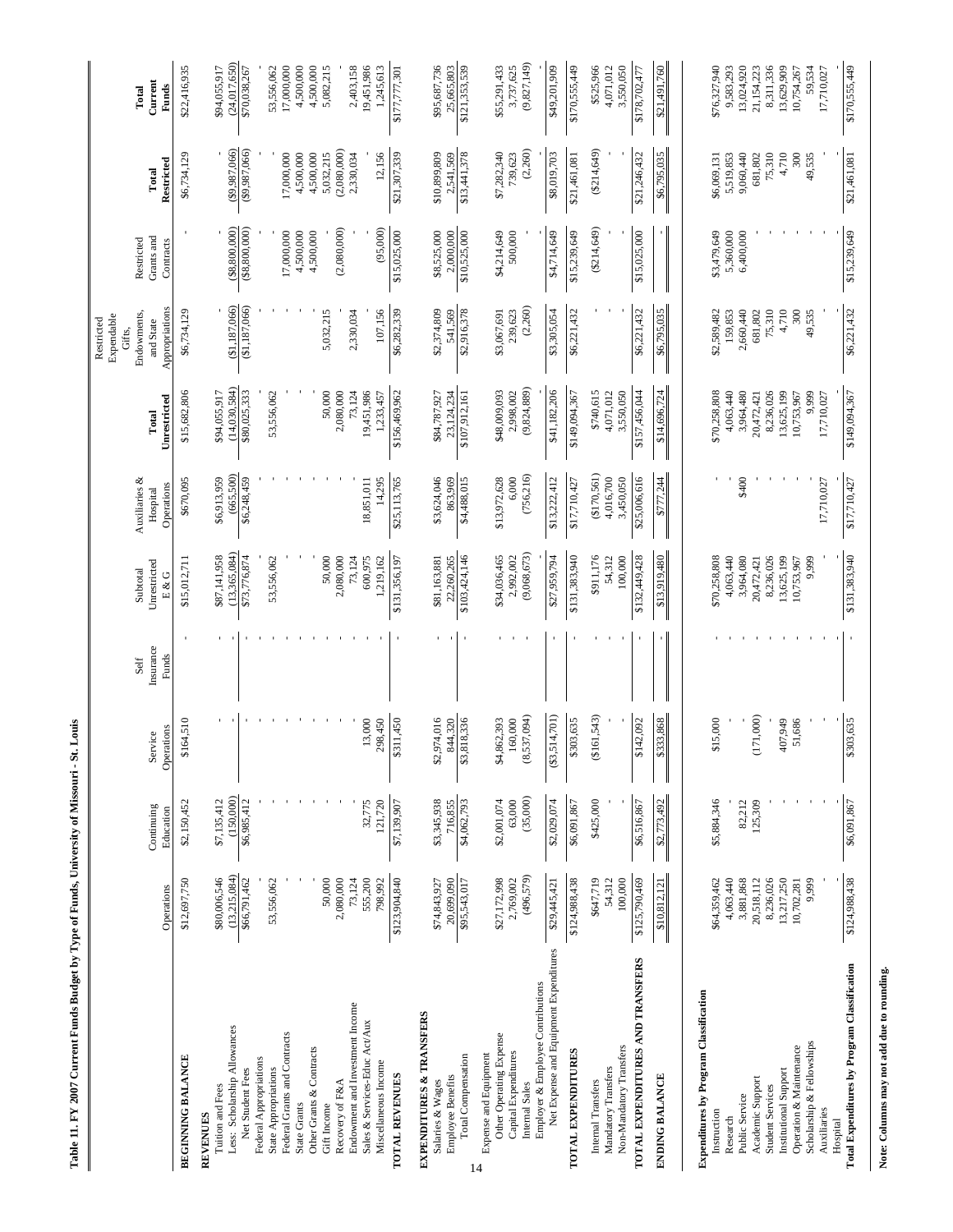|                                                  |                        |                         |                       |                            |                                   |                                         |                        | Expendable<br>Restricted<br>Gifts,         |                                       |                     |                                      |
|--------------------------------------------------|------------------------|-------------------------|-----------------------|----------------------------|-----------------------------------|-----------------------------------------|------------------------|--------------------------------------------|---------------------------------------|---------------------|--------------------------------------|
|                                                  | Operations             | Continuing<br>Education | Operations<br>Service | Insurance<br>Funds<br>Self | Unrestricted<br>Subtotal<br>E & G | Auxiliaries &<br>Operations<br>Hospital | Unrestricted<br>Total  | Appropriations<br>Endowments,<br>and State | Grants and<br>Restricted<br>Contracts | Restricted<br>Total | <b>Total Current</b><br><b>Funds</b> |
| BEGINNING BALANCE                                | \$20,318,278           |                         | \$55,911              |                            | \$20,374,189                      | \$1,000                                 | \$20,375,189           | \$873,739                                  |                                       | \$873,739           | \$21,248,927                         |
| <b>REVENUES</b>                                  |                        |                         |                       |                            |                                   |                                         |                        |                                            |                                       |                     |                                      |
| Less: Scholarship Allowances<br>Tuition and Fees |                        |                         |                       |                            |                                   |                                         |                        |                                            |                                       |                     |                                      |
| Net Student Fees                                 |                        |                         |                       |                            |                                   |                                         |                        |                                            |                                       |                     |                                      |
| Federal Appropriations                           |                        |                         |                       |                            |                                   |                                         |                        |                                            |                                       |                     |                                      |
| State Appropriations                             | \$17,353,638           |                         |                       |                            | \$17,353,638                      |                                         | \$17,353,638           | \$10,334,974                               |                                       | \$10,334,974        | \$27,688,612                         |
| Federal Grants and Contracts                     |                        |                         |                       |                            |                                   |                                         |                        |                                            |                                       |                     |                                      |
| Other Grants & Contracts<br><b>State Grants</b>  |                        |                         |                       |                            |                                   |                                         |                        |                                            | \$3,146,000                           | 3,146,000           | 3,146,000                            |
| Gift Income                                      | 200                    |                         |                       |                            | 200                               |                                         | 200                    | 129,710                                    |                                       | 129.710             | 129,910                              |
| Recovery of F&A                                  | 139,274                |                         |                       |                            | 139,274                           |                                         | 139,274                |                                            | (139,274)                             | (139, 274)          |                                      |
| Endowment and Investment Income                  | 9,368,000              |                         |                       |                            | 9,368,000                         |                                         | 9,368,000              | 99,512                                     |                                       | 99,512              | 9,467,512                            |
| Sales & Services-Educ Act/Aux                    | 1,160,902              |                         |                       |                            | 1,160,902                         |                                         | 1,160,902              |                                            |                                       |                     | 1,160,902                            |
| Miscellaneous Income                             | 14,097,579             |                         | \$725,400             |                            | 14,822,979                        | \$1,849,524                             | 16,672,503             | 62,000                                     | 2,274                                 | 64,274              | 16,736,777                           |
| TOTAL REVENUES                                   | \$42,119,594           |                         | \$725,400             |                            | \$42,844,994                      | \$1,849,524                             | \$44,694,518           | \$10,626,196                               | \$3,000,000                           | \$13,635,196        | \$58,329,714                         |
| EXPENDITURES & TRANSFERS                         |                        |                         |                       |                            |                                   |                                         |                        |                                            |                                       |                     |                                      |
| Salaries & Wages                                 | \$25,450,613           |                         | \$5,000               |                            | \$25,455,613                      | \$1,040,707                             | \$26,496,320           | \$74,660                                   | \$121,500                             | \$196,160           | \$26,692,480                         |
| <b>Employee Benefits</b>                         | 7.584.516              |                         | 380                   |                            | 7,584,896                         | 286,168                                 | 7,871,064              | 10,966                                     | 37,500                                | 48,466              | 7,919,530                            |
| <b>Total Compensation</b><br>15                  | \$33,035,129           |                         | \$5,380               |                            | \$33,040,509                      | \$1,326,875                             | \$34,367,384           | \$85,626                                   | \$159,000                             | \$244,626           | \$34,612,010                         |
| Expense and Equipment                            |                        |                         |                       |                            |                                   |                                         |                        |                                            |                                       |                     |                                      |
| Other Operating Expense                          | \$18,593,359           |                         | \$522,070             |                            | \$19,115,429                      | \$1,093,913                             | \$20,209,342           | \$9,932,022                                | \$2,850,000                           | \$12,782,022        | \$32,991,364                         |
| Capital Expenditures<br>Internal Sales           | (2,256,018)<br>362,363 |                         | (138,930)<br>142,500  |                            | (2,394,948)<br>504,863            |                                         | (2,394,948)<br>504,863 | 481,360                                    |                                       | 481,360             | (2,394,948)<br>986,223               |
| Employer & Employee Contributions                |                        |                         |                       |                            |                                   |                                         |                        |                                            |                                       |                     |                                      |
| Net Expense and Equipment Expenditures           | \$16,699,704           |                         | \$525,640             |                            | \$17,225,344                      | \$1,093,913                             | \$18,319,257           | \$10,413,382                               | \$2,850,000                           | \$13,263,382        | \$31,582,639                         |
| TOTAL EXPENDITURES                               | \$49,734,834           |                         | \$531,020             |                            | \$50,265,854                      | \$2,420,788                             | \$52,686,642           | \$10,499,008                               | \$3,009,000                           | \$13,508,008        | \$66,194,650                         |
| Internal Transfers                               | ( \$6,087,914)         |                         | (96, 670)             |                            | ( \$6, 284, 584)                  | $(\$640,172)$                           | (86, 924, 756)         | \$204,000                                  |                                       | \$204,000           | $(*6,720,756)$                       |
| Mandatory Transfers                              |                        |                         |                       |                            |                                   |                                         |                        |                                            |                                       |                     |                                      |
| Non-Mandatory Transfers                          | 798,495                |                         | 286,808               |                            | 1,085,303                         | 19.000                                  | 1,104,303              | (6,250)                                    |                                       | (6,250)             | 1,098,053                            |
| TOTAL EXPENDITURES AND TRANSFERS                 | \$44,445,415           |                         | \$621,158             |                            | \$45,066,573                      | \$1,799,616                             | \$46,866,189           | \$10,696,758                               | \$3,009,000                           | \$13,705,758        | \$60,571,947                         |
| ENDING BALANCE                                   | \$17,992,457           |                         | \$160,153             |                            | \$18,152,610                      | \$50,908                                | \$18,203,518           | \$803,177                                  |                                       | \$803,177           | \$19,006,694                         |
| Expenditures by Program Classification           |                        |                         |                       |                            |                                   |                                         |                        |                                            |                                       |                     |                                      |
| Instruction                                      |                        |                         |                       |                            |                                   |                                         |                        |                                            | \$108,300                             | \$108,300           | \$108,300                            |
| Research                                         |                        |                         |                       |                            |                                   |                                         |                        | \$388,000                                  |                                       | \$388,700           | 388,700                              |
| Public Service                                   | \$11,325,386           |                         |                       |                            | \$11,325,386                      |                                         | \$11,325,386           | 9,954,982                                  | 2,900,000                             | 12,854,982          | 24,180,368                           |
| Academic Support                                 | 13,370,704             |                         |                       |                            | 13,370,704                        | \$2,420,788                             | 15,791,492             | 93,026                                     |                                       | 93,026              | 15,884,518                           |
| <b>Student Services</b>                          | 2,286,839              |                         |                       |                            | 2,286,839                         |                                         | 2,286,839              |                                            |                                       |                     | 2,286,839                            |
| Institutional Support                            | 21,651,745             |                         | \$531,020             |                            | 22,182,765                        |                                         | 22,182,765             | 63,000                                     |                                       | 63,000              | 22,245,765<br>1,095,160              |
| Operation & Maintenance                          | 5,000<br>1,095,160     |                         |                       |                            | 1,095,160                         |                                         | 1,095,160              |                                            |                                       |                     | 5,000                                |
| Scholarship & Fellowships<br>Auxiliaries         |                        |                         |                       |                            | 5,000                             |                                         | 5,000                  |                                            |                                       |                     |                                      |
| Hospital                                         |                        |                         |                       |                            |                                   |                                         |                        |                                            |                                       |                     |                                      |
| Total Expenditures by Program Classification     | \$49,734,834           |                         | \$531,020             |                            | \$50,265,854                      | \$2,420,788                             | \$52,686,642           | \$10,499,008                               | \$3,009,000                           | \$13,508,008        | \$66,194,650                         |

Note: Columns may not add due to rounding. **Note: Columns may not add due to rounding.** 

Table 12. FY 2007 Current Funds Budget by Type of Funds, University of Missouri - System Administration **Table 12. FY 2007 Current Funds Budget by Type of Funds, University of Missouri - System Administration**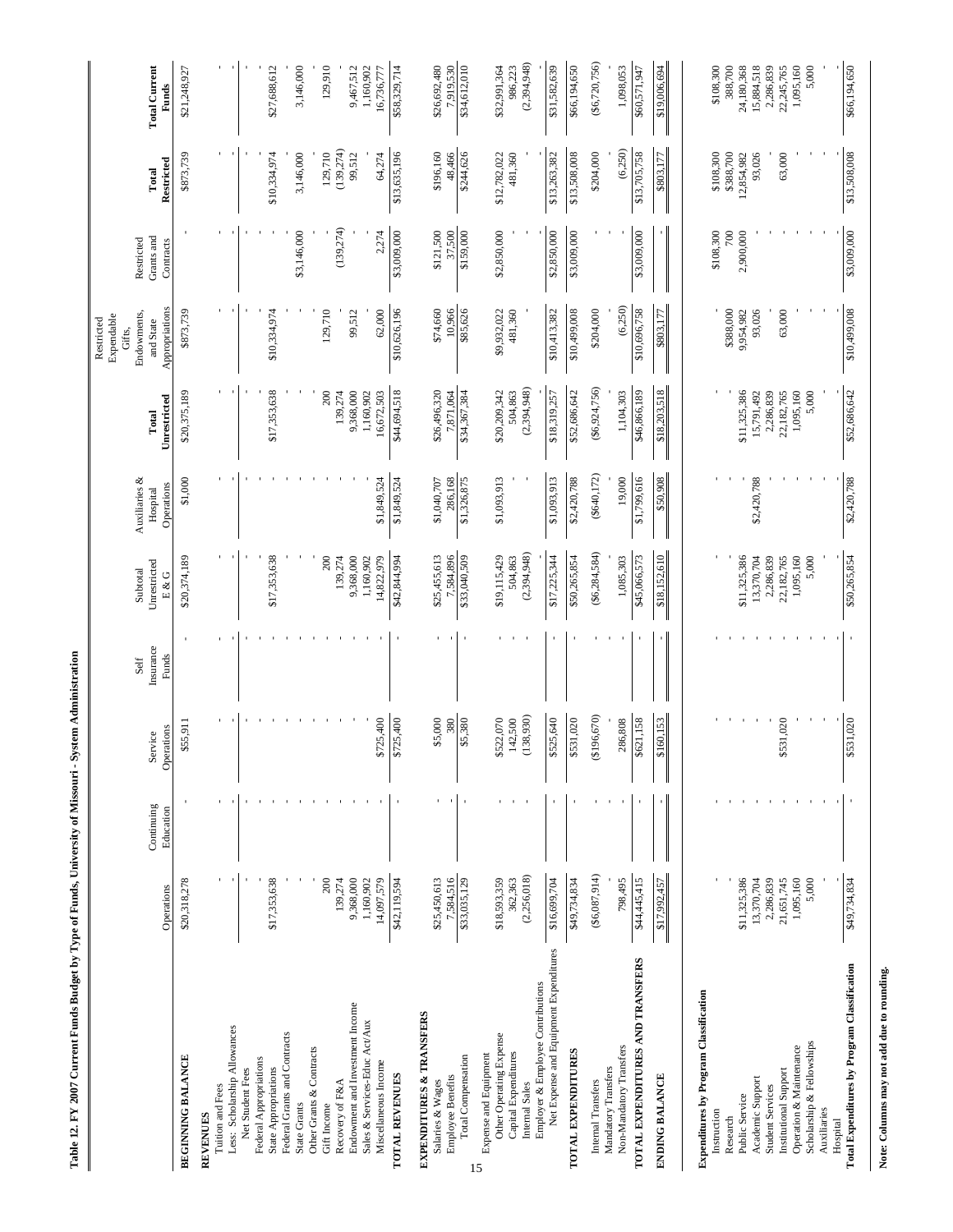|                                                       | Operations      | Continuing<br>Education | Operations<br>Service | Insurance<br>Funds<br>Self | Unrestricted<br>Subtotal<br>E & G | Auxiliaries &<br>Operations<br>Hospital | Unrestricted<br>Total | Appropriations<br>Endowments,<br>Expendable<br>Restricted<br>and State<br>Gifts, | Grants and<br>Restricted<br>Contracts | Restricted<br>Total | <b>Current Funds</b><br>Total |
|-------------------------------------------------------|-----------------|-------------------------|-----------------------|----------------------------|-----------------------------------|-----------------------------------------|-----------------------|----------------------------------------------------------------------------------|---------------------------------------|---------------------|-------------------------------|
| BEGINNING BALANCE                                     | $(*7,900,000)$  |                         |                       | \$65,219,450               | \$57,319,450                      |                                         | \$57,319,450          | \$3,819                                                                          |                                       | \$3,819             | \$57,323,269                  |
| <b>REVENUES</b>                                       |                 |                         |                       |                            |                                   |                                         |                       |                                                                                  |                                       |                     |                               |
| Less: Scholarship Allowances<br>Tuition and Fees      |                 |                         |                       |                            |                                   |                                         |                       | (33,000)                                                                         |                                       | $(*3,000)$          | $(*3,000)$                    |
| Net Student Fees                                      |                 |                         |                       |                            |                                   |                                         |                       | $(*3,000)$                                                                       |                                       | (33,000)            | $(*3,000)$                    |
| Federal Appropriations                                |                 |                         |                       |                            |                                   |                                         |                       |                                                                                  |                                       |                     |                               |
| State Appropriations                                  | \$5,135,253     |                         |                       |                            | \$5,135,253                       |                                         | \$5,135,253           |                                                                                  |                                       |                     | 5,135,253                     |
| Federal Grants and Contracts                          |                 |                         |                       |                            |                                   |                                         |                       |                                                                                  |                                       |                     |                               |
| Other Grants & Contracts<br><b>State Grants</b>       |                 |                         |                       |                            |                                   |                                         |                       |                                                                                  |                                       |                     |                               |
| Gift Income                                           |                 |                         |                       |                            |                                   |                                         |                       |                                                                                  |                                       |                     |                               |
| Recovery of F&A                                       |                 |                         |                       |                            |                                   |                                         |                       |                                                                                  |                                       |                     |                               |
| Endowment and Investment Income                       | 2,100,000       |                         |                       | \$5,137,241                | 7,237,241                         |                                         | 7,237,241             | (4,912,053)                                                                      |                                       | (4,912,053)         | 2,325,188                     |
| Sales & Services-Educ Act/Aux<br>Miscellaneous Income |                 |                         |                       | 5,000                      | 5,000                             |                                         | 5,000                 |                                                                                  |                                       |                     | 5,000                         |
| TOTAL REVENUES                                        | \$7,235,253     |                         |                       | \$5,142,241                | \$12,377,494                      |                                         | \$12,377,494          | ( \$4,915,053)                                                                   |                                       | $(\$4,915,053)$     | \$7,462,441                   |
| EXPENDITURES & TRANSFERS                              |                 |                         |                       |                            |                                   |                                         |                       |                                                                                  |                                       |                     |                               |
| Salaries & Wages                                      | \$76,375        |                         |                       | \$470,858                  | \$547,233                         |                                         | \$547,233             |                                                                                  |                                       |                     | \$547,233                     |
| Employee Benefits                                     | 13,650          |                         |                       | 138,654                    | 152,304                           |                                         | 152,304               |                                                                                  |                                       |                     | 152,304                       |
| <b>Total Compensation</b><br>16                       | \$90,025        |                         |                       | \$609,512                  | \$699,537                         |                                         | \$699,537             |                                                                                  |                                       |                     | \$699,537                     |
| Expense and Equipment                                 |                 |                         |                       |                            |                                   |                                         |                       |                                                                                  |                                       |                     |                               |
| Other Operating Expense<br>Capital Expenditures       | \$30,000        |                         |                       | \$175,542,459              | \$175,572,459                     |                                         | \$175,572,459         |                                                                                  |                                       |                     | \$175,572,459                 |
| Internal Sales                                        |                 |                         |                       |                            |                                   |                                         |                       |                                                                                  |                                       |                     |                               |
| Employer & Employee Contributions                     |                 |                         |                       | (183,870,214)              | (183,870,214)                     |                                         | (183, 870, 214)       |                                                                                  |                                       |                     | (183, 870, 214)               |
| Net Expense and Equipment Expenditures                | \$30,000        |                         |                       | $(\$8,327,755)$            | $($ \$8,297,755)                  |                                         | (88, 297, 755)        |                                                                                  |                                       |                     | $(*8,297,755)$                |
| TOTAL EXPENDITURES                                    | \$120,025       |                         |                       | $(\$7,718,243)$            | $(\$7,598,218)$                   |                                         | $(\$7,598,218)$       |                                                                                  |                                       |                     | (57,598,218)                  |
| Internal Transfers                                    | \$6,915,253     |                         |                       | \$38,000                   | \$6,953,253                       |                                         | \$6,953,253           | (4,915,253)                                                                      |                                       | (4,915,253)         | \$2,038,000                   |
| Non-Mandatory Transfers<br>Mandatory Transfers        | 220,000         |                         |                       |                            | 220,000                           |                                         | 220,000               |                                                                                  |                                       |                     | 220,000                       |
| TOTAL EXPENDITURES AND TRANSFERS                      | \$7,255,278     |                         |                       | $(\$7,680,243)$            | ( \$424, 965)                     |                                         | ( \$424, 965)         | (4,915,253)                                                                      |                                       | (4,915,253)         | (85,340,218)                  |
| <b>ENDING BALANCE</b>                                 | $(\$7,920,025)$ |                         |                       | \$78,041,934               | \$70,121,909                      |                                         | \$70,121,909          | \$4,019                                                                          |                                       | \$4,019             | \$70,125,928                  |
| Expenditures by Program Classification                |                 |                         |                       |                            |                                   |                                         |                       |                                                                                  |                                       |                     |                               |
| Instruction                                           |                 |                         |                       |                            |                                   |                                         |                       |                                                                                  |                                       |                     |                               |
| Research                                              |                 |                         |                       |                            |                                   |                                         |                       |                                                                                  |                                       |                     |                               |
| Academic Support<br>Public Service                    | \$120,025       |                         |                       |                            | \$120,025                         |                                         | \$120,025             |                                                                                  |                                       |                     | \$120,025                     |
| <b>Student Services</b>                               |                 |                         |                       |                            |                                   |                                         |                       |                                                                                  |                                       |                     |                               |
| Institutional Support                                 |                 |                         |                       | $(\$7,718,243)$            | (7,718,243)                       |                                         | (7,718,243)           |                                                                                  |                                       |                     | ( \$7,718,243)                |
| Scholarship & Fellowships<br>Operation & Maintenance  |                 |                         |                       |                            |                                   |                                         |                       |                                                                                  |                                       |                     |                               |
| Auxiliaries                                           |                 |                         |                       |                            |                                   |                                         |                       |                                                                                  |                                       |                     |                               |
| Hospital                                              |                 |                         |                       |                            |                                   |                                         |                       |                                                                                  |                                       |                     |                               |
| Total Expenditures by Program Classification          | \$120,025       |                         |                       | (\$7,718,243)              | (S7, 598, 218)                    |                                         | $(\$7,598,218)$       |                                                                                  |                                       |                     | $(\$7,598,218)$               |

Note: Columns may not add due to rounding. **Note: Columns may not add due to rounding.** 

Table 13. FY 2007 Current Funds Budget by Type of Funds, University of Missouri - University-wide Resources **Table 13. FY 2007 Current Funds Budget by Type of Funds, University of Missouri - University-wide Resources**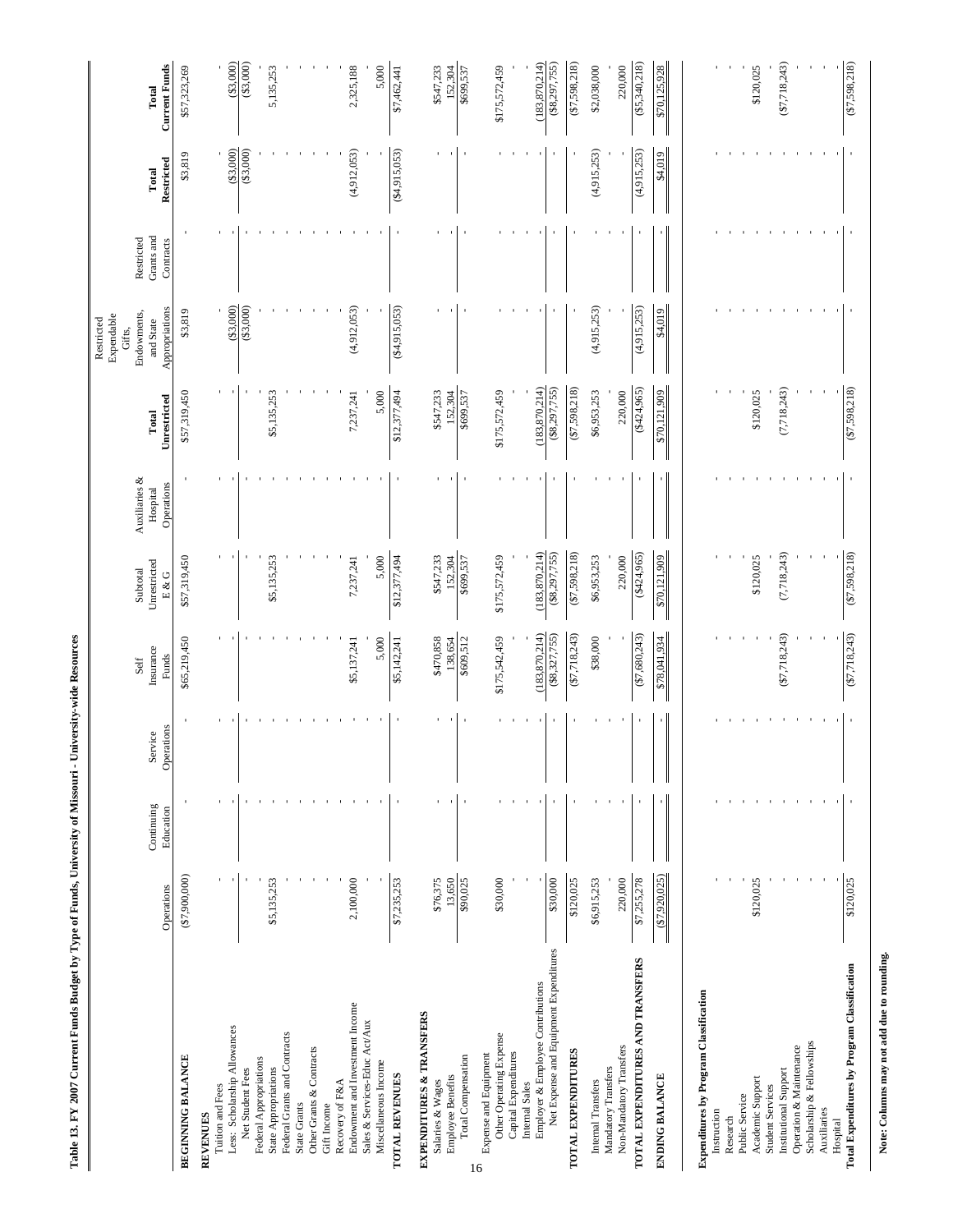# **University of Missouri System FY 2007 Operations Fund Budget Summary**

The operations fund is where the majority of the University's instructional and public services activities are budgeted and accounted for. The operations fund comprises approximately 42.6% of the University's current funds budget. State appropriations are recorded here, with the exception of those appropriations that are line itemed for the University Hospitals and the other Curators' programs. The majority of student fees are also recorded in the operations fund. State appropriations and tuition and fees are the primary sources of revenue in the operations fund. Historically these two sources of funds accounted for over 91% of operations fund revenues, before scholarship allowances are applied. However, in recent years, they have dropped to about 86% of gross operations fund revenues. Of the FY 2007 budgeted gross operations fund revenues, 47.6% comes from tuition and fees before student aid and 38.9% comes from state appropriations.

![](_page_19_Figure_2.jpeg)

# **Gross Tuition and Fees and State Appropriations**

The operations fund revenue budget for the University of Missouri System for fiscal year 2007 totals \$917.2 million, net of student aid or scholarship allowances of \$113.6 million. The State of Missouri normally withholds 3.0% of the gross state appropriations; therefore, state funds are budgeted at 97.0% of the amount appropriated.

Gross tuition and fees of \$490.8 million contribute 47.6% of gross revenues, making them the largest contributor of gross revenues. State Appropriations contribute 38.9% of gross revenues. When scholarship allowances, or financial aid, are netted against tuition and fees in accordance with GASB 34/35 the net student fees contribution declines to 41.1% of net revenues making them the second largest contributor with \$377.2 million. State appropriations, in the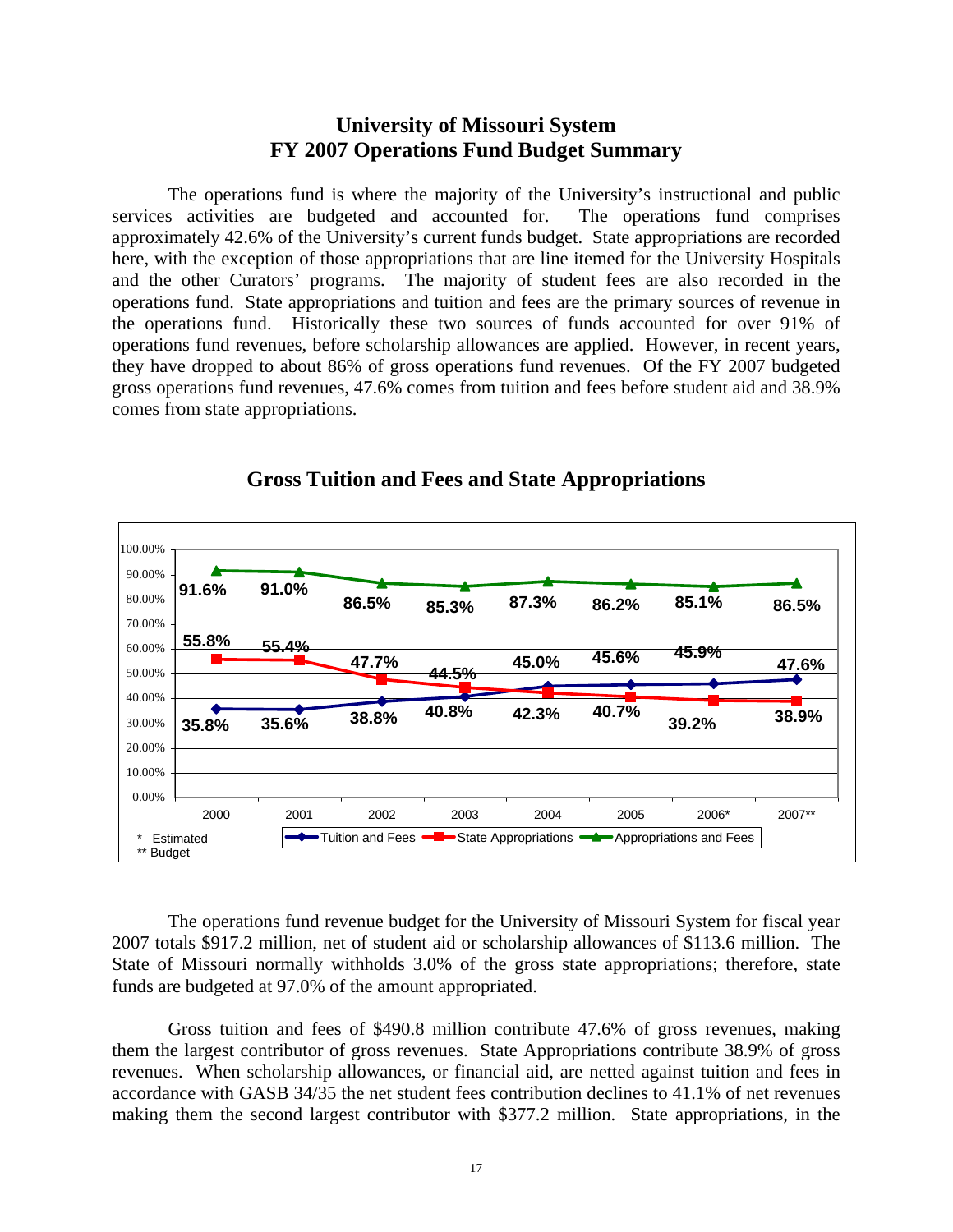amount of \$400.6 million, is the largest source of net revenue at 43.7%. Together, they fund 84.8% of the operations fund budget. Table 14, displays the FY 2007 operations fund budget by source of funds and expenditure category along with the revenue contribution and the expense distribution percentage.

|                                               | <b>UM System</b><br><b>Total</b> | <b>Percent</b><br><b>Distribution</b> |
|-----------------------------------------------|----------------------------------|---------------------------------------|
| <b>BUDGETED BEGINNING BALANCE</b>             | \$165,890,074                    |                                       |
| <b>REVENUES</b>                               |                                  |                                       |
| Gross Tution and Fees                         | \$490,772,232                    |                                       |
| Less: Scholarship Allowances                  | (113, 575, 935)                  |                                       |
| Net Tuition and Fees                          | \$377,196,297                    | 41.1%                                 |
| <b>Federal Appropriations</b>                 | 14,909,587                       | 1.6%                                  |
| <b>State Appropriations</b>                   | 400,601,454                      | 43.7%                                 |
| Gift Income                                   | 435,050                          | 0.0%                                  |
| Recovery of Facilities & Administrative Costs | 42,753,774                       | 4.7%                                  |
| Endowment and Investment Income               | 13,649,649                       | 1.5%                                  |
| Sales & Services of Educational Activities    | 38,481,735                       | 4.2%                                  |
| Miscellaneous Income                          | 29,129,214                       | 3.2%                                  |
| <b>TOTAL REVENUES</b>                         | \$917,156,760                    | 100.0%                                |
| <b>EXPENDITURES &amp; TRANSFERS</b>           |                                  |                                       |
| Salaries & Wages                              | \$569,218,675                    | 61.4%                                 |
| <b>Employee Benefits</b>                      | 156, 165, 751                    | 16.8%                                 |
| <b>Total Compensation</b>                     | \$725,384,426                    | 78.2%                                 |
| Expense & Equipment                           |                                  |                                       |
| <b>Other Operating Expenses</b>               | \$185,777,945                    | 20.0%                                 |
| Capital Expenditures                          | 34,635,977                       | 3.7%                                  |
| Internal Sales & Services                     | (25,571,755)                     | $-2.7%$                               |
| Net Expense & Equipment Expenditures          | \$194,842,167                    | 21.0%                                 |
| <b>TOTAL EXPENDITURES</b>                     | \$920,226,593                    | 99.2%                                 |
| <b>Internal Transfers</b>                     | $(\$317,732)$                    | 0.0%                                  |
| MandatoryTransfers                            | 3,347,229                        | 0.3%                                  |
| <b>Non-Mandatory Transfers</b>                | 4,362,810                        | 0.5%                                  |
| <b>TOTAL EXPENDITURES &amp; TRANSFERS</b>     | \$927,618,900                    | 100.0%                                |
| <b>ENDING BALANCE</b>                         | \$155,427,933                    |                                       |

#### **Table 14. University of Missouri System FY 2007 Operations Fund Budget**

Table 15, on the following page, displays the percentage distribution of FY 2007 operations fund net revenues by major source for each campus, UM Extension, UM System Administration, and University-wide Resources.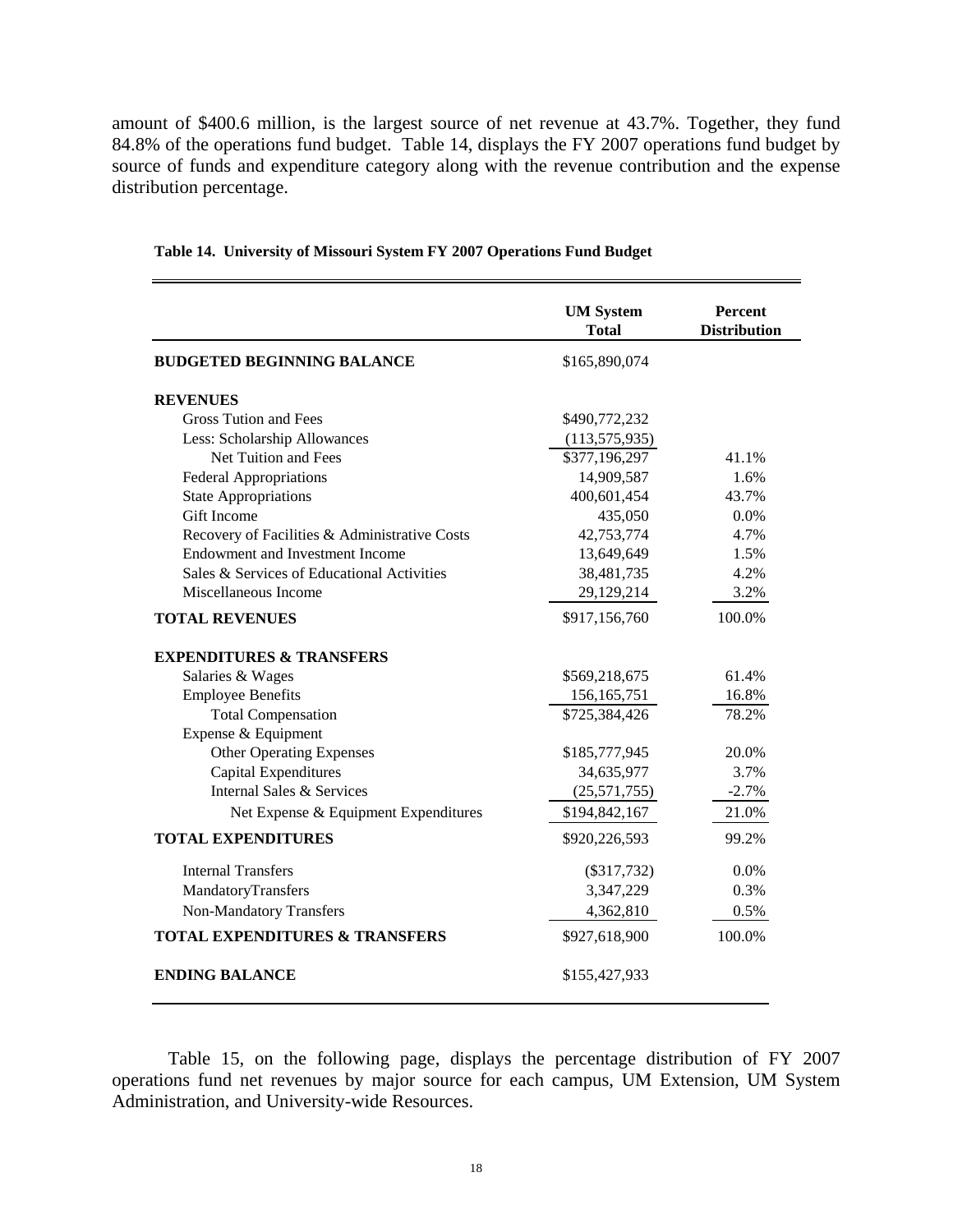|                                   |            |                  |             |        |             | UM      |                  |        |
|-----------------------------------|------------|------------------|-------------|--------|-------------|---------|------------------|--------|
|                                   |            | <b>UM</b>        |             |        |             | System  | <b>U-Wide</b>    | System |
|                                   | <b>UMC</b> | <b>Extension</b> | <b>UMKC</b> | UMR    | <b>UMSL</b> | Admin.  | <b>Resources</b> | Total  |
| Net Tuition and Fees              | 44.7%      | $0.0\%$          | 44.6%       | 39.4%  | 54.0%       | $0.0\%$ | $0.0\%$          | 41.1%  |
| Federal Appropriations            | 1.2%       | 25.9%            | 0.0%        | 0.0%   | 0.0%        | 0.0%    | 0.0%             | 1.6%   |
| <b>State Appropriations</b>       | 42.0%      | 68.1%            | 38.7%       | 51.8%  | 43.2%       | 41.2%   | 71.0%            | 43.7%  |
| Gift Income                       | 0.0%       | 0.0%             | 0.1%        | 0.2%   | 0.0%        | 0.0%    | 0.0%             | 0.0%   |
| Recovery of F&A                   | 6.7%       | 2.2%             | 2.8%        | 6.9%   | 1.7%        | 0.3%    | 0.0%             | 4.7%   |
| Endowment & Investment Income     | 0.3%       | 0.0%             | 0.2%        | 0.2%   | 0.1%        | 22.2%   | 29.0%            | 1.5%   |
| Sales & Services-Educ. Activities | 2.9%       | 1.6%             | 12.0%       | 0.3%   | 0.4%        | 2.8%    | 0.0%             | 4.2%   |
| Miscellaneous Income              | 2.2%       | 2.2%             | 1.6%        | 1.2%   | 0.6%        | 33.5%   | 0.0%             | 3.2%   |
| <b>Total Revenues</b>             | 100.0%     | 100.0%           | 100.0%      | 100.0% | 100.0%      | 100.0%  | 100.0%           | 100.0% |

**Table 15. Percentage Distribution of FY 2007 Operations Fund Budgeted Revenues by Major Source, by Campus**

Note: University of Missouri Extension is a cooperative effort administered by the University of Missouri - Columbia

Tuition and fees (net of scholarship allowances) and state appropriations are the primary sources of revenue for all four campuses. These two sources of revenue fund 86.7% of the operations fund budget at the University of Missouri-Columbia, 83.3% at the University of Missouri-Kansas City, 91.2% at the University of Missouri-Rolla, and 97.2% at the University of Missouri-St. Louis. University of Missouri Extension is funded primarily by state and federal appropriations. At the University of Missouri System Administration, the major sources of funds are state appropriations and miscellaneous income. State appropriations and endowment and investment income are the only material sources of revenue for University-Wide Resources.

Compensation expenditures make up 78.2% of the operations fund budget. Salaries and wages of \$569.2 million, account for 61.4 % of the budget and employee benefits estimated at \$156.2 million account for another 16.8%. Expense and equipment expenditures of \$194.8 million are 21.0% of the total. The remaining 0.8% represents net transfers from the operations fund to other funds. Internal transfers into the operations fund are primarily from continuing education and auxiliaries and internal transfers out are to support research and endowed chairs matching commitments. The result is \$318 thousand net internal transfers into operations. The \$7.7 million of mandatory and non-mandatory transfers out are primarily to the plant fund for debt service and maintenance and repair projects.

![](_page_21_Figure_5.jpeg)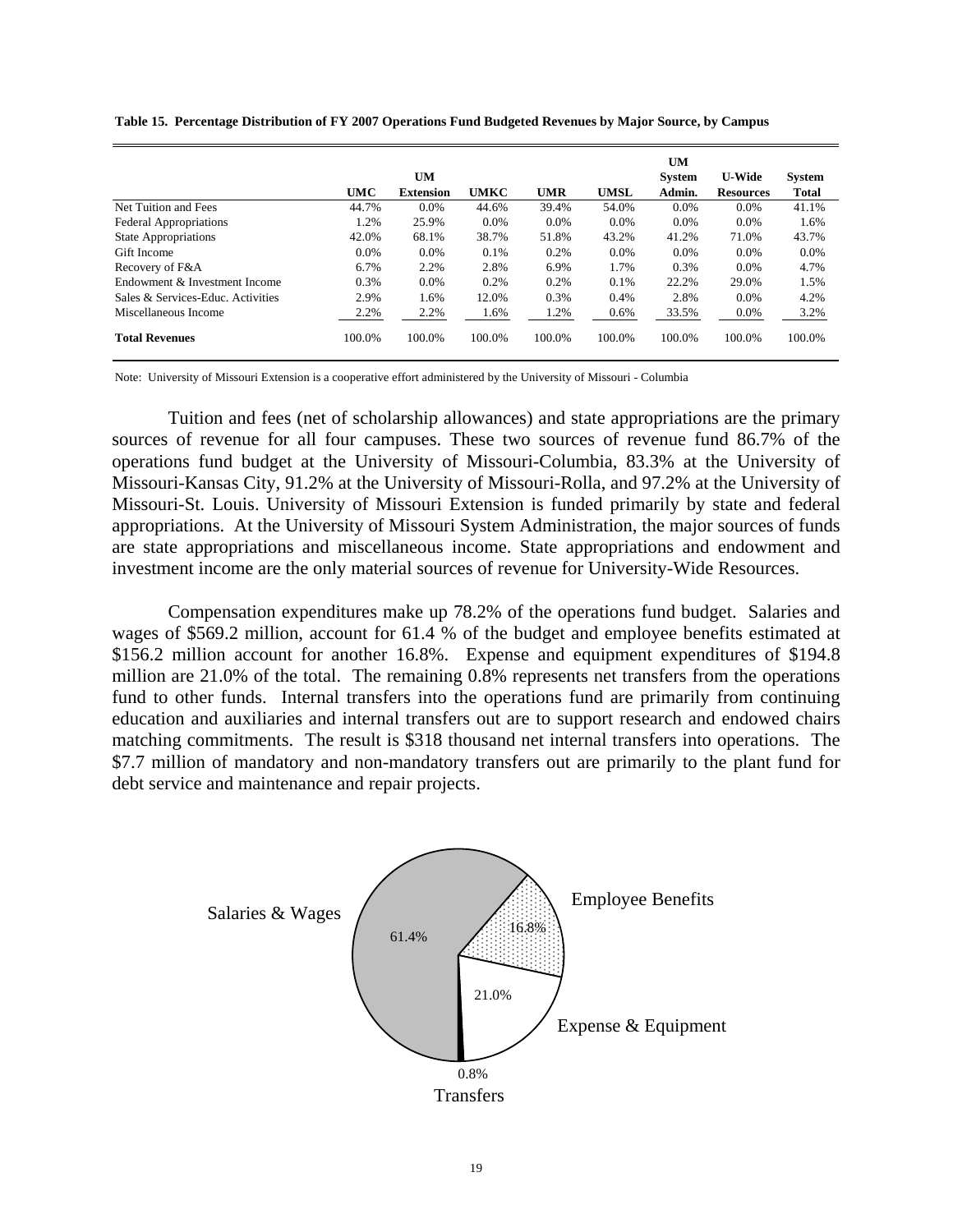Table 16 displays the percentage distribution of the operations fund expenditure budgets by object of expense by campus for FY 2007. Compensation accounts for the majority of the expenditures for each unit except University-Wide Resources, which primarily budgets funds that are used for cooperative programming, much of which is transferred to the campuses during the year.

|                                           |            |                  |             |            |             | <b>UM</b>     |                  |               |
|-------------------------------------------|------------|------------------|-------------|------------|-------------|---------------|------------------|---------------|
|                                           |            | <b>UM</b>        |             |            |             | <b>System</b> | <b>U-Wide</b>    | <b>System</b> |
|                                           | <b>UMC</b> | <b>Extension</b> | <b>UMKC</b> | <b>UMR</b> | <b>UMSL</b> | Admin.        | <b>Resources</b> | <b>Total</b>  |
| Salaries & Wages                          | 62.7%      | 65.8%            | 62.1%       | 60.9%      | 59.5%       | 57.3%         | 1.0%             | 61.4%         |
| <b>Employee Benefits</b>                  | 17.2%      | 19.7%            | 16.2%       | 17.1%      | 16.5%       | 17.0%         | 0.2%             | 16.8%         |
| <b>Total Compensation</b>                 | 79.9%      | 85.5%            | 78.3%       | 78.0%      | 76.0%       | 74.3%         | 1.2%             | 78.2%         |
| Expense and Equipment                     | 14.0%      | 12.6%            | 17.6%       | 20.2%      | 21.2%       | 36.8%         | 0.4%             | 17.3%         |
| Capital Expenditures                      | 4.6%       | 0.1%             | 4.2%        | 4.0%       | 2.2%        | 0.8%          | 0.0%             | 3.7%          |
| <b>Total Expenditures</b>                 | 98.5%      | 98.2%            | 100.1%      | 102.2%     | 99.4%       | 111.9%        | 1.7%             | 99.2%         |
| Transfers                                 | 1.5%       | 1.8%             | $-0.1%$     | $-2.2%$    | 0.6%        | $-11.9%$      | 98.3%            | 0.8%          |
| <b>Total Expenditures &amp; Transfers</b> | 100.0%     | 100.0%           | 100.0%      | 100.0%     | 100.0%      | 100.0%        | 100.0%           | 100.0%        |

**Table 16. Percentage Distribution of FY 2007 Operations Fund Expenditure Budgets by Object of Expense, by Campus**

Note: University of Missouri Extension is a cooperative effort administered by the University of Missouri - Columbia

As shown in Table 17, 59.8% of the recurring expenditures for the University system in the operations fund budget are devoted to the primary missions of instruction, research, and public service. When academic support is included, this distribution reaches 72.6%. Other classifications are student services, with a system total of 6.7%, institutional support, of 10.8%, operation & maintenance of physical plant of 9.8%, and scholarships and fellowships of .1%. Most student aid is shown as scholarship allowances, a reduction of tuition and fee income, instead of as scholarships and fellowships expenditures, as directed by GASB 34/35.

| Table 17. Percentage Distribution of FY 2007 Operations Fund Budgeted Expenditures by Program Classification, by Campus |  |  |  |
|-------------------------------------------------------------------------------------------------------------------------|--|--|--|
|                                                                                                                         |  |  |  |

|                              |            | <b>UM</b>        |             |            |             | <b>UM</b><br><b>System</b> | <b>U-Wide</b>    | <b>System</b> |
|------------------------------|------------|------------------|-------------|------------|-------------|----------------------------|------------------|---------------|
|                              | <b>UMC</b> | <b>Extension</b> | <b>UMKC</b> | <b>UMR</b> | <b>UMSL</b> | Admin.                     | <b>Resources</b> | Total         |
| Instruction                  | 45.4%      | $0.0\%$          | 55.5%       | 51.7%      | 51.5%       | $0.0\%$                    | $0.0\%$          | 44.7%         |
| Research                     | 12.6%      | $0.0\%$          | 2.7%        | 6.3%       | 3.2%        | $0.0\%$                    | $0.0\%$          | 7.3%          |
| <b>Public Service</b>        | 3.1%       | 100.0%           | 1.8%        | 1.3%       | 3.1%        | 22.8%                      | 0.0%             | 7.8%          |
| Academic Support             | 12.5%      | 0.0%             | 12.8%       | 7.3%       | 16.4%       | 26.9%                      | 100.0%           | 12.8%         |
| <b>Student Services</b>      | 7.2%       | 0.0%             | 6.0%        | 10.5%      | 6.6%        | 4.6%                       | 0.0%             | 6.7%          |
| <b>Institutional Support</b> | 7.9%       | 0.0%             | 11.0%       | 10.3%      | 10.6%       | 43.5%                      | 0.0%             | 10.8%         |
| Operation & Maintenance      | 11.2%      | 0.0%             | 10.1%       | 12.6%      | 8.6%        | 2.2%                       | 0.0%             | 9.8%          |
| Scholarships & Fellowships   | 0.1%       | $0.0\%$          | 0.1%        | 0.0%       | $0.0\%$     | $0.0\%$                    | 0.0%             | 0.1%          |
| <b>Total Expenditures</b>    | 100.0%     | 100.0%           | 100.0%      | 100.0%     | 100.0%      | 100.0%                     | 100.0%           | 100.0%        |

Note 1: University of Missouri Extension is a cooperative effort administered by the University of Missouri - Columbia

Note 2: The majority of student aid is treated as a reduction of revenue rather than as a scholarship expense.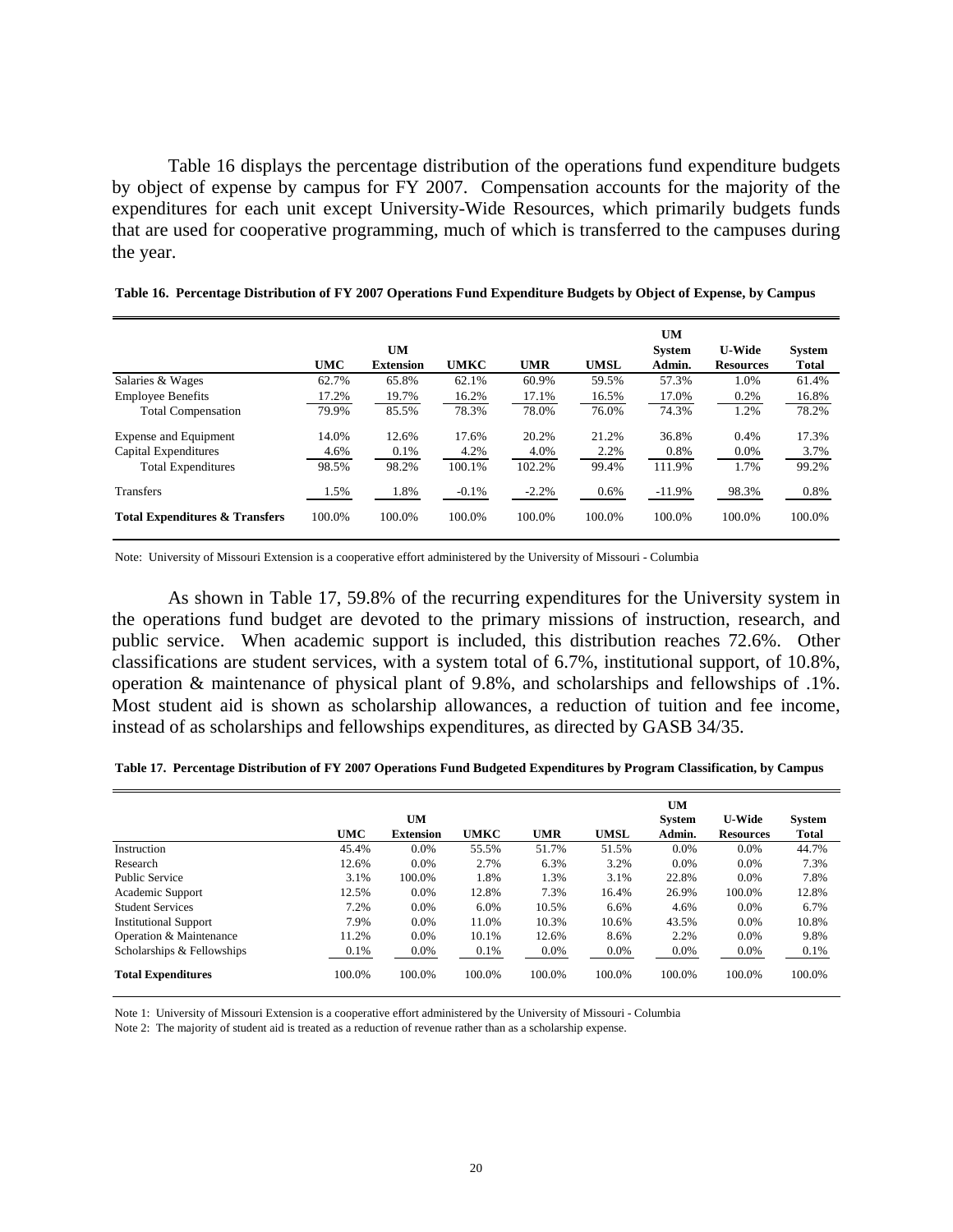Tables A1 through A7 in the appendix present the operations fund expenditure budgets by administrative division for each campus, University of Missouri Extension, UM System Administration, and University-wide Resources. The tables provide summary totals for salaries & wages, employee benefits, other operating expenses, capital expenditures, and transfers (by type), for each college, school, and division.

Tables A8 through A15 in the appendix present the operations fund budget by minor program classification (PCS) category for the campuses, University of Missouri Extension, UM System Administration, and University-wide Resources. The tables provide summary totals for salaries & wages, employee benefits, other operating expenses, capital expenditures, and transfers.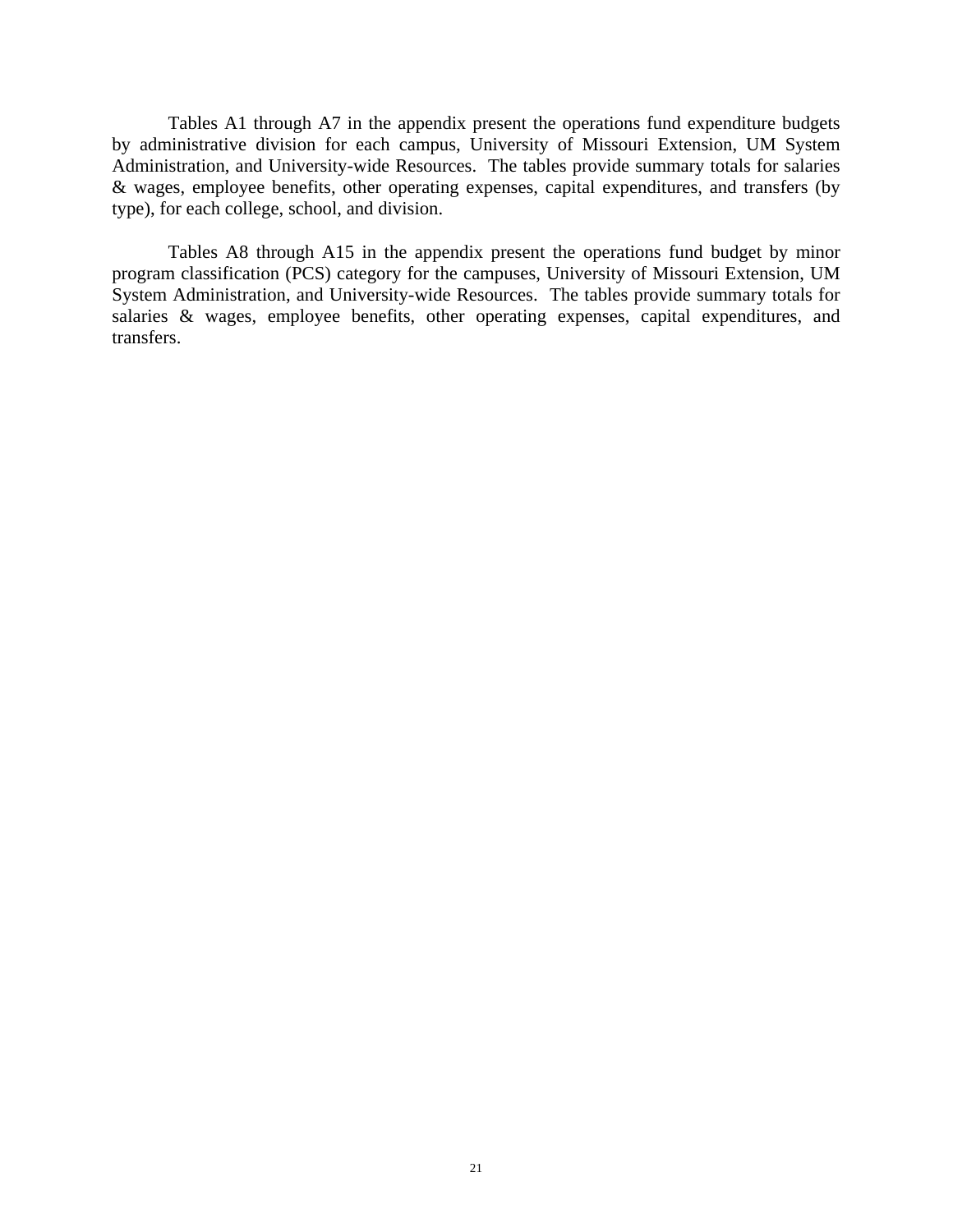# **FY 2007 Other Curators' Programs Budget Summary**

 In addition to the general state appropriation for the operations of the University, the Curators receive line-itemed state appropriations for the University Hospitals & Clinics, Missouri Rehabilitation Center, Missouri Kidney Program, Missouri Institute of Mental Health, Spinal Cord Injury Research, Missouri Research and Education Network (MOREnet), and the State Historical Society of Missouri.

 Table 18 presents summary budget data for the Missouri Kidney Program, Missouri Institute of Mental Health, and Spinal Cord Injury Research. These programs are recorded as restricted current funds.

|                                         |                 | Missouri     |                  |
|-----------------------------------------|-----------------|--------------|------------------|
|                                         | <b>Missouri</b> | Institute of | Spinal Cord      |
|                                         | Kidney          | Mental       | Injury           |
|                                         | Program         | Health       | Research         |
|                                         | Fund 2010       | Fund 2020    | <b>Fund 2050</b> |
| <b>BEGINNING BALANCE</b>                |                 |              | \$131,000        |
| <b>REVENUES</b>                         |                 |              |                  |
| <b>State Appropriations</b>             | \$3,896,271     | \$1,784,684  | \$388,000        |
| <b>TOTAL REVENUES</b>                   | \$3,896,271     | \$1,784,684  | \$388,000        |
| <b>EXPENDITURES &amp; TRANSFERS</b>     |                 |              |                  |
| Salaries & Wages                        | \$443,101       | \$1,124,753  | \$80,535         |
| <b>Employee Benefits</b>                | 113,807         | 340,471      | 18,814           |
| <b>Expense and Equipment</b>            | 3,339,363       | 319,460      | 419,651          |
| <b>TOTAL EXPENDITURES</b>               | \$3,896,271     | \$1,784,684  | \$519,000        |
| <b>TRANSFERS</b>                        |                 |              |                  |
| <b>TOTAL EXPENDITURES AND TRANSFERS</b> | \$3,896,271     | \$1,784,684  | \$519,000        |
| <b>ENDING BALANCE</b>                   |                 |              |                  |
|                                         |                 |              |                  |

# **Table 18. FY 2007 Operating Budget Summaries for the Missouri Kidney Program, the Missouri Institute of Mental Health, and Spinal Cord Injury Research**

Table 19, on the following page, is a budget summary of the activities of the Missouri Research and Education Network (MOREnet) and provides separate budgets by type of fund.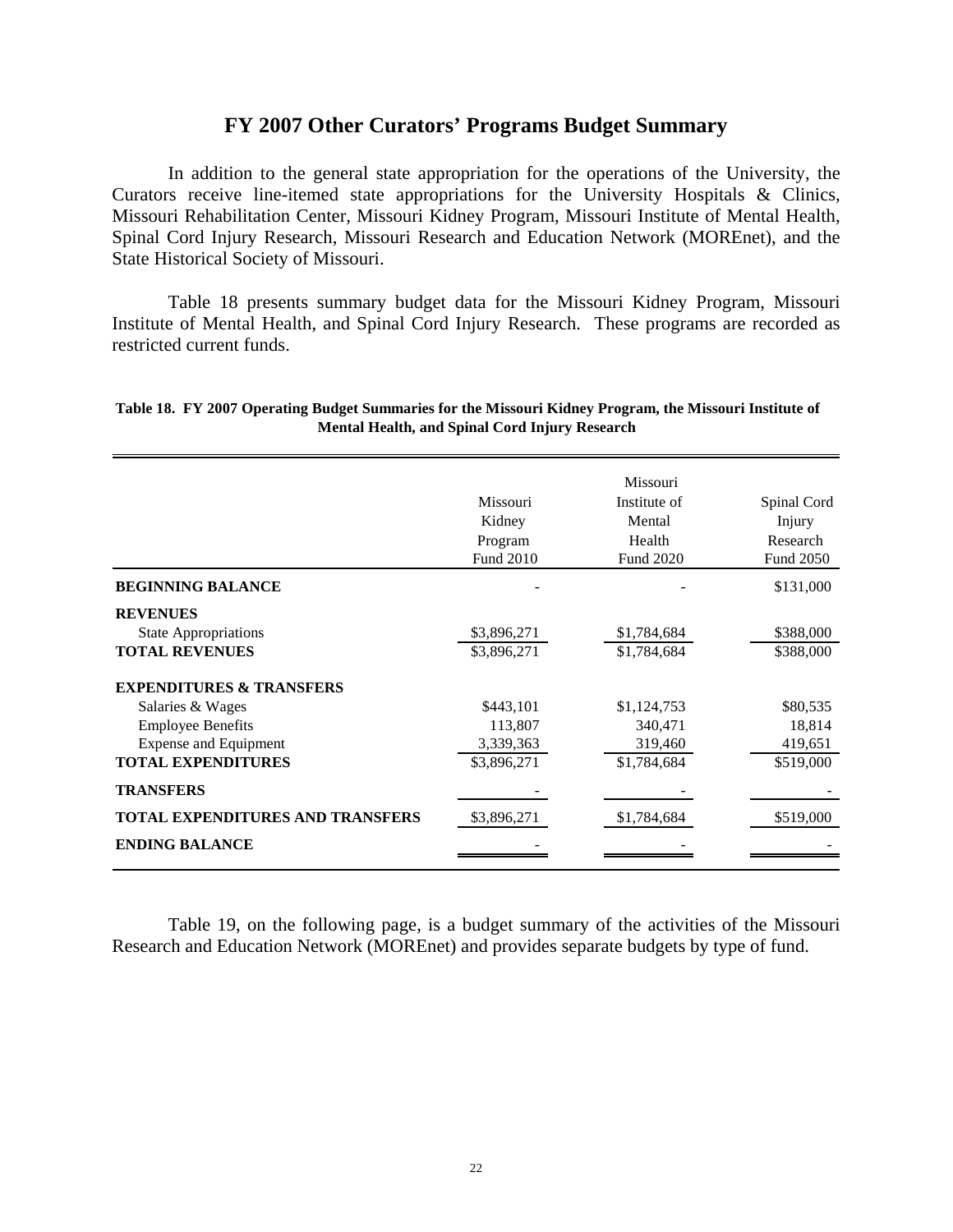|                                         |                  | Restricted |                         | <b>FY Estimate</b> |                |
|-----------------------------------------|------------------|------------|-------------------------|--------------------|----------------|
|                                         |                  | Expendable |                         | of Grants &        |                |
|                                         |                  | Gifts $\&$ |                         | Contracts          |                |
|                                         |                  | Endowment  | <b>Restricted State</b> | Project            | Total for      |
|                                         | Operations       | Income     | Appropriations          | <b>Budgets</b>     | <b>MOREnet</b> |
|                                         | <b>Fund 0000</b> | Fund 2000  | Fund 2040               |                    |                |
| <b>BEGINNING BALANCE</b>                | \$10,891,521     | \$94,720   |                         |                    | \$10,986,241   |
| <b>REVENUES</b>                         |                  |            |                         |                    |                |
| <b>State Appropriations</b>             |                  |            | \$9,946,974             | \$3,146,000        | \$13,092,974   |
| Recovery of F&A                         | \$14,274         |            |                         | (139, 274)         | (125,000)      |
| <b>Investment Income</b>                |                  | \$2,842    |                         |                    | 2.842          |
| Miscellaneous Income                    | 11,030,074       |            |                         | 2,274              | 11,032,348     |
| <b>TOTAL REVENUES</b>                   | \$11,044,348     | \$2,842    | \$9,946,974             | \$3,009,000        | \$24,003,164   |
| <b>EXPENDITURES &amp; TRANSFERS</b>     |                  |            |                         |                    |                |
| Salaries & Wages                        | \$5,728,133      |            |                         | \$121,500          | \$5,849,633    |
| <b>Employee Benefits</b>                | 1,724,622        |            |                         | 37,500             | 1,762,122      |
| <b>Expense and Equipment</b>            |                  |            |                         |                    |                |
| Other Operating Expenses                | 4,940,653        | \$8,008    | \$9,465,614             | 2,850,000          | 17,264,275     |
| Capital Expenditures                    | 18,373           |            | 481,360                 |                    | 499,733        |
| Internal Sales & Services               | (1,835,518)      |            |                         |                    | (1,835,518)    |
| Net Expense and Equipment Expenditures  | \$3,123,508      | \$8,008    | \$9,946,974             | \$2,850,000        | \$15,928,490   |
| <b>TOTAL EXPENDITURES</b>               | \$10,576,263     | \$8,008    | \$9,946,974             | \$3,009,000        | \$23,540,245   |
| <b>TRANSFERS</b>                        |                  |            |                         |                    |                |
| <b>TOTAL EXPENDITURES AND TRANSFERS</b> | \$10,576,263     | \$8,008    | \$9,946,974             | \$3,009,000        | \$23,540,245   |
| <b>ENDING BALANCE</b>                   | \$11,359,606     | \$89,554   |                         |                    | \$11,449,160   |

**Table 19. FY 2007 Operating Budget Summary for the Missouri Research and Education Network (MOREnet)**

 Table 20 presents a budget summary for the State Historical Society of Missouri and the Missouri Bibliographic and Information User System (MOBIUS). Both operations are recorded as agency funds.

|                                                                                                                                                  | <b>State Historical</b><br>Society<br>Fund 6030 | <b>MOBIUS</b><br>Fund 6020                       |
|--------------------------------------------------------------------------------------------------------------------------------------------------|-------------------------------------------------|--------------------------------------------------|
| <b>BEGINNING BALANCE</b>                                                                                                                         |                                                 | \$230,562                                        |
| <b>REVENUES</b><br><b>State Appropriations</b><br>Sales & Services-Educational Activities/Auxiliaries<br>Miscellaneous Income                    | \$988,974                                       | \$2,049,022<br>320,000                           |
| <b>TOTAL REVENUES</b>                                                                                                                            | \$988,974                                       | \$2,369,022                                      |
| <b>EXPENDITURES &amp; TRANSFERS</b><br>Salaries & Wages<br><b>Employee Benefits</b><br><b>Expense and Equipment</b><br><b>TOTAL EXPENDITURES</b> | \$703,711<br>211,514<br>73,749<br>\$988,974     | \$523,089<br>170,370<br>1,775,227<br>\$2,468,686 |
| <b>TRANSFERS</b><br><b>TOTAL EXPENDITURES AND TRANSFERS</b>                                                                                      | \$988,974                                       | \$2,468,686                                      |
| <b>ENDING BALANCE</b>                                                                                                                            |                                                 | \$130,898                                        |

# **Table 20. FY 2007 Other Curators' Programs Agency Fund Budgets**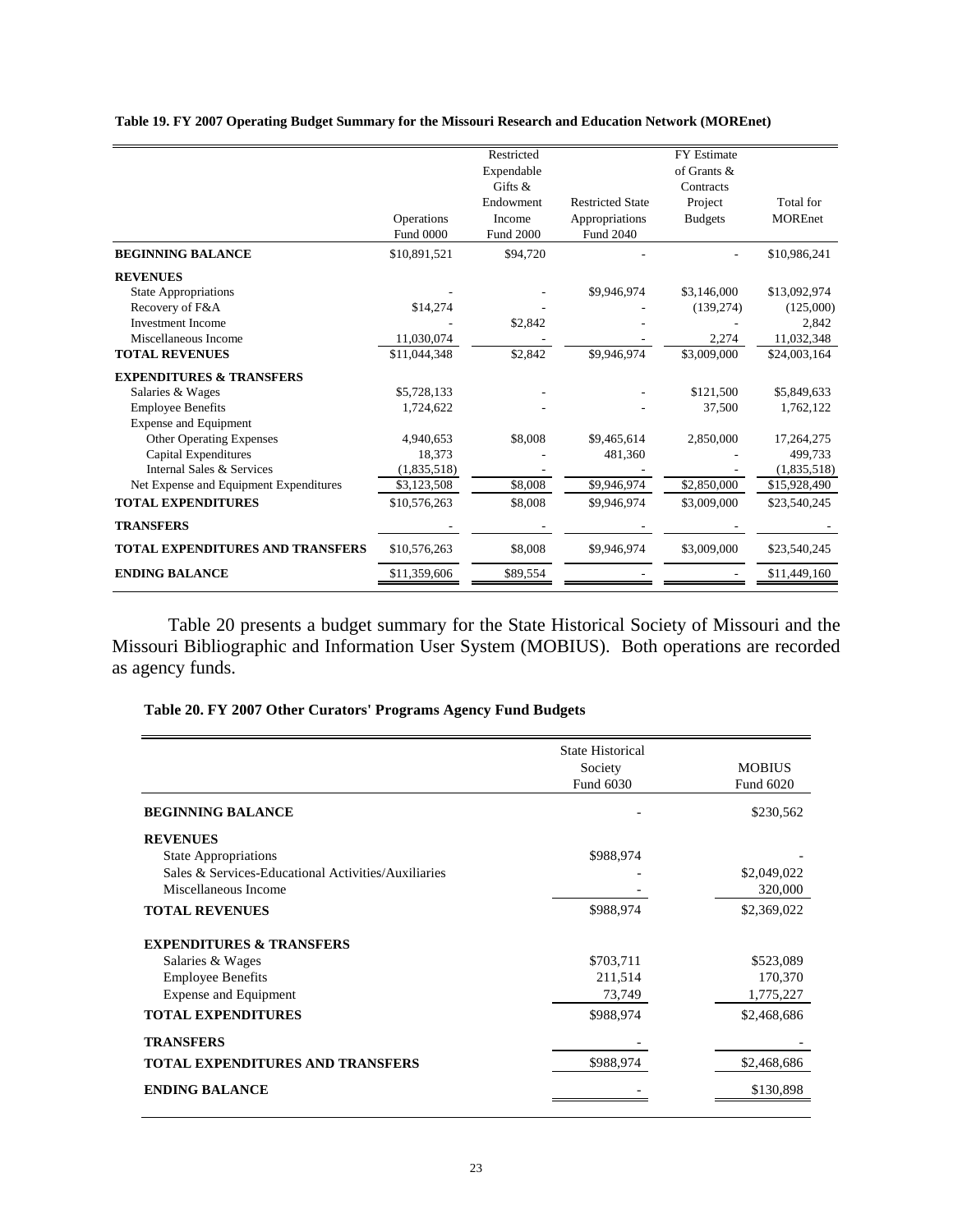**University of Missouri System Operating Budget Fiscal Year 2007** 

**Appendix**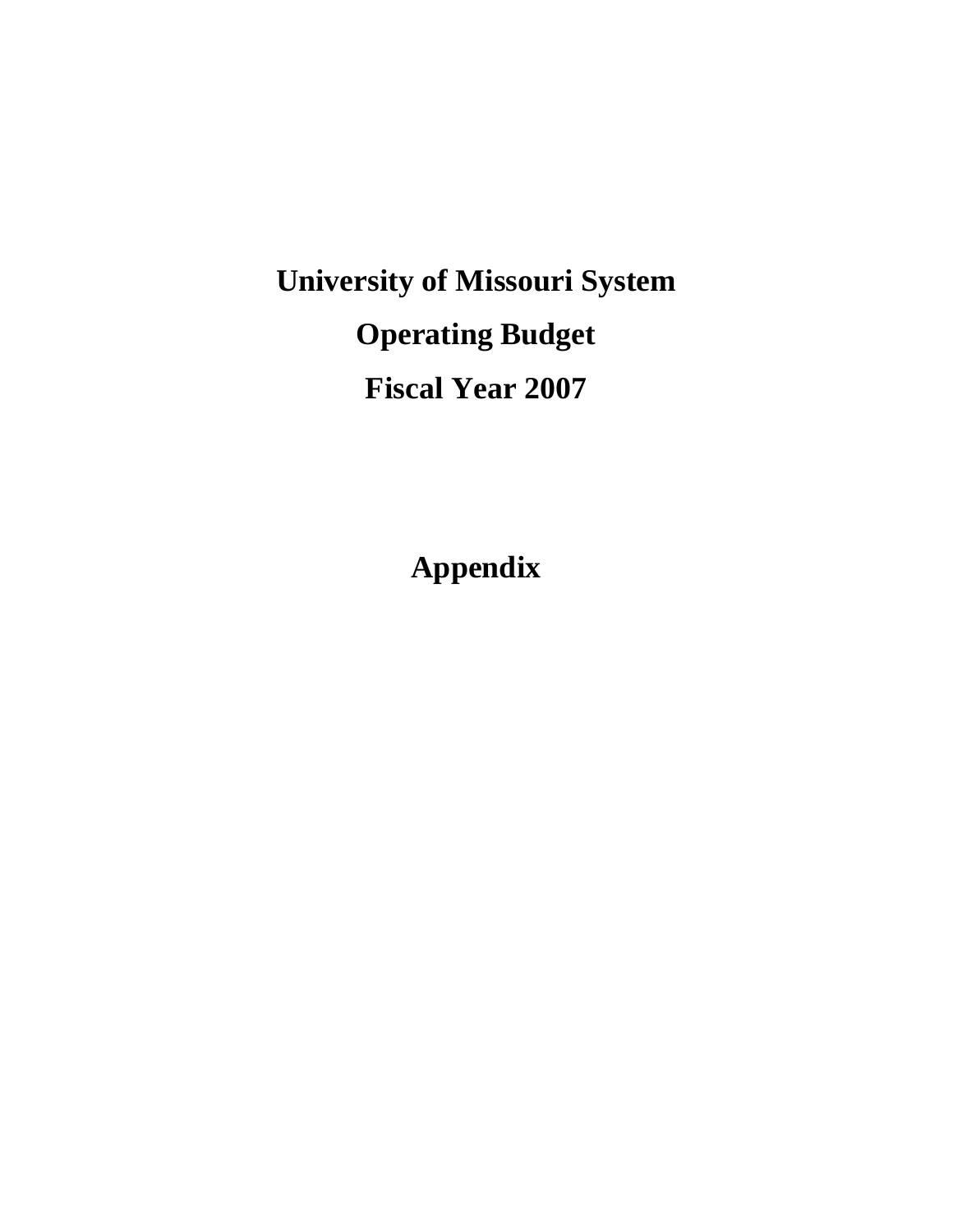|                                            | Salaries &              | Employee<br><b>Benefits</b> | Other<br>Operating<br>Expenses | Capital<br>Expenditures | <b>Total</b><br><b>Expenditures</b> | Internal<br>Transfers    | Mandatory<br>& Non-<br>Mandatory<br>Transfers | Total<br>Expenditures<br>& Transfers |
|--------------------------------------------|-------------------------|-----------------------------|--------------------------------|-------------------------|-------------------------------------|--------------------------|-----------------------------------------------|--------------------------------------|
|                                            | Wages                   |                             |                                |                         |                                     |                          |                                               |                                      |
| College/School/Division                    |                         |                             |                                |                         |                                     |                          |                                               |                                      |
| Chancellor                                 |                         |                             |                                |                         |                                     |                          |                                               |                                      |
| Chancellor                                 | \$1,087,382             | \$317,594                   | \$260,975                      |                         | \$1,665,951                         | \$1,500,000              |                                               | \$3,165,951                          |
| <b>University Affairs</b>                  |                         |                             |                                |                         |                                     |                          |                                               |                                      |
| University Affairs                         | \$1,670,434             | \$398,718                   | \$1,091,672                    | \$5,001                 | \$3,165,825                         |                          |                                               | \$3,165,825                          |
|                                            |                         |                             |                                |                         |                                     |                          |                                               |                                      |
| <b>Intercollegiate Athletics</b>           |                         |                             |                                |                         |                                     |                          |                                               |                                      |
| Intercollegiate Athletics                  | \$725,842               | \$207,958                   | $(\$212,517)$                  |                         | \$721,283                           | $(\$352,901)$            |                                               | \$368,382                            |
| Campus Budget                              |                         |                             |                                |                         |                                     |                          |                                               |                                      |
| Campus Budget                              | \$193,889               | \$59,500                    | \$3,500                        |                         | \$256,889                           |                          |                                               | \$256,889                            |
|                                            |                         |                             |                                |                         |                                     |                          |                                               |                                      |
| <b>Administrative Services</b>             |                         |                             |                                |                         |                                     |                          |                                               |                                      |
| <b>Administrative Services</b>             | \$7,004,571             | \$1,818,512                 | \$802,795                      |                         | \$9,625,878                         | \$574,000                | \$9,000                                       | \$10,208,878                         |
| <b>Campus Facilities</b>                   | 9,577,192               | 2,897,721                   | 29,277,544                     | \$2,897,818             | 44,650,275                          | (145, 242)               | 2,759,227                                     | 47,264,260                           |
| Business Services-Gen Admin                | 624,602                 | 152,488                     | 3,064,493                      |                         | 3,841,583                           | (37,000)                 |                                               | 3,804,583                            |
| <b>Total Admin services</b>                | \$17,206,366            | \$4,868,720                 | \$33,144,832                   | \$2,897,818             | \$58,117,736                        | \$391,758                | \$2,768,227                                   | \$61,277,721                         |
| VC Dev and Alumni Relations                |                         |                             |                                |                         |                                     |                          |                                               |                                      |
| Alumni & Development                       | \$4,970,540             | \$1,973,084                 | \$1,139,715                    |                         | \$8,083,339                         |                          |                                               | \$8,083,339                          |
|                                            |                         |                             |                                |                         |                                     |                          |                                               |                                      |
| Provost                                    |                         |                             |                                |                         |                                     |                          |                                               |                                      |
| Information & Access Tech Svcs             | \$4,782,333             | \$1,451,496                 | \$1,901,920                    | \$67,297                | \$8,203,046                         | \$3,603,850              | \$395,916                                     | \$12,202,812                         |
| <b>Enrollment Management</b>               | 3,802,053               | 1,094,580                   | 1,664,420                      | 49,506                  | 6,610,559                           | (10,000)                 | (700,000)                                     | 5,900,559                            |
| Office of Research                         | 11,507,527              | 3,303,021                   | 4,302,949                      | 2,228,500               | 21,341,996                          | 6,418,130                | $\overline{a}$                                | 27,760,126                           |
| Provost                                    | 10,836,357              | 2,905,247                   | 4,311,039                      | 2,666,200               | 20,718,843                          | 6,482,095                |                                               | 27,200,938                           |
| Ag, Food & Nat. Resources                  |                         |                             |                                |                         |                                     |                          |                                               |                                      |
| Agriculture - College                      | 8,753,759               | 2,195,119                   | 3,354,479                      | 876,500                 | 15,179,857                          | (571, 486)               | $\overline{a}$                                | 14,608,371                           |
| Ag Experiment Station                      | 13,087,423              | 3,290,491                   | 5,044,191                      | 690,601                 | 22,112,706                          | 1,000                    |                                               | 22,113,706                           |
| Total Ag, Food & Nat. Resources<br>Library | 21,841,182              | 5,485,610<br>1,383,944      | 8,398,670<br>1,786,515         | 1,567,101<br>4,422,839  | 37,292,563<br>12,905,523            | (570, 486)               | 160,000                                       | 36,722,077<br>12,591,607             |
| Arts & Science                             | 5,312,225<br>49,328,016 | 15, 103, 151                | 5,682,851                      | 99,000                  | 70,213,018                          | (473,916)<br>(3,697,827) | $\overline{\phantom{a}}$                      | 66,515,191                           |
| <b>Business</b>                            | 10,449,540              | 2,724,532                   | 1,435,972                      |                         | 14,610,044                          | (35,913)                 |                                               | 14,574,131                           |
| Education                                  | 11,508,177              | 3,066,089                   | 3,340,349                      | 24,000                  | 17,938,615                          | (2,446,742)              | $\overline{a}$                                | 15,491,873                           |
| Engineering                                | 12,244,284              | 3,468,966                   | 2,994,291                      | 531,116                 | 19,238,657                          | (1,343,093)              | $\overline{a}$                                | 17,895,564                           |
| Extension/Continuing Education             | 1,565,622               | 441,980                     | 2,612,458                      | 39,100                  | 4,659,160                           | (556, 335)               | 18,000                                        | 4,120,825                            |
| Graduate School                            | 3,510,468               | 1,090,112                   | 691,687                        | 5,000                   | 5,297,267                           | (40, 193)                | $\overline{a}$                                | 5,257,074                            |
| Human Environmental Sciences               | 5,397,756               | 1,497,982                   | 864,408                        | 463,600                 | 8,223,746                           | (356, 673)               |                                               | 7,867,073                            |
| Journalism                                 | 6,959,055               | 1,854,304                   | 1,150,025                      | 5,000                   | 9,968,384                           | (139, 239)               | 145,110                                       | 9,974,255                            |
| Law                                        | 5,550,906               | 1,627,626                   | 812,617                        | 594,931                 | 8,586,080                           | (93, 148)                |                                               | 8,492,932                            |
| Medicine                                   | 39,771,741              | 10,390,464                  | (10,668,320)                   | 2,994,523               | 42,488,408                          | (6,969,205)              |                                               | 35,519,203                           |
| School of Health Professions               | 5,044,905               | 1,510,740                   | 308,646                        | 30,000                  | 6,894,291                           | (191, 565)               | 39,609                                        | 6,742,335                            |
| Nursing                                    | 4,823,237               | 1,419,395                   | 705,746                        |                         | 6,948,378                           | (901, 608)               |                                               | 6,046,770                            |
| Veterinary Medicine                        | 12,833,844              | 2,235,893                   | 4,760,418                      | 700,611                 | 20,530,766                          | (724, 046)               |                                               | 19,806,720                           |
| Food for the 21st Century                  | 3,367,313               | 795,000                     | 566,950                        | 74,565                  | 4,803,828                           |                          |                                               | 4,803,828                            |
| <b>Total Provost</b>                       | 230,436,541             | 62,850,132                  | 37,623,611                     | 16,562,889              | 347, 473, 173                       | (2,045,914)              | 58,635                                        | 345,485,894                          |
| Vice Chancellor Student Affairs            |                         |                             |                                |                         |                                     |                          |                                               |                                      |
| <b>Student Affairs</b>                     | \$6,419,955             | \$1,346,898                 | \$4,745,671                    | \$64,800                | \$12,577,324                        | $(\$225,646)$            | \$3,642,326                                   | \$15,994,004                         |
|                                            |                         |                             |                                |                         |                                     |                          |                                               |                                      |
| <b>Campus Departments</b>                  |                         |                             |                                |                         |                                     |                          |                                               |                                      |
| <b>Campus Accounts</b>                     |                         |                             | (\$15,000,000)                 |                         | $(\$15,000,000)$                    |                          |                                               | (\$15,000,000)                       |
| Recovery                                   |                         |                             | (5,072,758)                    |                         | (5,072,758)                         |                          |                                               | (5,072,758)                          |
| <b>Campus Departments</b>                  |                         | $\overline{a}$              | 842,116                        |                         | 842,116                             | \$457,413                |                                               | 1,299,529                            |
| Campus Scholarships/Fellowships            |                         |                             |                                |                         |                                     | 19,138                   | \$10,000                                      | 29,138                               |
| <b>Total Campus Departments</b>            |                         |                             | (\$19,230,642)                 |                         | $(\$19,230,642)$                    | \$476,551                | \$10,000                                      | (\$18,744,091)                       |
| <b>Total Expenditures and Transfers</b>    | \$262,710,949           | \$72,022,605                | \$58,566,817                   | \$19,530,508            | \$412,830,878                       | $(\$256,152)$            | \$6,479,188                                   | \$419,053,914                        |
|                                            |                         |                             |                                |                         |                                     |                          |                                               |                                      |

# **Table A1. FY2007, Operations Fund, Original Expenditure Budget, University of Missouri - Columbia, by Administrative Unit and Major Object of Expense**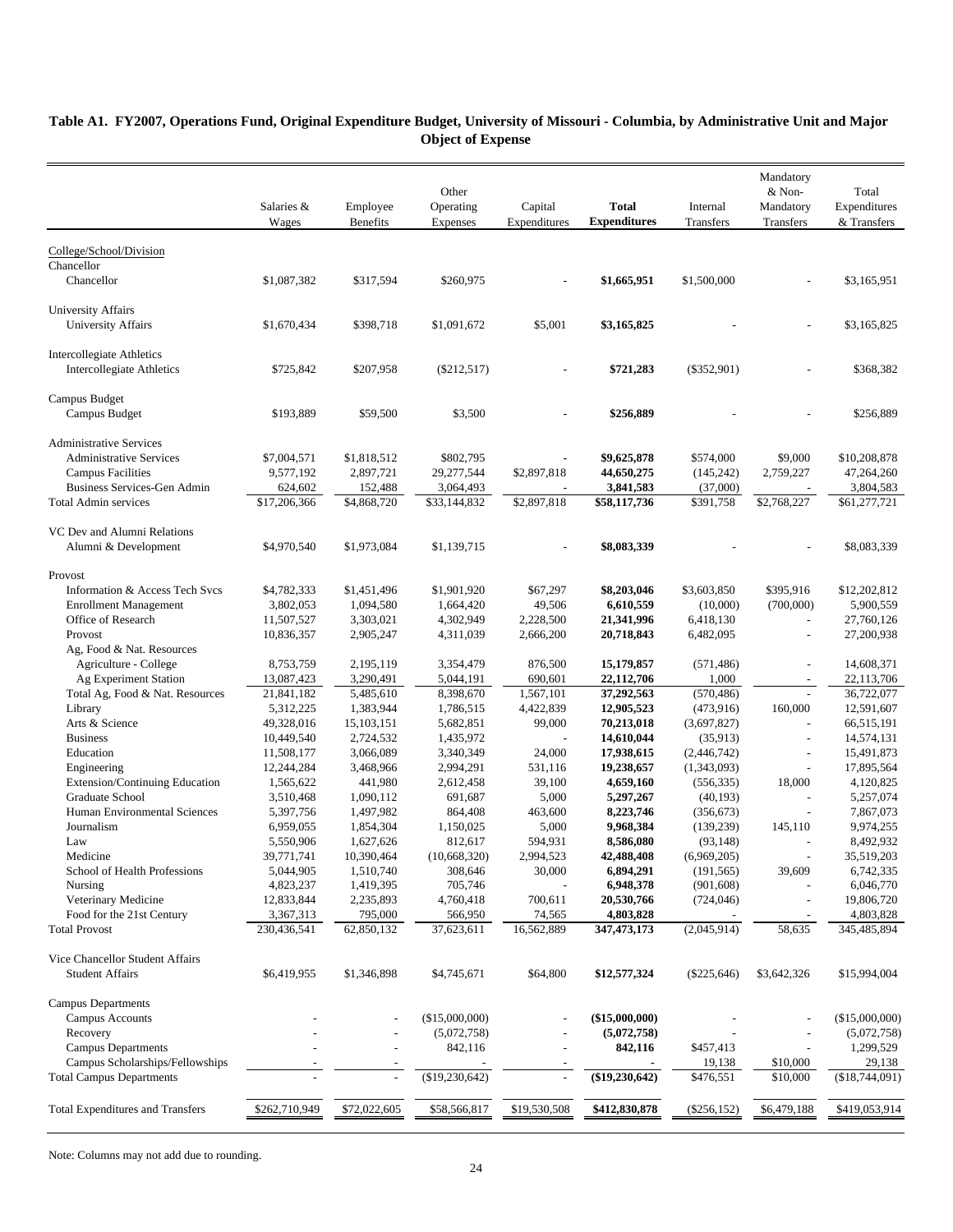# **Table A2. FY2007 Operations Fund, Original Expenditure Budget, University of Missouri Extension by Administrative Unit and Major Object of Expense**

|                                   | Salaries &<br>Wages | Employee<br><b>Benefits</b> | Other<br>Operating<br>Expenses | Capital<br>Expenditures  | Total<br><b>Expenditures</b> | Internal<br>Transfers | Mandatory<br>$&$ Non-<br>Mandatory<br><b>Transfers</b> | Total<br>Expenditures<br>& Transfers |
|-----------------------------------|---------------------|-----------------------------|--------------------------------|--------------------------|------------------------------|-----------------------|--------------------------------------------------------|--------------------------------------|
| College/School/Division           |                     |                             |                                |                          |                              |                       |                                                        |                                      |
| VP for Outreach & Extension       |                     |                             |                                |                          |                              |                       |                                                        |                                      |
| Agriculture & Natural Res         | \$9,835,448         | \$2,774,212                 | \$743,543                      | \$27,000                 | \$13,380,203                 | $(\$90,094)$          |                                                        | \$13,290,109                         |
| Business & Industry               | 1,327,039           | 400,767                     | 69,542                         | $\overline{\phantom{a}}$ | 1,797,348                    | (40,000)              |                                                        | 1,757,348                            |
| Human Environmental Sciences      | 4,645,493           | 1,589,412                   | 445,661                        | $\overline{\phantom{a}}$ | 6,680,566                    | (97,991)              | $\blacksquare$                                         | 6,582,575                            |
| Youth                             | 3,486,629           | 1,029,353                   | 84,686                         | $\blacksquare$           | 4,600,668                    | (155, 737)            | $\overline{\phantom{a}}$                               | 4,444,931                            |
| <b>Community Development</b>      | 1,550,934           | 463,492                     | 753,452                        | $\blacksquare$           | 2,767,878                    | (123, 533)            | $\overline{\phantom{a}}$                               | 2,644,345                            |
| Health                            | 64,763              | 18,937                      | 3,007                          | $\blacksquare$           | 86,707                       |                       | $\overline{\phantom{0}}$                               | 86,707                               |
| Vet Med                           | 278,197             | 74,171                      | 39,479                         | ۰                        | 391.847                      | (187, 367)            |                                                        | 204,480                              |
| Outreach Development Fund         |                     |                             | 10,000                         | $\overline{\phantom{a}}$ | 10.000                       | 1,037,069             | ٠                                                      | 1,047,069                            |
| Administration                    | 1,734,315           | 523,764                     | 67,308                         | $\overline{\phantom{a}}$ | 2,325,387                    |                       | $\overline{\phantom{a}}$                               | 2,325,387                            |
| Program Support                   | 3,156,834           | 926,243                     | 2,758,292                      |                          | 6,841,369                    | 381,823               |                                                        | 7,223,192                            |
| Total for VP Outreach & Extension | \$26,079,652        | \$7,800,351                 | \$4,974,970                    | \$27,000                 | \$38,881,973                 | \$724,170             |                                                        | \$39,606,143                         |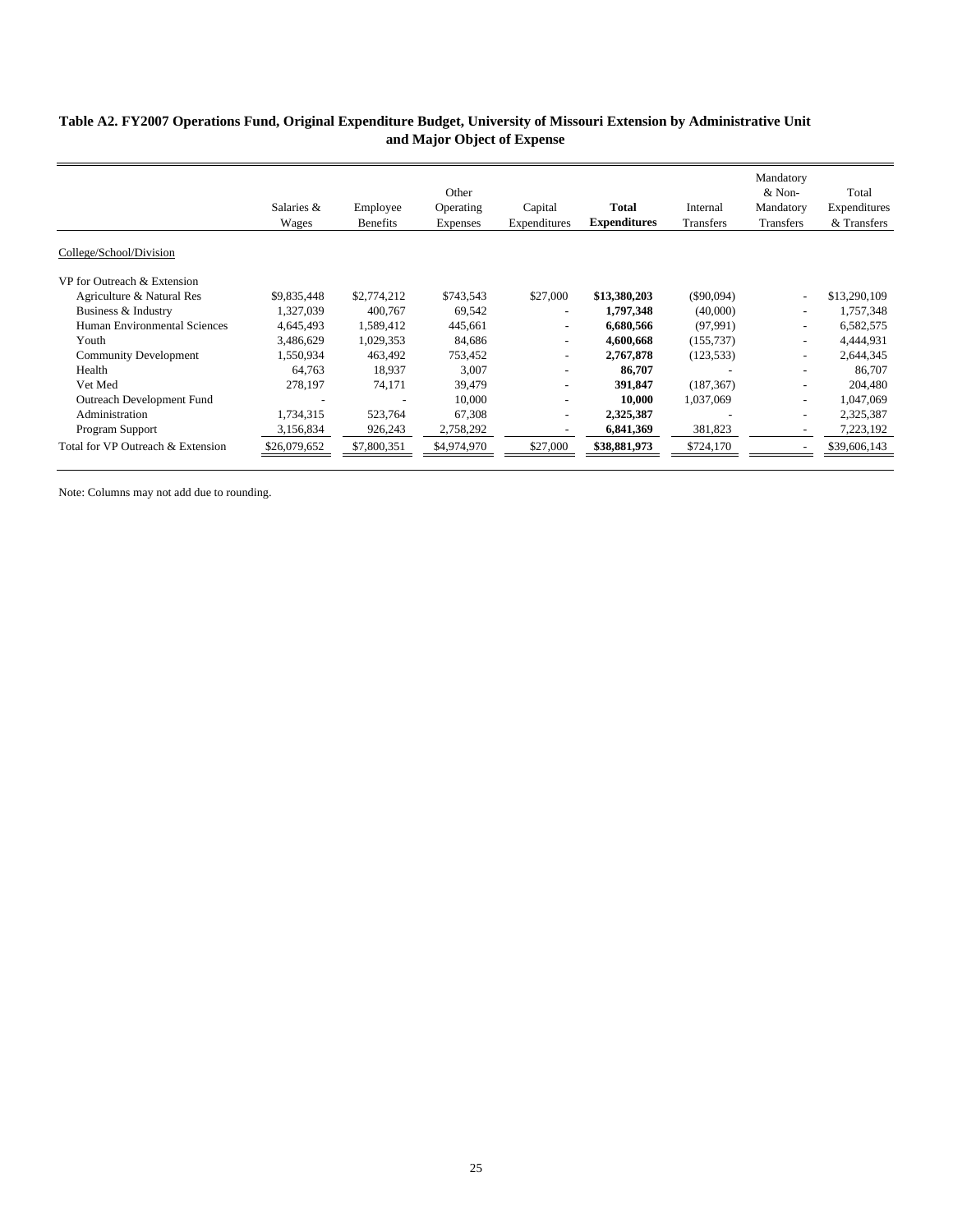|                                       | Salaries &<br>Wages | Employee<br><b>Benefits</b> | Other<br>Operating<br>Expense | Capital<br>Expenditures | <b>Total</b><br><b>Expenditures</b> | Internal<br>Transfers | Mandatory<br>& Non-<br>Mandatory<br>Transfers | Total<br>Expenditures<br>& Transfers |
|---------------------------------------|---------------------|-----------------------------|-------------------------------|-------------------------|-------------------------------------|-----------------------|-----------------------------------------------|--------------------------------------|
|                                       |                     |                             |                               |                         |                                     |                       |                                               |                                      |
| College/School/Division<br>Chancellor |                     |                             |                               |                         |                                     |                       |                                               |                                      |
| Chancellor                            | \$740,413           | \$315,026                   | \$305,723                     | \$1,000                 | \$1,362,162                         | $(\$70,359)$          |                                               | \$1,291,803                          |
|                                       |                     |                             |                               |                         |                                     |                       |                                               |                                      |
| Assoc VC of Public Affairs            |                     |                             |                               |                         |                                     |                       |                                               |                                      |
| Public Affairs                        | \$1,073,167         | \$330,519                   | \$493,589                     |                         | \$1,897,275                         | $(\$272,136)$         |                                               | \$1,625,139                          |
|                                       |                     |                             |                               |                         |                                     |                       |                                               |                                      |
| Vice Chancellor Student Affairs       |                     |                             |                               |                         |                                     |                       |                                               |                                      |
| Vice Chancellor Student Affairs       | \$5,470,494         | \$1,489,065                 | \$2,184,755                   |                         | \$9,144,314                         | \$99,208              |                                               | \$9,243,522                          |
| VC Administrative Affairs             |                     |                             |                               |                         |                                     |                       |                                               |                                      |
| VC Administration & Finance           | \$9,079,998         | \$2,754,817                 | \$13,205,705                  | \$4,736,813             | \$29,777,333                        | $(\$737,247)$         |                                               | \$29,040,086                         |
|                                       |                     |                             |                               |                         |                                     |                       |                                               |                                      |
| Campus Wide                           |                     |                             |                               |                         |                                     |                       |                                               |                                      |
| <b>Campus Accounts</b>                |                     |                             | $(\$371,184)$                 |                         | $(\$371,184)$                       | \$3,201,752           | (\$106,600)                                   | \$2,723,968                          |
| VC Academic Affairs                   |                     |                             |                               |                         |                                     |                       |                                               |                                      |
| School of Computing & Engr.           | \$4,139,122         | \$1,125,115                 | \$484,679                     |                         | \$5,748,916                         |                       |                                               | \$5,748,916                          |
| <b>Information Services</b>           | 4,120,415           | 1,175,357                   | 1,807,500                     | \$370,000               | 7,473,272                           | \$35,000              |                                               | 7,508,272                            |
| VC Academic Affairs                   | 1,861,399           | 553,804                     | 1,005,362                     |                         | 3,420,565                           | 51,323                |                                               | 3,471,888                            |
| College of Arts & Sciences            | 18,295,058          | 4,629,445                   | 1,989,792                     | 70,500                  | 24,984,795                          | (2,119,510)           |                                               | 22,865,285                           |
| School of Biological Sciences         | 4,156,786           | 1,105,381                   | 1,062,420                     | 50,000                  | 6,374,587                           |                       |                                               | 6,374,587                            |
| School of Business & Pub Admin.       | 5,546,016           | 1,566,572                   | 911,113                       |                         | 8,023,701                           |                       |                                               | 8,023,701                            |
| Conservatory of Music                 | 3,938,124           | 1,077,903                   | 484,040                       |                         | 5,500,067                           |                       |                                               | 5,500,067                            |
| School of Dentistry                   | 13,272,201          | 3,995,144                   | 3,251,890                     | 135,000                 | 20,654,235                          |                       |                                               | 20,654,235                           |
| School of Education                   | 4,159,010           | 1,140,604                   | 445,454                       | 20,000                  | 5,765,068                           | (51, 323)             |                                               | 5,713,745                            |
| Graduate Faculties & Research         | 677,735             | 175,516                     | 235,448                       |                         | 1,088,699                           | 177,948               |                                               | 1,266,647                            |
| School of Law                         | 5,364,644           | 1,612,549                   | 642,674                       | 425,500                 | 8,045,367                           | (16,400)              |                                               | 8,028,967                            |
| Libraries                             | 3,234,184           | 886,567                     | 676,260                       | 2,121,818               | 6,918,829                           |                       |                                               | 6,918,829                            |
| School of Medicine                    | 26,553,902          | 4,847,965                   | 3,622,715                     | 121,000                 | 35,145,582                          |                       |                                               | 35,145,582                           |
| School of Nursing                     | 3,380,700           | 966,538                     | 845,675                       | 211,237                 | 5,404,150                           |                       |                                               | 5,404,150                            |
| School of Pharmacy                    | 4,701,249           | 1,379,775                   | 780,591                       | 20,000                  | 6,881,615                           |                       | $\overline{\phantom{a}}$                      | 6,881,615                            |
| Office of Cultural Events             | 670,415             | 203,672                     | 48,400                        |                         | 922,487                             |                       |                                               | 922,487                              |
| <b>Institute for Human Dev</b>        | 122,000             | 42,700                      | 42,305                        |                         | 207,005                             | (47,500)              |                                               | 159,505                              |
| <b>Total VC Academic Affairs</b>      | \$104,192,960       | \$26,484,607                | \$18,336,318                  | \$3,545,055             | \$152,558,940                       | (\$1.970.462)         |                                               | \$150,588,478                        |
|                                       |                     |                             |                               |                         |                                     |                       |                                               |                                      |
| VC University Advancement             |                     |                             |                               |                         |                                     |                       |                                               |                                      |
| VC for University Advancement         | \$2,897,765         | \$777,627                   | \$571,195                     |                         | \$4,246,587                         |                       |                                               | \$4,246,587                          |
| <b>VC</b> for Research                |                     |                             |                               |                         |                                     |                       |                                               |                                      |
| Research                              | \$1,128,219         | \$323,418                   | \$502,550                     | \$50,000                | \$2,004,187                         | $(\$320,000)$         |                                               | \$1,684,187                          |
|                                       |                     |                             |                               |                         |                                     |                       |                                               |                                      |
| Total Expenditures & Transfers        | \$124,583,016       | \$32,475,079                | \$35,228,651                  | \$8,332,868             | \$200,619,614                       | $(\$69,244)$          | (\$106,600)                                   | \$200,443,770                        |

# **and Major Object of Expense Table A3. FY2007, Operations Fund, Original Expenditure Budget, University of Missouri - Kansas City by Administrative Unit**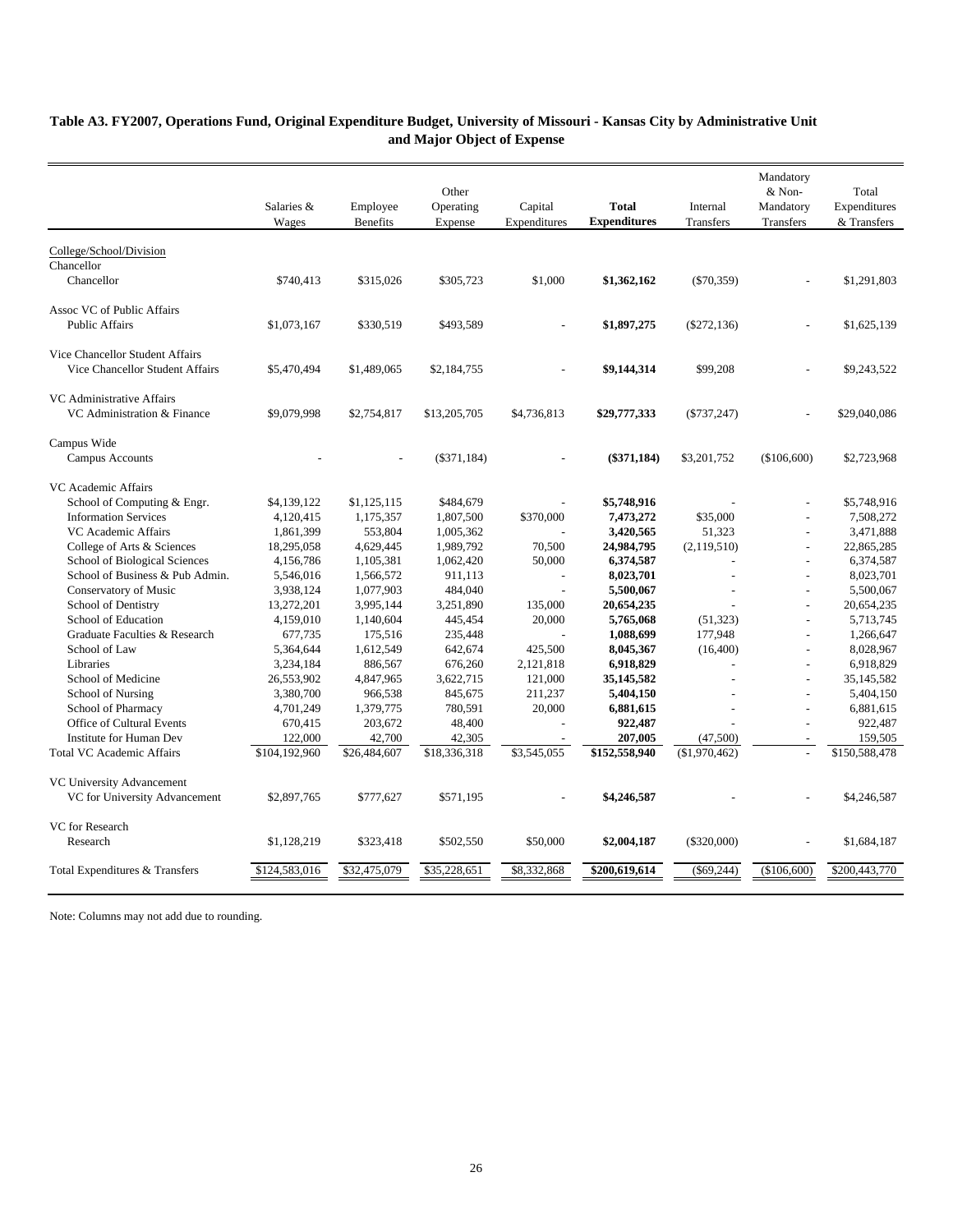# **Table A4. FY2007, Operations Fund, Original Expenditure Budget, University of Missouri - Rolla by Administrative Unit and Major Object of Expense**

|                                        | Salaries &<br>Wages | Employee<br><b>Benefits</b> | Other<br>Operating<br><b>Expenses</b> | Capital<br>Expenditures | <b>Total</b><br><b>Expenditures</b> | Internal<br>Transfers | Mandatory<br>& Non-<br>Mandatory<br>Transfers | Total<br>Expenditures<br>& Transfers |
|----------------------------------------|---------------------|-----------------------------|---------------------------------------|-------------------------|-------------------------------------|-----------------------|-----------------------------------------------|--------------------------------------|
|                                        |                     |                             |                                       |                         |                                     |                       |                                               |                                      |
| College/School/Division                |                     |                             |                                       |                         |                                     |                       |                                               |                                      |
| Provost                                |                     |                             |                                       |                         |                                     |                       |                                               |                                      |
| Info Access & Tech Services            | \$4,008,152         | \$1,158,705                 | \$1,923,938                           | \$1,590,991             | \$8,681,786                         | \$35,000              |                                               | \$8,716,786                          |
| Undergrad & Grad Studies               | 353,280             | 107,288                     | 214,796                               |                         | 675,364                             | 18,742                |                                               | 694,106                              |
| School of Management & Info Systems    | 3,154,831           | 844,516                     | 1,058,297                             |                         | 5,057,644                           | (6,685)               |                                               | 5,050,959                            |
| School of Extended Learning            | 1,246,905           | 359,768                     | 806.145                               |                         | 2,412,818                           | (1,121,616)           |                                               | 1,291,202                            |
| <b>Sponsored Programs</b>              | 1,879,012           | 436,684                     | 1,088,000                             | 35,000                  | 3,438,696                           |                       | \$25,000                                      | 3,463,696                            |
| <b>Enrollment Management</b>           | 2,076,746           | 605,191                     | 839,791                               |                         | 3,521,728                           |                       |                                               | 3,521,728                            |
| College of Arts & Sciences             | 11,310,908          | 3,055,801                   | 1,347,158                             | 78,500                  | 15,792,367                          | (22,000)              | $\sim$                                        | 15,770,367                           |
| School of Engineering                  | 14,632,476          | 4,119,383                   | 1,312,530                             | 58,000                  | 20,122,389                          | (567, 134)            | $\sim$                                        | 19,555,255                           |
| School of Mat, Energy, Earth Resources | 4,786,233           | 1,361,396                   | 830.142                               |                         | 6,977,771                           | 7.000                 | $\overline{\phantom{a}}$                      | 6,984,771                            |
| Provost                                | 501,202             | 147,053                     | 284,276                               |                         | 932,531                             | 100,000               |                                               | 1,032,531                            |
|                                        | \$43,949,745        | \$12,195,785                | \$9,705,072                           | \$1,762,491             | \$67,613,093                        | (\$1,556,693)         | \$25,000                                      | \$66,081,400                         |
| Chancellor                             |                     |                             |                                       |                         |                                     |                       |                                               |                                      |
| <b>Chancellors Office</b>              | \$478,546           | \$138,136                   | \$213,736                             | \$10,000                | \$840,418                           |                       |                                               | \$840,418                            |
| Office of Administrative Services      |                     |                             |                                       |                         |                                     |                       |                                               |                                      |
| Office of Administrative Services      | \$6,068,692         | \$1,804,226                 | \$1,940,374                           | \$1,840,745             | \$11,654,037                        | (\$38,000)            |                                               | \$11,616,037                         |
| Office of Student Affairs              |                     |                             |                                       |                         |                                     |                       |                                               |                                      |
| <b>Office of Student Affairs</b>       | \$2,833,194         | \$788,210                   | \$1,256,398                           | \$1,000                 | \$4,878,802                         | \$135,203             | \$78,204                                      | \$5,092,209                          |
| Office of Univ Advancement             |                     |                             |                                       |                         |                                     |                       |                                               |                                      |
| Office of University Advancement       | \$2,143,967         | \$644,102                   | \$643,243                             |                         | \$3,431,312                         | (\$14,580)            |                                               | \$3,416,732                          |
| <b>Campus Departments</b>              |                     |                             |                                       |                         |                                     |                       |                                               |                                      |
| Chancellors Campus Dept - Campus       |                     |                             | \$4,633,168                           |                         | \$4,633,168                         | (S717, 494)           | \$61,440                                      | \$3,977,114                          |
| Total Expenditures & Transfers         | \$55,474,144        | \$15,570,459                | \$18,391,991                          | \$3,614,236             | \$93,050,831                        | $(\$2,191,564)$       | \$164,644                                     | \$91,023,911                         |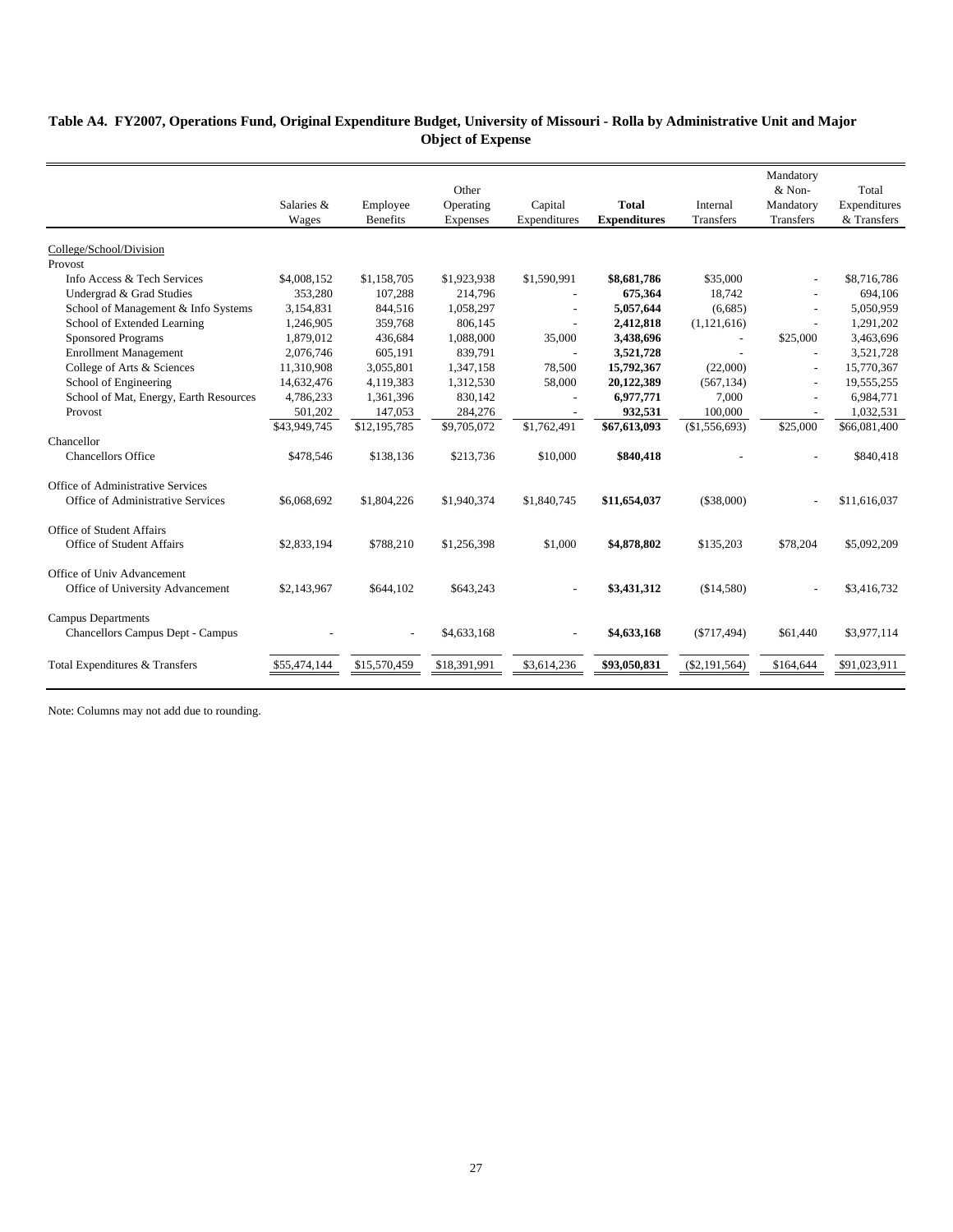# **Table A5. FY2007 Operations Fund, Original Expenditure Budget, University of Missouri - St Louis by Administrative Unit and Major Object of Expense**

| Total<br>Salaries &<br>Employee<br>Operating<br>Capital<br>Internal<br>Mandatory<br>Expenditures<br>Wages<br>& Transfers<br>Benefits<br>Expenses<br>Expenditures<br>Expenditures<br>Transfers<br>Transfers<br>College/School/Division<br>VC for Academic Affairs<br>\$500<br>\$5,733,241<br>\$5,733,241<br>College of Fine Arts & Communication<br>\$4,019,894<br>\$1,050,294<br>\$662,553<br>18,247,792<br>24,396,880<br>24,396,880<br>College of Arts & Sciences<br>4,598,603<br>1,390,485<br>160,000<br>College of Business Administration<br>8,847,973<br>6,600,093<br>1,825,880<br>422,000<br>8,847,973<br>$\sim$<br>College of Education<br>6,885,097<br>1,837,256<br>483,430<br>43,500<br>7,998,949<br>9,249,283<br>(\$1,250,334)<br>Graduate School<br>219,171<br>1,142,169<br>750,423<br>176,075<br>1,145,669<br>(3,500)<br>$\sim$<br><b>Extension Division</b><br>449,395<br>2,051,658<br>1,618,046<br>271,207<br>2,338,648<br>(286,990)<br>÷,<br>Libraries<br>2,080,608<br>1,900,000<br>4,764,047<br>595,937<br>187,502<br>4,764,047<br>986,025<br>5,188,800<br>College of Optometry<br>3,302,000<br>715,775<br>155,000<br>5,158,800<br>30,000<br>$\sim$<br>2,022,422<br>602,661<br>73,198<br>3,060,281<br>VC Academic Affairs<br>2,698,281<br>362,000<br>$\sim$<br><b>Vice Provost Student Affairs</b><br>3,775,716<br>1,028,654<br>1,727,558<br>6,531,928<br>6,531,928<br>$\overline{a}$<br>College of Nursing<br>4,172,322<br>1,138,672<br>1,355,747<br>6,666,741<br>6,666,741<br>Honors College<br>678,112<br>902,325<br>902,325<br>156,413<br>67,800<br>÷,<br>Center for International Studies<br>1,047,121<br>280,740<br>1,567,940<br>382,600<br>1,710,461<br>(142, 521)<br>Center for Academic Development<br>137,790<br>822,751<br>621,961<br>83,000<br>842,751<br>(20,000)<br>$\overline{a}$<br>$\overline{\phantom{a}}$<br>Center for the Humanities<br>104,398<br>104,398<br>64,566<br>19,615<br>20,217<br>÷,<br>UMSL/Washington Univ. Engineering<br>161,632<br>48,919<br>2,285,760<br>2,496,311<br>2,496,311<br>VP Research<br>1,286,120<br>1,139,682<br>100,000<br>2,897,726<br>2,728,726<br>371,924<br>(169,000)<br>$\sim$<br><b>Public Policy Research Centers</b><br>289,150<br>120,864<br>477,014<br>67,000<br>477,014<br>$\overline{$}15,468,813$<br>\$11,511,589<br>\$2,359,000<br>(\$1,480,345)<br>\$85,482,132<br>Total VC for Academic Affairs<br>\$57,623,075<br>\$86,962,477<br>$\bar{\phantom{a}}$<br>Chancellor<br>Chancellor-Special Units<br>\$611,221<br>\$184,672<br>\$90,312<br>\$886,205<br>\$886,205<br>Chancellor<br>457,373<br>132,509<br>229,045<br>818,927<br>818,927<br>\$1,068,594<br>\$317,181<br>\$319,357<br>\$1,705,132<br>\$1,705,132<br><b>Total Chancellor</b><br>Vice Chancellor Administrative Services<br>\$118,462<br>\$1,486,148<br>\$1,991,743<br>\$2,068,185<br>VC Administrative Services<br>\$387,133<br>$(\$23,558)$<br>\$100,000<br>32,762<br>267,937<br>854,000<br><b>ASD Finance Support</b><br>117,032<br>436,269<br>586,063<br>Campus Housing<br>(54,312)<br>54,312<br><b>Facilities Services</b><br>3,236,957<br>956,415<br>5,242,696<br>9,436,068<br>(271, 230)<br>9,164,838<br>483,937<br>2,238,300<br><b>Institutional Safety</b><br>1,349,030<br>408,145<br>2,241,112<br>(2,812)<br>$\overline{a}$<br>$\sim$<br>579,606<br>176,085<br>82,809<br>823,500<br>Human Resources<br>838,500<br>(15,000)<br>$\overline{a}$<br>303,000<br><b>KWMU Radio</b><br>232,400<br>70,600<br>(61, 792)<br>241,208<br>61,792<br>\$15,451,823<br><b>Total Vice Chancellor Administrative Svcs</b><br>\$5,902,158<br>\$1,762,469<br>\$7,670,067<br>\$15,334,694<br>$(\$37,183)$<br>\$154,312<br>VC for University Relations<br>\$1,672,292<br>\$1,348,243<br>\$3,493,824<br>\$3,493,824<br><b>VC University Relations</b><br>\$473,289<br>Budget Development & Planning<br>Budget Development & Planning<br>\$2,287,397<br>\$939,769<br>\$1,262,054<br>\$4,489,220<br>\$6,607,697<br>\$2,118,477<br>VC for Managerial & Tech Svcs<br><b>Information Technology Svcs</b><br>\$3,617,521<br>\$932,653<br>\$4,474,214<br>\$410,002<br>\$9,434,390<br>\$46,770<br>\$9,481,160<br>VC for Managerial & Tech Svcs<br>444,902<br>135,161<br>598,563<br>598,563<br>18,500<br>Finance<br>688,562<br>208,614<br>153,305<br>1,050,481<br>1,050,481<br><b>Business Services</b><br>267,898<br>76,947<br>8,725<br>353,570<br>353,570<br>$\overline{$}410,002$<br>Total VC for Managerial & Tech Svcs<br>\$5,018,883<br>\$1,353,375<br>\$4,654,744<br>\$11,437,004<br>\$46,770<br>\$11,483,774<br>VC Development<br><b>University Development</b><br>\$1,271,528<br>\$384,194<br>$(\$89,635)$<br>\$1,566,087<br>\$1,566,087<br>\$26,676,419<br>\$2,769,002<br>\$124,988,438<br>\$647,719<br>\$154,312<br>\$125,790,469<br>\$74,843,927<br>\$20,699,090<br><b>Total Expenditures and Transfers</b> |  | Other |  | Mandatory<br>& Non- | Total |
|----------------------------------------------------------------------------------------------------------------------------------------------------------------------------------------------------------------------------------------------------------------------------------------------------------------------------------------------------------------------------------------------------------------------------------------------------------------------------------------------------------------------------------------------------------------------------------------------------------------------------------------------------------------------------------------------------------------------------------------------------------------------------------------------------------------------------------------------------------------------------------------------------------------------------------------------------------------------------------------------------------------------------------------------------------------------------------------------------------------------------------------------------------------------------------------------------------------------------------------------------------------------------------------------------------------------------------------------------------------------------------------------------------------------------------------------------------------------------------------------------------------------------------------------------------------------------------------------------------------------------------------------------------------------------------------------------------------------------------------------------------------------------------------------------------------------------------------------------------------------------------------------------------------------------------------------------------------------------------------------------------------------------------------------------------------------------------------------------------------------------------------------------------------------------------------------------------------------------------------------------------------------------------------------------------------------------------------------------------------------------------------------------------------------------------------------------------------------------------------------------------------------------------------------------------------------------------------------------------------------------------------------------------------------------------------------------------------------------------------------------------------------------------------------------------------------------------------------------------------------------------------------------------------------------------------------------------------------------------------------------------------------------------------------------------------------------------------------------------------------------------------------------------------------------------------------------------------------------------------------------------------------------------------------------------------------------------------------------------------------------------------------------------------------------------------------------------------------------------------------------------------------------------------------------------------------------------------------------------------------------------------------------------------------------------------------------------------------------------------------------------------------------------------------------------------------------------------------------------------------------------------------------------------------------------------------------------------------------------------------------------------------------------------------------------------------------------------------------------------------------------------------------------------------------------------------------------------------------------------------------------------------------------------------------------------------------------------------------------------------------------------------------------------------------------------------------------------------------------------------------------------------------------------------------------------------------------------------------------------------------------------------------------------------------------------------------------------------------------------------------------------------------------------------------------------------------------------------|--|-------|--|---------------------|-------|
|                                                                                                                                                                                                                                                                                                                                                                                                                                                                                                                                                                                                                                                                                                                                                                                                                                                                                                                                                                                                                                                                                                                                                                                                                                                                                                                                                                                                                                                                                                                                                                                                                                                                                                                                                                                                                                                                                                                                                                                                                                                                                                                                                                                                                                                                                                                                                                                                                                                                                                                                                                                                                                                                                                                                                                                                                                                                                                                                                                                                                                                                                                                                                                                                                                                                                                                                                                                                                                                                                                                                                                                                                                                                                                                                                                                                                                                                                                                                                                                                                                                                                                                                                                                                                                                                                                                                                                                                                                                                                                                                                                                                                                                                                                                                                                                                                                              |  |       |  |                     |       |
|                                                                                                                                                                                                                                                                                                                                                                                                                                                                                                                                                                                                                                                                                                                                                                                                                                                                                                                                                                                                                                                                                                                                                                                                                                                                                                                                                                                                                                                                                                                                                                                                                                                                                                                                                                                                                                                                                                                                                                                                                                                                                                                                                                                                                                                                                                                                                                                                                                                                                                                                                                                                                                                                                                                                                                                                                                                                                                                                                                                                                                                                                                                                                                                                                                                                                                                                                                                                                                                                                                                                                                                                                                                                                                                                                                                                                                                                                                                                                                                                                                                                                                                                                                                                                                                                                                                                                                                                                                                                                                                                                                                                                                                                                                                                                                                                                                              |  |       |  |                     |       |
|                                                                                                                                                                                                                                                                                                                                                                                                                                                                                                                                                                                                                                                                                                                                                                                                                                                                                                                                                                                                                                                                                                                                                                                                                                                                                                                                                                                                                                                                                                                                                                                                                                                                                                                                                                                                                                                                                                                                                                                                                                                                                                                                                                                                                                                                                                                                                                                                                                                                                                                                                                                                                                                                                                                                                                                                                                                                                                                                                                                                                                                                                                                                                                                                                                                                                                                                                                                                                                                                                                                                                                                                                                                                                                                                                                                                                                                                                                                                                                                                                                                                                                                                                                                                                                                                                                                                                                                                                                                                                                                                                                                                                                                                                                                                                                                                                                              |  |       |  |                     |       |
|                                                                                                                                                                                                                                                                                                                                                                                                                                                                                                                                                                                                                                                                                                                                                                                                                                                                                                                                                                                                                                                                                                                                                                                                                                                                                                                                                                                                                                                                                                                                                                                                                                                                                                                                                                                                                                                                                                                                                                                                                                                                                                                                                                                                                                                                                                                                                                                                                                                                                                                                                                                                                                                                                                                                                                                                                                                                                                                                                                                                                                                                                                                                                                                                                                                                                                                                                                                                                                                                                                                                                                                                                                                                                                                                                                                                                                                                                                                                                                                                                                                                                                                                                                                                                                                                                                                                                                                                                                                                                                                                                                                                                                                                                                                                                                                                                                              |  |       |  |                     |       |
|                                                                                                                                                                                                                                                                                                                                                                                                                                                                                                                                                                                                                                                                                                                                                                                                                                                                                                                                                                                                                                                                                                                                                                                                                                                                                                                                                                                                                                                                                                                                                                                                                                                                                                                                                                                                                                                                                                                                                                                                                                                                                                                                                                                                                                                                                                                                                                                                                                                                                                                                                                                                                                                                                                                                                                                                                                                                                                                                                                                                                                                                                                                                                                                                                                                                                                                                                                                                                                                                                                                                                                                                                                                                                                                                                                                                                                                                                                                                                                                                                                                                                                                                                                                                                                                                                                                                                                                                                                                                                                                                                                                                                                                                                                                                                                                                                                              |  |       |  |                     |       |
|                                                                                                                                                                                                                                                                                                                                                                                                                                                                                                                                                                                                                                                                                                                                                                                                                                                                                                                                                                                                                                                                                                                                                                                                                                                                                                                                                                                                                                                                                                                                                                                                                                                                                                                                                                                                                                                                                                                                                                                                                                                                                                                                                                                                                                                                                                                                                                                                                                                                                                                                                                                                                                                                                                                                                                                                                                                                                                                                                                                                                                                                                                                                                                                                                                                                                                                                                                                                                                                                                                                                                                                                                                                                                                                                                                                                                                                                                                                                                                                                                                                                                                                                                                                                                                                                                                                                                                                                                                                                                                                                                                                                                                                                                                                                                                                                                                              |  |       |  |                     |       |
|                                                                                                                                                                                                                                                                                                                                                                                                                                                                                                                                                                                                                                                                                                                                                                                                                                                                                                                                                                                                                                                                                                                                                                                                                                                                                                                                                                                                                                                                                                                                                                                                                                                                                                                                                                                                                                                                                                                                                                                                                                                                                                                                                                                                                                                                                                                                                                                                                                                                                                                                                                                                                                                                                                                                                                                                                                                                                                                                                                                                                                                                                                                                                                                                                                                                                                                                                                                                                                                                                                                                                                                                                                                                                                                                                                                                                                                                                                                                                                                                                                                                                                                                                                                                                                                                                                                                                                                                                                                                                                                                                                                                                                                                                                                                                                                                                                              |  |       |  |                     |       |
|                                                                                                                                                                                                                                                                                                                                                                                                                                                                                                                                                                                                                                                                                                                                                                                                                                                                                                                                                                                                                                                                                                                                                                                                                                                                                                                                                                                                                                                                                                                                                                                                                                                                                                                                                                                                                                                                                                                                                                                                                                                                                                                                                                                                                                                                                                                                                                                                                                                                                                                                                                                                                                                                                                                                                                                                                                                                                                                                                                                                                                                                                                                                                                                                                                                                                                                                                                                                                                                                                                                                                                                                                                                                                                                                                                                                                                                                                                                                                                                                                                                                                                                                                                                                                                                                                                                                                                                                                                                                                                                                                                                                                                                                                                                                                                                                                                              |  |       |  |                     |       |
|                                                                                                                                                                                                                                                                                                                                                                                                                                                                                                                                                                                                                                                                                                                                                                                                                                                                                                                                                                                                                                                                                                                                                                                                                                                                                                                                                                                                                                                                                                                                                                                                                                                                                                                                                                                                                                                                                                                                                                                                                                                                                                                                                                                                                                                                                                                                                                                                                                                                                                                                                                                                                                                                                                                                                                                                                                                                                                                                                                                                                                                                                                                                                                                                                                                                                                                                                                                                                                                                                                                                                                                                                                                                                                                                                                                                                                                                                                                                                                                                                                                                                                                                                                                                                                                                                                                                                                                                                                                                                                                                                                                                                                                                                                                                                                                                                                              |  |       |  |                     |       |
|                                                                                                                                                                                                                                                                                                                                                                                                                                                                                                                                                                                                                                                                                                                                                                                                                                                                                                                                                                                                                                                                                                                                                                                                                                                                                                                                                                                                                                                                                                                                                                                                                                                                                                                                                                                                                                                                                                                                                                                                                                                                                                                                                                                                                                                                                                                                                                                                                                                                                                                                                                                                                                                                                                                                                                                                                                                                                                                                                                                                                                                                                                                                                                                                                                                                                                                                                                                                                                                                                                                                                                                                                                                                                                                                                                                                                                                                                                                                                                                                                                                                                                                                                                                                                                                                                                                                                                                                                                                                                                                                                                                                                                                                                                                                                                                                                                              |  |       |  |                     |       |
|                                                                                                                                                                                                                                                                                                                                                                                                                                                                                                                                                                                                                                                                                                                                                                                                                                                                                                                                                                                                                                                                                                                                                                                                                                                                                                                                                                                                                                                                                                                                                                                                                                                                                                                                                                                                                                                                                                                                                                                                                                                                                                                                                                                                                                                                                                                                                                                                                                                                                                                                                                                                                                                                                                                                                                                                                                                                                                                                                                                                                                                                                                                                                                                                                                                                                                                                                                                                                                                                                                                                                                                                                                                                                                                                                                                                                                                                                                                                                                                                                                                                                                                                                                                                                                                                                                                                                                                                                                                                                                                                                                                                                                                                                                                                                                                                                                              |  |       |  |                     |       |
|                                                                                                                                                                                                                                                                                                                                                                                                                                                                                                                                                                                                                                                                                                                                                                                                                                                                                                                                                                                                                                                                                                                                                                                                                                                                                                                                                                                                                                                                                                                                                                                                                                                                                                                                                                                                                                                                                                                                                                                                                                                                                                                                                                                                                                                                                                                                                                                                                                                                                                                                                                                                                                                                                                                                                                                                                                                                                                                                                                                                                                                                                                                                                                                                                                                                                                                                                                                                                                                                                                                                                                                                                                                                                                                                                                                                                                                                                                                                                                                                                                                                                                                                                                                                                                                                                                                                                                                                                                                                                                                                                                                                                                                                                                                                                                                                                                              |  |       |  |                     |       |
|                                                                                                                                                                                                                                                                                                                                                                                                                                                                                                                                                                                                                                                                                                                                                                                                                                                                                                                                                                                                                                                                                                                                                                                                                                                                                                                                                                                                                                                                                                                                                                                                                                                                                                                                                                                                                                                                                                                                                                                                                                                                                                                                                                                                                                                                                                                                                                                                                                                                                                                                                                                                                                                                                                                                                                                                                                                                                                                                                                                                                                                                                                                                                                                                                                                                                                                                                                                                                                                                                                                                                                                                                                                                                                                                                                                                                                                                                                                                                                                                                                                                                                                                                                                                                                                                                                                                                                                                                                                                                                                                                                                                                                                                                                                                                                                                                                              |  |       |  |                     |       |
|                                                                                                                                                                                                                                                                                                                                                                                                                                                                                                                                                                                                                                                                                                                                                                                                                                                                                                                                                                                                                                                                                                                                                                                                                                                                                                                                                                                                                                                                                                                                                                                                                                                                                                                                                                                                                                                                                                                                                                                                                                                                                                                                                                                                                                                                                                                                                                                                                                                                                                                                                                                                                                                                                                                                                                                                                                                                                                                                                                                                                                                                                                                                                                                                                                                                                                                                                                                                                                                                                                                                                                                                                                                                                                                                                                                                                                                                                                                                                                                                                                                                                                                                                                                                                                                                                                                                                                                                                                                                                                                                                                                                                                                                                                                                                                                                                                              |  |       |  |                     |       |
|                                                                                                                                                                                                                                                                                                                                                                                                                                                                                                                                                                                                                                                                                                                                                                                                                                                                                                                                                                                                                                                                                                                                                                                                                                                                                                                                                                                                                                                                                                                                                                                                                                                                                                                                                                                                                                                                                                                                                                                                                                                                                                                                                                                                                                                                                                                                                                                                                                                                                                                                                                                                                                                                                                                                                                                                                                                                                                                                                                                                                                                                                                                                                                                                                                                                                                                                                                                                                                                                                                                                                                                                                                                                                                                                                                                                                                                                                                                                                                                                                                                                                                                                                                                                                                                                                                                                                                                                                                                                                                                                                                                                                                                                                                                                                                                                                                              |  |       |  |                     |       |
|                                                                                                                                                                                                                                                                                                                                                                                                                                                                                                                                                                                                                                                                                                                                                                                                                                                                                                                                                                                                                                                                                                                                                                                                                                                                                                                                                                                                                                                                                                                                                                                                                                                                                                                                                                                                                                                                                                                                                                                                                                                                                                                                                                                                                                                                                                                                                                                                                                                                                                                                                                                                                                                                                                                                                                                                                                                                                                                                                                                                                                                                                                                                                                                                                                                                                                                                                                                                                                                                                                                                                                                                                                                                                                                                                                                                                                                                                                                                                                                                                                                                                                                                                                                                                                                                                                                                                                                                                                                                                                                                                                                                                                                                                                                                                                                                                                              |  |       |  |                     |       |
|                                                                                                                                                                                                                                                                                                                                                                                                                                                                                                                                                                                                                                                                                                                                                                                                                                                                                                                                                                                                                                                                                                                                                                                                                                                                                                                                                                                                                                                                                                                                                                                                                                                                                                                                                                                                                                                                                                                                                                                                                                                                                                                                                                                                                                                                                                                                                                                                                                                                                                                                                                                                                                                                                                                                                                                                                                                                                                                                                                                                                                                                                                                                                                                                                                                                                                                                                                                                                                                                                                                                                                                                                                                                                                                                                                                                                                                                                                                                                                                                                                                                                                                                                                                                                                                                                                                                                                                                                                                                                                                                                                                                                                                                                                                                                                                                                                              |  |       |  |                     |       |
|                                                                                                                                                                                                                                                                                                                                                                                                                                                                                                                                                                                                                                                                                                                                                                                                                                                                                                                                                                                                                                                                                                                                                                                                                                                                                                                                                                                                                                                                                                                                                                                                                                                                                                                                                                                                                                                                                                                                                                                                                                                                                                                                                                                                                                                                                                                                                                                                                                                                                                                                                                                                                                                                                                                                                                                                                                                                                                                                                                                                                                                                                                                                                                                                                                                                                                                                                                                                                                                                                                                                                                                                                                                                                                                                                                                                                                                                                                                                                                                                                                                                                                                                                                                                                                                                                                                                                                                                                                                                                                                                                                                                                                                                                                                                                                                                                                              |  |       |  |                     |       |
|                                                                                                                                                                                                                                                                                                                                                                                                                                                                                                                                                                                                                                                                                                                                                                                                                                                                                                                                                                                                                                                                                                                                                                                                                                                                                                                                                                                                                                                                                                                                                                                                                                                                                                                                                                                                                                                                                                                                                                                                                                                                                                                                                                                                                                                                                                                                                                                                                                                                                                                                                                                                                                                                                                                                                                                                                                                                                                                                                                                                                                                                                                                                                                                                                                                                                                                                                                                                                                                                                                                                                                                                                                                                                                                                                                                                                                                                                                                                                                                                                                                                                                                                                                                                                                                                                                                                                                                                                                                                                                                                                                                                                                                                                                                                                                                                                                              |  |       |  |                     |       |
|                                                                                                                                                                                                                                                                                                                                                                                                                                                                                                                                                                                                                                                                                                                                                                                                                                                                                                                                                                                                                                                                                                                                                                                                                                                                                                                                                                                                                                                                                                                                                                                                                                                                                                                                                                                                                                                                                                                                                                                                                                                                                                                                                                                                                                                                                                                                                                                                                                                                                                                                                                                                                                                                                                                                                                                                                                                                                                                                                                                                                                                                                                                                                                                                                                                                                                                                                                                                                                                                                                                                                                                                                                                                                                                                                                                                                                                                                                                                                                                                                                                                                                                                                                                                                                                                                                                                                                                                                                                                                                                                                                                                                                                                                                                                                                                                                                              |  |       |  |                     |       |
|                                                                                                                                                                                                                                                                                                                                                                                                                                                                                                                                                                                                                                                                                                                                                                                                                                                                                                                                                                                                                                                                                                                                                                                                                                                                                                                                                                                                                                                                                                                                                                                                                                                                                                                                                                                                                                                                                                                                                                                                                                                                                                                                                                                                                                                                                                                                                                                                                                                                                                                                                                                                                                                                                                                                                                                                                                                                                                                                                                                                                                                                                                                                                                                                                                                                                                                                                                                                                                                                                                                                                                                                                                                                                                                                                                                                                                                                                                                                                                                                                                                                                                                                                                                                                                                                                                                                                                                                                                                                                                                                                                                                                                                                                                                                                                                                                                              |  |       |  |                     |       |
|                                                                                                                                                                                                                                                                                                                                                                                                                                                                                                                                                                                                                                                                                                                                                                                                                                                                                                                                                                                                                                                                                                                                                                                                                                                                                                                                                                                                                                                                                                                                                                                                                                                                                                                                                                                                                                                                                                                                                                                                                                                                                                                                                                                                                                                                                                                                                                                                                                                                                                                                                                                                                                                                                                                                                                                                                                                                                                                                                                                                                                                                                                                                                                                                                                                                                                                                                                                                                                                                                                                                                                                                                                                                                                                                                                                                                                                                                                                                                                                                                                                                                                                                                                                                                                                                                                                                                                                                                                                                                                                                                                                                                                                                                                                                                                                                                                              |  |       |  |                     |       |
|                                                                                                                                                                                                                                                                                                                                                                                                                                                                                                                                                                                                                                                                                                                                                                                                                                                                                                                                                                                                                                                                                                                                                                                                                                                                                                                                                                                                                                                                                                                                                                                                                                                                                                                                                                                                                                                                                                                                                                                                                                                                                                                                                                                                                                                                                                                                                                                                                                                                                                                                                                                                                                                                                                                                                                                                                                                                                                                                                                                                                                                                                                                                                                                                                                                                                                                                                                                                                                                                                                                                                                                                                                                                                                                                                                                                                                                                                                                                                                                                                                                                                                                                                                                                                                                                                                                                                                                                                                                                                                                                                                                                                                                                                                                                                                                                                                              |  |       |  |                     |       |
|                                                                                                                                                                                                                                                                                                                                                                                                                                                                                                                                                                                                                                                                                                                                                                                                                                                                                                                                                                                                                                                                                                                                                                                                                                                                                                                                                                                                                                                                                                                                                                                                                                                                                                                                                                                                                                                                                                                                                                                                                                                                                                                                                                                                                                                                                                                                                                                                                                                                                                                                                                                                                                                                                                                                                                                                                                                                                                                                                                                                                                                                                                                                                                                                                                                                                                                                                                                                                                                                                                                                                                                                                                                                                                                                                                                                                                                                                                                                                                                                                                                                                                                                                                                                                                                                                                                                                                                                                                                                                                                                                                                                                                                                                                                                                                                                                                              |  |       |  |                     |       |
|                                                                                                                                                                                                                                                                                                                                                                                                                                                                                                                                                                                                                                                                                                                                                                                                                                                                                                                                                                                                                                                                                                                                                                                                                                                                                                                                                                                                                                                                                                                                                                                                                                                                                                                                                                                                                                                                                                                                                                                                                                                                                                                                                                                                                                                                                                                                                                                                                                                                                                                                                                                                                                                                                                                                                                                                                                                                                                                                                                                                                                                                                                                                                                                                                                                                                                                                                                                                                                                                                                                                                                                                                                                                                                                                                                                                                                                                                                                                                                                                                                                                                                                                                                                                                                                                                                                                                                                                                                                                                                                                                                                                                                                                                                                                                                                                                                              |  |       |  |                     |       |
|                                                                                                                                                                                                                                                                                                                                                                                                                                                                                                                                                                                                                                                                                                                                                                                                                                                                                                                                                                                                                                                                                                                                                                                                                                                                                                                                                                                                                                                                                                                                                                                                                                                                                                                                                                                                                                                                                                                                                                                                                                                                                                                                                                                                                                                                                                                                                                                                                                                                                                                                                                                                                                                                                                                                                                                                                                                                                                                                                                                                                                                                                                                                                                                                                                                                                                                                                                                                                                                                                                                                                                                                                                                                                                                                                                                                                                                                                                                                                                                                                                                                                                                                                                                                                                                                                                                                                                                                                                                                                                                                                                                                                                                                                                                                                                                                                                              |  |       |  |                     |       |
|                                                                                                                                                                                                                                                                                                                                                                                                                                                                                                                                                                                                                                                                                                                                                                                                                                                                                                                                                                                                                                                                                                                                                                                                                                                                                                                                                                                                                                                                                                                                                                                                                                                                                                                                                                                                                                                                                                                                                                                                                                                                                                                                                                                                                                                                                                                                                                                                                                                                                                                                                                                                                                                                                                                                                                                                                                                                                                                                                                                                                                                                                                                                                                                                                                                                                                                                                                                                                                                                                                                                                                                                                                                                                                                                                                                                                                                                                                                                                                                                                                                                                                                                                                                                                                                                                                                                                                                                                                                                                                                                                                                                                                                                                                                                                                                                                                              |  |       |  |                     |       |
|                                                                                                                                                                                                                                                                                                                                                                                                                                                                                                                                                                                                                                                                                                                                                                                                                                                                                                                                                                                                                                                                                                                                                                                                                                                                                                                                                                                                                                                                                                                                                                                                                                                                                                                                                                                                                                                                                                                                                                                                                                                                                                                                                                                                                                                                                                                                                                                                                                                                                                                                                                                                                                                                                                                                                                                                                                                                                                                                                                                                                                                                                                                                                                                                                                                                                                                                                                                                                                                                                                                                                                                                                                                                                                                                                                                                                                                                                                                                                                                                                                                                                                                                                                                                                                                                                                                                                                                                                                                                                                                                                                                                                                                                                                                                                                                                                                              |  |       |  |                     |       |
|                                                                                                                                                                                                                                                                                                                                                                                                                                                                                                                                                                                                                                                                                                                                                                                                                                                                                                                                                                                                                                                                                                                                                                                                                                                                                                                                                                                                                                                                                                                                                                                                                                                                                                                                                                                                                                                                                                                                                                                                                                                                                                                                                                                                                                                                                                                                                                                                                                                                                                                                                                                                                                                                                                                                                                                                                                                                                                                                                                                                                                                                                                                                                                                                                                                                                                                                                                                                                                                                                                                                                                                                                                                                                                                                                                                                                                                                                                                                                                                                                                                                                                                                                                                                                                                                                                                                                                                                                                                                                                                                                                                                                                                                                                                                                                                                                                              |  |       |  |                     |       |
|                                                                                                                                                                                                                                                                                                                                                                                                                                                                                                                                                                                                                                                                                                                                                                                                                                                                                                                                                                                                                                                                                                                                                                                                                                                                                                                                                                                                                                                                                                                                                                                                                                                                                                                                                                                                                                                                                                                                                                                                                                                                                                                                                                                                                                                                                                                                                                                                                                                                                                                                                                                                                                                                                                                                                                                                                                                                                                                                                                                                                                                                                                                                                                                                                                                                                                                                                                                                                                                                                                                                                                                                                                                                                                                                                                                                                                                                                                                                                                                                                                                                                                                                                                                                                                                                                                                                                                                                                                                                                                                                                                                                                                                                                                                                                                                                                                              |  |       |  |                     |       |
|                                                                                                                                                                                                                                                                                                                                                                                                                                                                                                                                                                                                                                                                                                                                                                                                                                                                                                                                                                                                                                                                                                                                                                                                                                                                                                                                                                                                                                                                                                                                                                                                                                                                                                                                                                                                                                                                                                                                                                                                                                                                                                                                                                                                                                                                                                                                                                                                                                                                                                                                                                                                                                                                                                                                                                                                                                                                                                                                                                                                                                                                                                                                                                                                                                                                                                                                                                                                                                                                                                                                                                                                                                                                                                                                                                                                                                                                                                                                                                                                                                                                                                                                                                                                                                                                                                                                                                                                                                                                                                                                                                                                                                                                                                                                                                                                                                              |  |       |  |                     |       |
|                                                                                                                                                                                                                                                                                                                                                                                                                                                                                                                                                                                                                                                                                                                                                                                                                                                                                                                                                                                                                                                                                                                                                                                                                                                                                                                                                                                                                                                                                                                                                                                                                                                                                                                                                                                                                                                                                                                                                                                                                                                                                                                                                                                                                                                                                                                                                                                                                                                                                                                                                                                                                                                                                                                                                                                                                                                                                                                                                                                                                                                                                                                                                                                                                                                                                                                                                                                                                                                                                                                                                                                                                                                                                                                                                                                                                                                                                                                                                                                                                                                                                                                                                                                                                                                                                                                                                                                                                                                                                                                                                                                                                                                                                                                                                                                                                                              |  |       |  |                     |       |
|                                                                                                                                                                                                                                                                                                                                                                                                                                                                                                                                                                                                                                                                                                                                                                                                                                                                                                                                                                                                                                                                                                                                                                                                                                                                                                                                                                                                                                                                                                                                                                                                                                                                                                                                                                                                                                                                                                                                                                                                                                                                                                                                                                                                                                                                                                                                                                                                                                                                                                                                                                                                                                                                                                                                                                                                                                                                                                                                                                                                                                                                                                                                                                                                                                                                                                                                                                                                                                                                                                                                                                                                                                                                                                                                                                                                                                                                                                                                                                                                                                                                                                                                                                                                                                                                                                                                                                                                                                                                                                                                                                                                                                                                                                                                                                                                                                              |  |       |  |                     |       |
|                                                                                                                                                                                                                                                                                                                                                                                                                                                                                                                                                                                                                                                                                                                                                                                                                                                                                                                                                                                                                                                                                                                                                                                                                                                                                                                                                                                                                                                                                                                                                                                                                                                                                                                                                                                                                                                                                                                                                                                                                                                                                                                                                                                                                                                                                                                                                                                                                                                                                                                                                                                                                                                                                                                                                                                                                                                                                                                                                                                                                                                                                                                                                                                                                                                                                                                                                                                                                                                                                                                                                                                                                                                                                                                                                                                                                                                                                                                                                                                                                                                                                                                                                                                                                                                                                                                                                                                                                                                                                                                                                                                                                                                                                                                                                                                                                                              |  |       |  |                     |       |
|                                                                                                                                                                                                                                                                                                                                                                                                                                                                                                                                                                                                                                                                                                                                                                                                                                                                                                                                                                                                                                                                                                                                                                                                                                                                                                                                                                                                                                                                                                                                                                                                                                                                                                                                                                                                                                                                                                                                                                                                                                                                                                                                                                                                                                                                                                                                                                                                                                                                                                                                                                                                                                                                                                                                                                                                                                                                                                                                                                                                                                                                                                                                                                                                                                                                                                                                                                                                                                                                                                                                                                                                                                                                                                                                                                                                                                                                                                                                                                                                                                                                                                                                                                                                                                                                                                                                                                                                                                                                                                                                                                                                                                                                                                                                                                                                                                              |  |       |  |                     |       |
|                                                                                                                                                                                                                                                                                                                                                                                                                                                                                                                                                                                                                                                                                                                                                                                                                                                                                                                                                                                                                                                                                                                                                                                                                                                                                                                                                                                                                                                                                                                                                                                                                                                                                                                                                                                                                                                                                                                                                                                                                                                                                                                                                                                                                                                                                                                                                                                                                                                                                                                                                                                                                                                                                                                                                                                                                                                                                                                                                                                                                                                                                                                                                                                                                                                                                                                                                                                                                                                                                                                                                                                                                                                                                                                                                                                                                                                                                                                                                                                                                                                                                                                                                                                                                                                                                                                                                                                                                                                                                                                                                                                                                                                                                                                                                                                                                                              |  |       |  |                     |       |
|                                                                                                                                                                                                                                                                                                                                                                                                                                                                                                                                                                                                                                                                                                                                                                                                                                                                                                                                                                                                                                                                                                                                                                                                                                                                                                                                                                                                                                                                                                                                                                                                                                                                                                                                                                                                                                                                                                                                                                                                                                                                                                                                                                                                                                                                                                                                                                                                                                                                                                                                                                                                                                                                                                                                                                                                                                                                                                                                                                                                                                                                                                                                                                                                                                                                                                                                                                                                                                                                                                                                                                                                                                                                                                                                                                                                                                                                                                                                                                                                                                                                                                                                                                                                                                                                                                                                                                                                                                                                                                                                                                                                                                                                                                                                                                                                                                              |  |       |  |                     |       |
|                                                                                                                                                                                                                                                                                                                                                                                                                                                                                                                                                                                                                                                                                                                                                                                                                                                                                                                                                                                                                                                                                                                                                                                                                                                                                                                                                                                                                                                                                                                                                                                                                                                                                                                                                                                                                                                                                                                                                                                                                                                                                                                                                                                                                                                                                                                                                                                                                                                                                                                                                                                                                                                                                                                                                                                                                                                                                                                                                                                                                                                                                                                                                                                                                                                                                                                                                                                                                                                                                                                                                                                                                                                                                                                                                                                                                                                                                                                                                                                                                                                                                                                                                                                                                                                                                                                                                                                                                                                                                                                                                                                                                                                                                                                                                                                                                                              |  |       |  |                     |       |
|                                                                                                                                                                                                                                                                                                                                                                                                                                                                                                                                                                                                                                                                                                                                                                                                                                                                                                                                                                                                                                                                                                                                                                                                                                                                                                                                                                                                                                                                                                                                                                                                                                                                                                                                                                                                                                                                                                                                                                                                                                                                                                                                                                                                                                                                                                                                                                                                                                                                                                                                                                                                                                                                                                                                                                                                                                                                                                                                                                                                                                                                                                                                                                                                                                                                                                                                                                                                                                                                                                                                                                                                                                                                                                                                                                                                                                                                                                                                                                                                                                                                                                                                                                                                                                                                                                                                                                                                                                                                                                                                                                                                                                                                                                                                                                                                                                              |  |       |  |                     |       |
|                                                                                                                                                                                                                                                                                                                                                                                                                                                                                                                                                                                                                                                                                                                                                                                                                                                                                                                                                                                                                                                                                                                                                                                                                                                                                                                                                                                                                                                                                                                                                                                                                                                                                                                                                                                                                                                                                                                                                                                                                                                                                                                                                                                                                                                                                                                                                                                                                                                                                                                                                                                                                                                                                                                                                                                                                                                                                                                                                                                                                                                                                                                                                                                                                                                                                                                                                                                                                                                                                                                                                                                                                                                                                                                                                                                                                                                                                                                                                                                                                                                                                                                                                                                                                                                                                                                                                                                                                                                                                                                                                                                                                                                                                                                                                                                                                                              |  |       |  |                     |       |
|                                                                                                                                                                                                                                                                                                                                                                                                                                                                                                                                                                                                                                                                                                                                                                                                                                                                                                                                                                                                                                                                                                                                                                                                                                                                                                                                                                                                                                                                                                                                                                                                                                                                                                                                                                                                                                                                                                                                                                                                                                                                                                                                                                                                                                                                                                                                                                                                                                                                                                                                                                                                                                                                                                                                                                                                                                                                                                                                                                                                                                                                                                                                                                                                                                                                                                                                                                                                                                                                                                                                                                                                                                                                                                                                                                                                                                                                                                                                                                                                                                                                                                                                                                                                                                                                                                                                                                                                                                                                                                                                                                                                                                                                                                                                                                                                                                              |  |       |  |                     |       |
|                                                                                                                                                                                                                                                                                                                                                                                                                                                                                                                                                                                                                                                                                                                                                                                                                                                                                                                                                                                                                                                                                                                                                                                                                                                                                                                                                                                                                                                                                                                                                                                                                                                                                                                                                                                                                                                                                                                                                                                                                                                                                                                                                                                                                                                                                                                                                                                                                                                                                                                                                                                                                                                                                                                                                                                                                                                                                                                                                                                                                                                                                                                                                                                                                                                                                                                                                                                                                                                                                                                                                                                                                                                                                                                                                                                                                                                                                                                                                                                                                                                                                                                                                                                                                                                                                                                                                                                                                                                                                                                                                                                                                                                                                                                                                                                                                                              |  |       |  |                     |       |
|                                                                                                                                                                                                                                                                                                                                                                                                                                                                                                                                                                                                                                                                                                                                                                                                                                                                                                                                                                                                                                                                                                                                                                                                                                                                                                                                                                                                                                                                                                                                                                                                                                                                                                                                                                                                                                                                                                                                                                                                                                                                                                                                                                                                                                                                                                                                                                                                                                                                                                                                                                                                                                                                                                                                                                                                                                                                                                                                                                                                                                                                                                                                                                                                                                                                                                                                                                                                                                                                                                                                                                                                                                                                                                                                                                                                                                                                                                                                                                                                                                                                                                                                                                                                                                                                                                                                                                                                                                                                                                                                                                                                                                                                                                                                                                                                                                              |  |       |  |                     |       |
|                                                                                                                                                                                                                                                                                                                                                                                                                                                                                                                                                                                                                                                                                                                                                                                                                                                                                                                                                                                                                                                                                                                                                                                                                                                                                                                                                                                                                                                                                                                                                                                                                                                                                                                                                                                                                                                                                                                                                                                                                                                                                                                                                                                                                                                                                                                                                                                                                                                                                                                                                                                                                                                                                                                                                                                                                                                                                                                                                                                                                                                                                                                                                                                                                                                                                                                                                                                                                                                                                                                                                                                                                                                                                                                                                                                                                                                                                                                                                                                                                                                                                                                                                                                                                                                                                                                                                                                                                                                                                                                                                                                                                                                                                                                                                                                                                                              |  |       |  |                     |       |
|                                                                                                                                                                                                                                                                                                                                                                                                                                                                                                                                                                                                                                                                                                                                                                                                                                                                                                                                                                                                                                                                                                                                                                                                                                                                                                                                                                                                                                                                                                                                                                                                                                                                                                                                                                                                                                                                                                                                                                                                                                                                                                                                                                                                                                                                                                                                                                                                                                                                                                                                                                                                                                                                                                                                                                                                                                                                                                                                                                                                                                                                                                                                                                                                                                                                                                                                                                                                                                                                                                                                                                                                                                                                                                                                                                                                                                                                                                                                                                                                                                                                                                                                                                                                                                                                                                                                                                                                                                                                                                                                                                                                                                                                                                                                                                                                                                              |  |       |  |                     |       |
|                                                                                                                                                                                                                                                                                                                                                                                                                                                                                                                                                                                                                                                                                                                                                                                                                                                                                                                                                                                                                                                                                                                                                                                                                                                                                                                                                                                                                                                                                                                                                                                                                                                                                                                                                                                                                                                                                                                                                                                                                                                                                                                                                                                                                                                                                                                                                                                                                                                                                                                                                                                                                                                                                                                                                                                                                                                                                                                                                                                                                                                                                                                                                                                                                                                                                                                                                                                                                                                                                                                                                                                                                                                                                                                                                                                                                                                                                                                                                                                                                                                                                                                                                                                                                                                                                                                                                                                                                                                                                                                                                                                                                                                                                                                                                                                                                                              |  |       |  |                     |       |
|                                                                                                                                                                                                                                                                                                                                                                                                                                                                                                                                                                                                                                                                                                                                                                                                                                                                                                                                                                                                                                                                                                                                                                                                                                                                                                                                                                                                                                                                                                                                                                                                                                                                                                                                                                                                                                                                                                                                                                                                                                                                                                                                                                                                                                                                                                                                                                                                                                                                                                                                                                                                                                                                                                                                                                                                                                                                                                                                                                                                                                                                                                                                                                                                                                                                                                                                                                                                                                                                                                                                                                                                                                                                                                                                                                                                                                                                                                                                                                                                                                                                                                                                                                                                                                                                                                                                                                                                                                                                                                                                                                                                                                                                                                                                                                                                                                              |  |       |  |                     |       |
|                                                                                                                                                                                                                                                                                                                                                                                                                                                                                                                                                                                                                                                                                                                                                                                                                                                                                                                                                                                                                                                                                                                                                                                                                                                                                                                                                                                                                                                                                                                                                                                                                                                                                                                                                                                                                                                                                                                                                                                                                                                                                                                                                                                                                                                                                                                                                                                                                                                                                                                                                                                                                                                                                                                                                                                                                                                                                                                                                                                                                                                                                                                                                                                                                                                                                                                                                                                                                                                                                                                                                                                                                                                                                                                                                                                                                                                                                                                                                                                                                                                                                                                                                                                                                                                                                                                                                                                                                                                                                                                                                                                                                                                                                                                                                                                                                                              |  |       |  |                     |       |
|                                                                                                                                                                                                                                                                                                                                                                                                                                                                                                                                                                                                                                                                                                                                                                                                                                                                                                                                                                                                                                                                                                                                                                                                                                                                                                                                                                                                                                                                                                                                                                                                                                                                                                                                                                                                                                                                                                                                                                                                                                                                                                                                                                                                                                                                                                                                                                                                                                                                                                                                                                                                                                                                                                                                                                                                                                                                                                                                                                                                                                                                                                                                                                                                                                                                                                                                                                                                                                                                                                                                                                                                                                                                                                                                                                                                                                                                                                                                                                                                                                                                                                                                                                                                                                                                                                                                                                                                                                                                                                                                                                                                                                                                                                                                                                                                                                              |  |       |  |                     |       |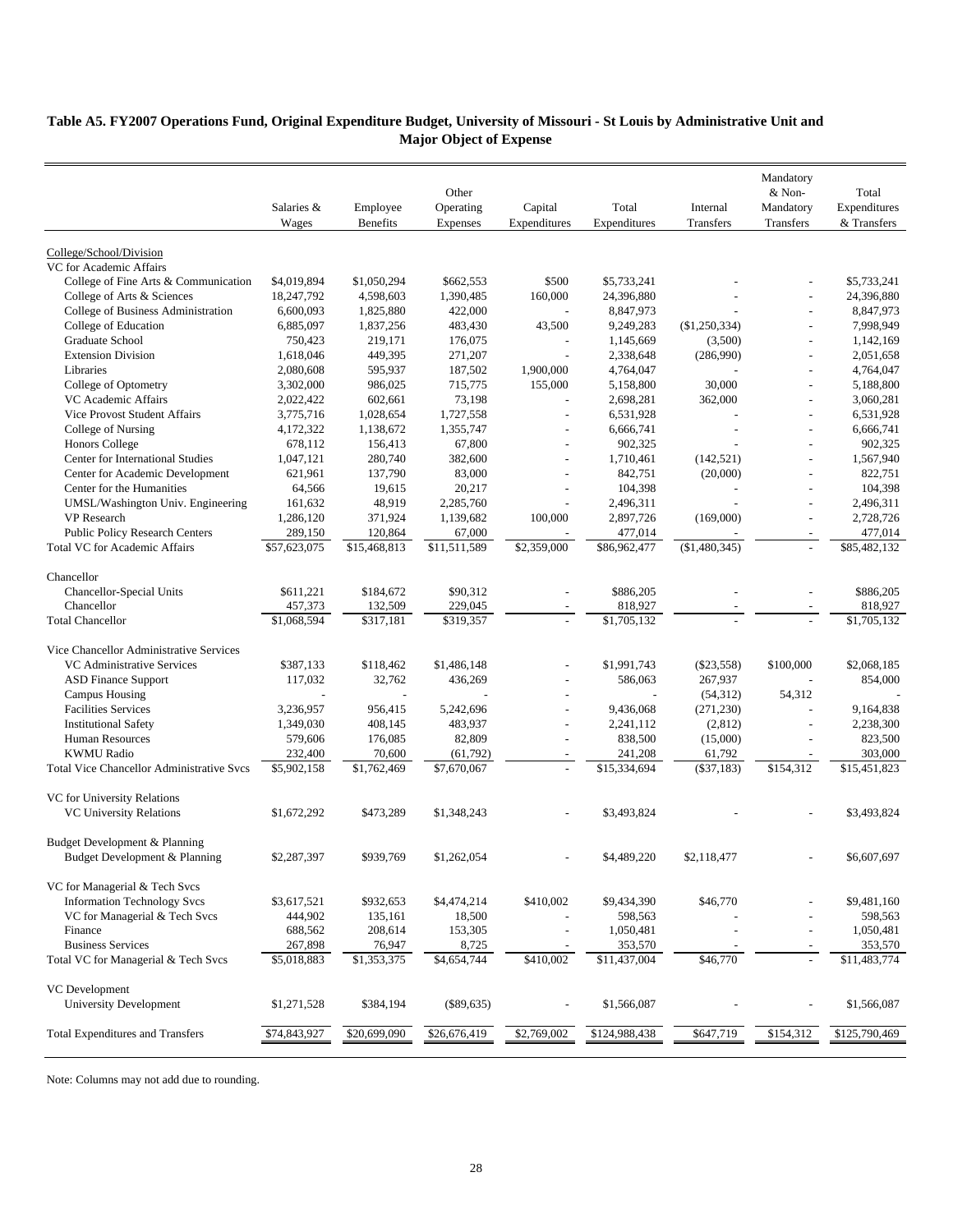|                                         | Salaries &<br>Wages | Employee<br><b>Benefits</b> | Other<br>Operating<br>Expenses | Capital<br>Expenditures | <b>Total</b><br><b>Expenditures</b> | Internal<br>Transfers | Mandatory<br>& Non-<br>Mandatory<br>Transfers | Total<br>Expenditures<br>& Transfers |
|-----------------------------------------|---------------------|-----------------------------|--------------------------------|-------------------------|-------------------------------------|-----------------------|-----------------------------------------------|--------------------------------------|
|                                         |                     |                             |                                |                         |                                     |                       |                                               |                                      |
| College/School/Division                 |                     |                             |                                |                         |                                     |                       |                                               |                                      |
| VP Finance & Administration             |                     |                             |                                |                         |                                     |                       |                                               |                                      |
| VP Finance & Administration             | \$390,000           | \$107,700                   | \$279,895                      |                         | \$777,595                           |                       |                                               | \$777,595                            |
| <b>Internal Auditing</b>                |                     |                             | 943,972                        |                         | 943,972                             |                       |                                               | 943,972                              |
| Controller                              | 1,398,000           | 419,366                     | 349,853                        | $\overline{a}$          | 2,167,219                           | (\$191,916)           | $\sim$                                        | 1,975,303                            |
| Planning & Budget                       | 719,044             | 214,431                     | 41,438                         |                         | 974,913                             |                       |                                               | 974,913                              |
| <b>Management Services</b>              | 3,159,834           | 920,353                     | 1,208,374                      | \$1,000                 | 5,289,561                           |                       | \$95,162                                      | 5,384,723                            |
| <b>Treasurer's Office</b>               | 566,100             | 171,994                     | (528, 708)                     |                         | 209,386                             |                       |                                               | 209,386                              |
| Total VP Finance & Admin.               | \$6,232,978         | $\overline{$1,833,844}$     | \$2,294,824                    | \$1,000                 | \$10,362,646                        | (\$191,916)           | \$95,162                                      | \$10,265,892                         |
| Campus Wide Departments                 |                     |                             |                                |                         |                                     |                       |                                               |                                      |
| <b>Campus Wide Departments</b>          |                     | $\overline{a}$              | $(\$3,235,101)$                |                         | $(\$3,235,101)$                     | \$2,529,764           |                                               | $(\$705,337)$                        |
|                                         |                     |                             |                                |                         |                                     |                       |                                               |                                      |
| <b>General Counsel</b>                  |                     |                             |                                |                         |                                     |                       |                                               |                                      |
| General Counsel                         | \$1,076,352         | \$293,446                   | \$446,995                      |                         | \$1,816,793                         | $(\$50,000)$          | $\overline{a}$                                | \$1,766,793                          |
|                                         |                     |                             |                                |                         |                                     |                       |                                               |                                      |
| <b>VP</b> Academic Affairs              |                     |                             |                                |                         |                                     |                       |                                               |                                      |
| Academic Affairs                        | \$1,858,987         | \$576,535                   | \$1,989,818                    |                         | \$4,425,340                         | \$481,420             |                                               | \$4,906,760                          |
|                                         |                     |                             |                                |                         |                                     |                       |                                               |                                      |
| President                               |                     |                             |                                |                         |                                     |                       |                                               |                                      |
| President                               | \$1,259,100         | \$364,790                   | \$617,062                      | \$10,000                | \$2,250,952                         | $(\$215,140)$         |                                               | \$2,035,812                          |
|                                         |                     |                             |                                |                         |                                     |                       |                                               |                                      |
| <b>Board of Curators</b>                |                     |                             |                                |                         |                                     |                       |                                               |                                      |
| <b>Board of Curators</b>                | \$140,668           | \$46,015                    | \$245,730                      |                         | \$432,413                           | (\$137,000)           |                                               | \$295,413                            |
| <b>Government Relations</b>             |                     |                             |                                |                         |                                     |                       |                                               |                                      |
| <b>Government Relations</b>             | \$789,515           | \$230,894                   | \$587,990                      |                         | \$1,608,399                         | $(\$507,000)$         |                                               | \$1,101,399                          |
|                                         |                     |                             |                                |                         |                                     |                       |                                               |                                      |
| <b>Human Resources</b>                  |                     |                             |                                |                         |                                     |                       |                                               |                                      |
| Human Resources                         | \$973,032           | \$277,999                   | \$387,726                      |                         | \$1,638,757                         |                       |                                               | \$1,638,757                          |
|                                         |                     |                             |                                |                         |                                     |                       |                                               |                                      |
| <b>Information Systems</b>              |                     |                             |                                |                         |                                     |                       |                                               |                                      |
| <b>Information Systems</b>              | \$12,346,320        | \$3,747,508                 | \$12,428,497                   | \$341,363               | \$28,863,688                        | $(\$8,398,042)$       | \$703,333                                     | \$21,168,979                         |
|                                         |                     |                             |                                |                         |                                     |                       |                                               |                                      |
| VP Research & Economic Development      |                     |                             |                                |                         |                                     |                       |                                               |                                      |
| Research & Economic Development         | \$773,661           | \$213,485                   | \$573,800                      | \$10,000                | \$1,570,946                         | \$400,000             |                                               | \$1,970,946                          |
|                                         |                     |                             |                                |                         |                                     |                       |                                               |                                      |
| <b>Total Expenditures and Transfers</b> | \$25,450,613        | \$7,584,516                 | \$16,337,341                   | \$362,363               | \$49,734,834                        | $(\$6,087,914)$       | \$798,495                                     | \$44,445,415                         |

### **Table A6. FY2007, Operations Fund, Original Expenditure Budget, University of Missouri - System Administration by Administrative Unit and Major Object of Expense**

Note: Columns may not add due to rounding.

# **Table A7. FY 2007, Operations Fund, Original Expenditure Budget, University of Missouri - University-wide Resources by Administrative Unit and Major Object of Expense**

|                                                        | Salaries &<br>Wages | Employee<br><b>Benefits</b> | Other<br>Operating<br>Expenses | Capital<br>Expenditures | <b>Total</b><br><b>Expenditures</b> | Internal<br>Transfers | Mandatory<br>and Non-<br>Mandatory<br>Transfers | Total<br>Expenditures<br>& Transfers |
|--------------------------------------------------------|---------------------|-----------------------------|--------------------------------|-------------------------|-------------------------------------|-----------------------|-------------------------------------------------|--------------------------------------|
| College/School/Division                                |                     |                             |                                |                         |                                     |                       |                                                 |                                      |
| University Wide Resources<br>University Wide Resources | \$76,375            | \$13,650                    | \$30,000                       |                         | \$120,025                           | \$6,915,253           | \$220,000                                       | \$7,255,278                          |
| <b>Total Expenditures and Transfers</b>                | \$76,375            | \$13,650                    | \$30,000                       |                         | \$120,025                           | \$6,915,253           | \$220,000                                       | \$7,255,278                          |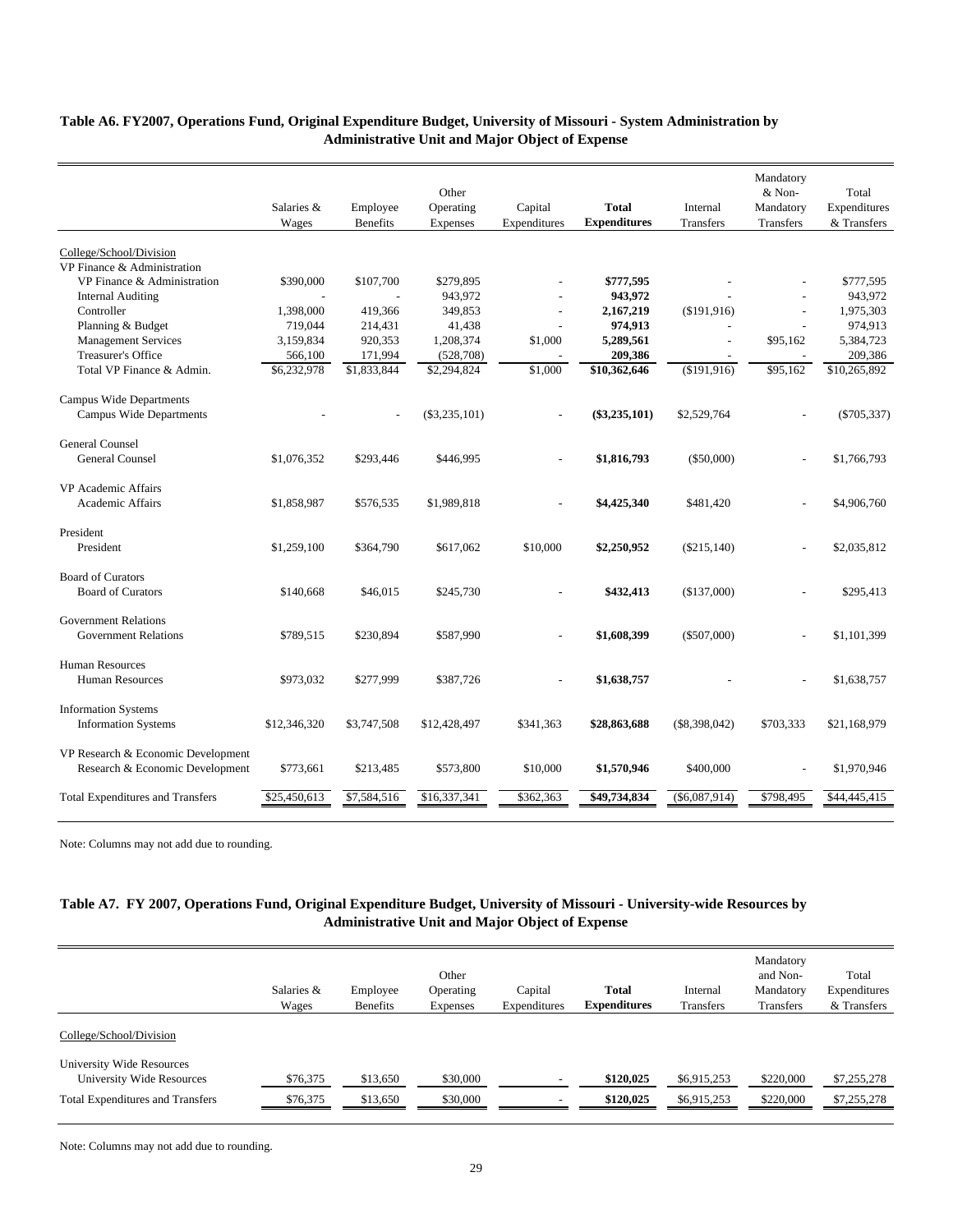**Table A8. FY2007 Operations Fund, Budgeted Expenditures by Program by Major Object of Expense, University of Missouri - Consolidated**

|                                                              |                            |                          | Other                     |                          |                            |                          | Mandatory &               | Total                      |
|--------------------------------------------------------------|----------------------------|--------------------------|---------------------------|--------------------------|----------------------------|--------------------------|---------------------------|----------------------------|
|                                                              | Salaries &                 | Employee                 | Operating                 | Capital                  | <b>Total</b>               | Internal                 | Non-Mandatory             | Expenditures               |
|                                                              | Wages                      | <b>Benefits</b>          | Expenses                  | Expenditures             | <b>Expenditures</b>        | Transfers                | Transfers                 | & Transfers                |
| <b>INSTRUCTION</b>                                           |                            |                          |                           |                          |                            |                          |                           |                            |
| General Academic Instruction                                 | \$303,560,083              | \$80,749,141             | \$18,331,023              | \$4,923,985              | \$407,564,231              | $(\$3,642,986)$          | $(\$239,890)$             | \$403,681,356              |
| <b>Community Education</b>                                   | 996,731                    | 285,487                  | 976,109                   | 21,000                   | 2,279,327                  | 1,175,442                | 24,609                    | 3,479,378                  |
| Off Campus Instruction                                       | 695,880                    | 187,165                  | 423,574                   |                          | 1,306,619                  | (669,994)                |                           | 636,625                    |
| <b>TOTAL INSTRUCTION</b>                                     | \$305,252,694              | \$81,221,793             | \$19,730,706              | \$4,944,985              | \$411,150,177              | $(\$3,137,538)$          | $(\$215,281)$             | \$407,797,359              |
|                                                              |                            |                          |                           |                          |                            |                          |                           |                            |
| <b>RESEARCH</b>                                              |                            |                          |                           |                          |                            |                          |                           |                            |
| Institutes & Research Centers                                | \$17,574,207               | \$4,411,882              | \$5,295,427               | \$2,958,801              | \$30,240,317               | \$1,687,611              | \$244,726                 | \$32,172,654<br>36,008,144 |
| Individual or Project Research<br><b>TOTAL RESEARCH</b>      | 19,257,440<br>\$36,831,647 | 4,804,848<br>\$9,216,730 | 8,483,044<br>\$13,778,471 | 4,549,005<br>\$7,507,806 | 37,094,337<br>\$67,334,654 | (1,086,193)<br>\$601,418 | \$244,726                 | \$68,180,798               |
|                                                              |                            |                          |                           |                          |                            |                          |                           |                            |
| <b>PUBLIC SERVICE</b>                                        |                            |                          |                           |                          |                            |                          |                           |                            |
| <b>Community Services</b>                                    | \$18,162,988               | \$5,021,333              | \$8,552,901               | \$160,684                | \$31,897,906               | (\$1,417,489)            |                           | \$30,480,417               |
| Cooperative Extension Services                               | 26,432,902                 | 7,893,662                | 5,321,997                 | 27,000                   | 39,675,561                 | 16,444                   |                           | 39,692,005                 |
| <b>TOTAL PUBLIC SERVICE</b>                                  | \$44,595,890               | \$12,914,995             | \$13,874,898              | \$187,684                | \$71,573,467               | (\$1,401,045)            |                           | \$70,172,422               |
|                                                              |                            |                          |                           |                          |                            |                          |                           |                            |
| <b>ACADEMIC SUPPORT</b>                                      |                            |                          |                           | \$10,596,285             |                            |                          |                           |                            |
| Libraries<br>Museum & Galleries                              | \$14,250,623<br>565,551    | \$3,932,809<br>14,827    | \$6,937,005<br>67,263     |                          | \$35,716,722<br>647,641    | $(\$532,742)$            | \$160,000<br>$\sim$       | \$35,343,980<br>647,641    |
| <b>Education Media Services</b>                              | 3,579,788                  | 1,056,945                | 2,346,807                 | 75,000                   | 7,058,540                  | (355,502)                | 18,000                    | 6,721,038                  |
| <b>Ancillary Support</b>                                     | 12,706,671                 | 3,568,772                | 6,288,535                 | 501,400                  | 23,065,378                 | 1,870,368                | 143,333                   | 25,079,079                 |
| Acad Admin & Personnel Development                           | 31,886,620                 | 8,790,796                | 10,676,814                | 318,837                  | 51,673,066                 | (540, 657)               | 545,000                   | 51,677,409                 |
| <b>TOTAL ACADEMIC SUPPORT</b>                                | \$62,989,253               | $\overline{517,364,149}$ | \$26,316,423              | \$11,491,522             | \$118,161,347              | \$441,467                | \$866,333                 | \$119,469,147              |
|                                                              |                            |                          |                           |                          |                            |                          |                           |                            |
| <b>STUDENT SERVICES</b>                                      |                            |                          |                           |                          |                            |                          |                           |                            |
| <b>Student Services Admin</b>                                | \$8,269,445                | \$2,390,670              | \$4,303,962               | \$87,001                 | \$15,051,078               | (\$168,796)              | $(\$300,000)$             | \$14,582,282               |
| Social & Cultural Development                                | 6,336,697                  | 1,226,762                | 7,192,705                 | 27,300                   | 14,783,464                 | (36,904)                 | 3,781,970                 | 18,528,530                 |
| Counseling & Career Guidance<br>Financial Aid Administration | 3,931,649<br>2,912,179     | 1,949,044<br>712,833     | 662,325<br>248,352        | 1,000<br>5,001           | 6,544,017<br>3,878,365     | (1,019,837)<br>49,907    | $\sim$                    | 5,524,180<br>3,928,272     |
| <b>Student Health Services</b>                               | 3,809,492                  | 1,004,240                | 894,686                   | ×,                       | 5,708,418                  | (73, 388)                |                           | 5,635,030                  |
| Intercollegiate Athletics                                    | 849,374                    | 255,132                  | 387,272                   | 7,500                    | 1,499,278                  | 1,966,658                |                           | 3,465,936                  |
| Student Admission & Records                                  | 8,500,805                  | 2,543,468                | 3,371,804                 | 27,504                   | 14,443,581                 | (44, 468)                |                           | 14,399,113                 |
| <b>TOTAL STUDENT SERVICES</b>                                | \$34,609,641               | \$10,082,149             | \$17,061,105              | \$155,306                | \$61,908,202               | \$673,172                | \$3,481,970               | \$66,063,344               |
|                                                              |                            |                          |                           |                          |                            |                          |                           |                            |
| <b>INSTITUTIONAL SUPPORT</b>                                 |                            |                          |                           |                          |                            |                          |                           |                            |
| <b>Executive Management</b>                                  | \$12,153,006               | \$3,656,736<br>2,225,732 | \$1,118,611               | \$1,000                  | \$16,929,353               | \$1,025,717              | (\$131,600)               | \$17,823,470<br>14,496,066 |
| <b>Fiscal Operations</b><br>Gen Administrative Services      | 7,744,493<br>24,655,211    | 7,290,204                | 3,526,989<br>6,410,247    | 249,332<br>749,768       | 13,746,546<br>39,105,431   | 724,520<br>1,438,950     | 25,000<br>481,302         | 41,025,682                 |
| Public Relations & Development                               | 17,145,835                 | 5,272,137                | 7,202,868                 | 37,001                   | 29,657,840                 | 420,875                  |                           | 30,078,715                 |
| TOTAL INSTITUTIONAL SUPPORT                                  | \$61,698,545               | \$18,444,809             | \$18,258,715              | \$1,037,101              | \$99,439,170               | \$3,610,062              | \$374,702                 | \$103,423,934              |
|                                                              |                            |                          |                           |                          |                            |                          |                           |                            |
| <b>OPERATIONS &amp; MAINTENANCE OF PLANT</b>                 |                            |                          |                           |                          |                            |                          |                           |                            |
| Physical Plant Administration                                | \$2,466,153                | \$739,789                | \$372,898                 | \$170,000                | \$3,748,840                | \$9,000                  |                           | \$3,757,840                |
| <b>Building Maintenance</b>                                  | 5,645,017                  | 1,776,613                | 10,127,574                | 6,270,828                | 23,820,032                 | 250,226                  | 100,000                   | 24,170,257                 |
| <b>Custodial Services</b>                                    | 9,622,167                  | 2,810,481                | 1,160,964                 | 85,000                   | 13,678,612                 | (714, 608)               |                           | 12,964,004                 |
| Landscape & Grounds Maintenance<br>Fuel & Utility Purchases  | 1,906,403                  | 564,634                  | 680,026<br>14,211,657     | 40,000                   | 3,191,063<br>14,211,657    | (575, 812)               | $\overline{a}$<br>101,613 | 2,615,251<br>14,313,270    |
| Architecture/Engineering                                     | 104,793                    | 31,836                   | 18,314                    |                          | 154,943                    |                          |                           | 154,943                    |
| Fuel & Utility Generated                                     | 1,615,533                  | 487,104                  | 23,684,407                | 31,500                   | 25,818,544                 |                          | 2,537,614                 | 28,356,158                 |
| <b>Building Repairs</b>                                      | 1,380,940                  | 419,530                  | 792,816                   | 2,714,245                | 5,307,531                  | (102, 862)               | 120,000                   | 5,324,669                  |
| <b>Equipment Repairs</b>                                     |                            |                          |                           |                          |                            |                          |                           |                            |
| TOTAL PLANT OPERATIONS & MAINTENANCE                         | \$22,741,006               | \$6,829,987              | \$51,048,656              | \$9,311,573              | \$89,931,221               | (S1, 134, 056)           | \$2,859,227               | \$91,656,392               |
|                                                              |                            |                          |                           |                          |                            |                          |                           |                            |
| <b>SCHOLARSHIPS</b>                                          |                            |                          |                           |                          |                            |                          |                           |                            |
| Scholarships<br>Fellowships                                  | \$500,000                  | \$91,140                 | \$26,216<br>110,999       |                          | \$26,216<br>702,139        | \$28,787                 |                           | \$55,003<br>702,139        |
| <b>TOTAL SCHOLARSHIPS</b>                                    | \$500,000                  | \$91,140                 | \$137,215                 |                          | \$728,355                  | \$28,787                 |                           | \$757,142                  |
|                                                              |                            |                          |                           |                          |                            |                          |                           |                            |
| TOTAL OPERATING EXPENDITURES                                 | \$569,218,675              | \$156,165,751            | \$160,206,190             | \$34,635,977             | \$920,226,593              | $(\$317,732)$            | \$7,611,677               | \$927,520,537              |
| <b>TRANSFERS</b>                                             |                            |                          |                           |                          |                            |                          |                           |                            |
| <b>Mandatory Transfers</b>                                   |                            |                          |                           |                          |                            |                          | \$10,000                  | \$10,000                   |
| Non-Mandatory Transfers                                      |                            |                          |                           |                          |                            |                          | 88,362                    | 88,362                     |
| <b>TOTAL TRANSFERS</b>                                       |                            |                          |                           |                          |                            |                          | \$98,362                  | \$98,362                   |
| <b>TOTAL EXPENDITURES &amp; TRANSFERS</b>                    | \$569,218,675              | \$156,165,751            | \$160,206,190             | \$34,635,977             | \$920,226,593              | $(\$317,732)$            | \$7,710,039               | \$927,618,900              |
|                                                              |                            |                          |                           |                          |                            |                          |                           |                            |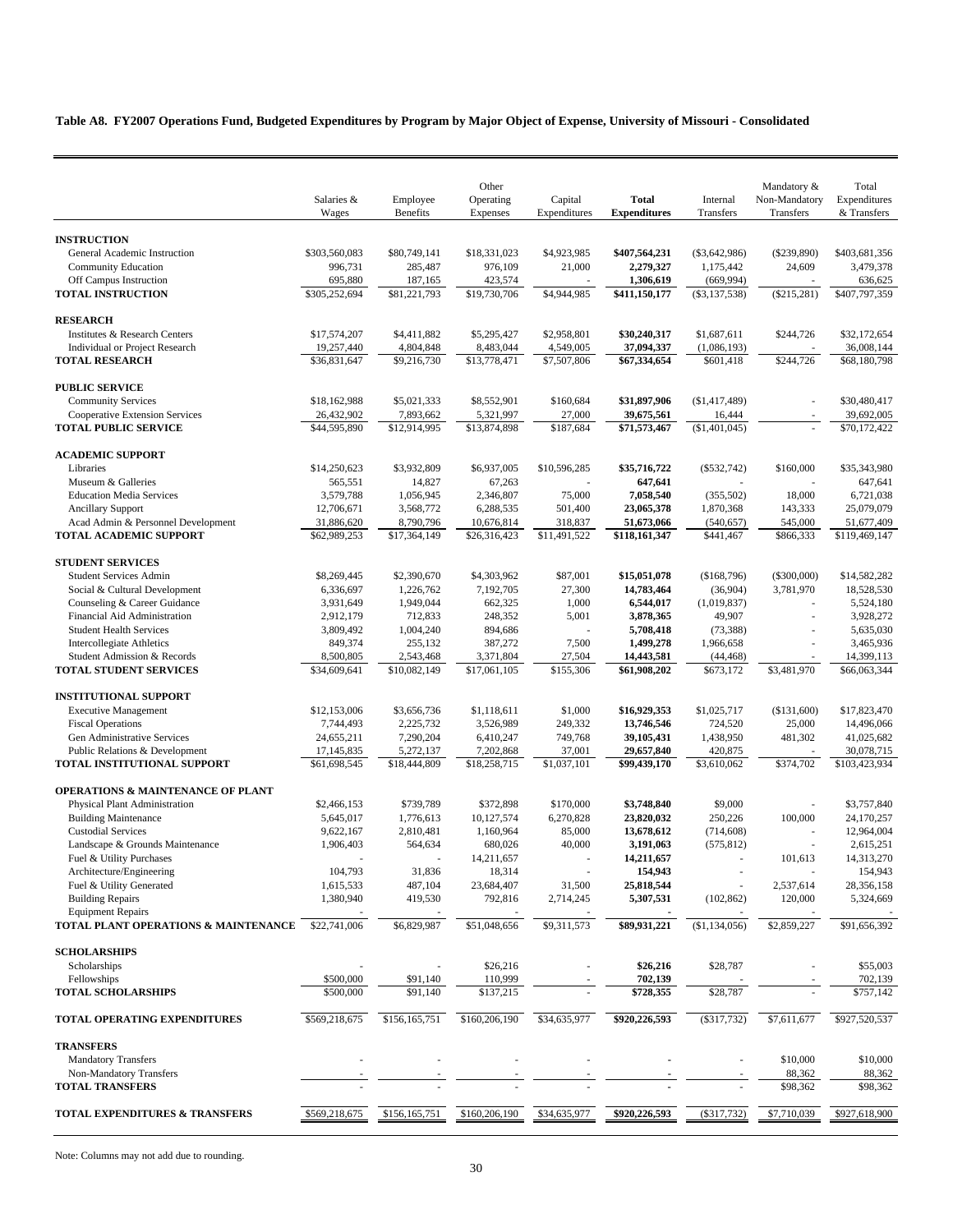**Table A9. FY2007 Operations Fund, Budgeted Expenditures by Program by Major Object of Expense, University of Missouri - Columbia**

|                                                              | Salaries &<br>Wages    | Employee<br><b>Benefits</b> | Other<br>Operating<br>Expenses | Capital<br>Expenditures | Total<br><b>Expenditures</b> | Internal<br>Transfers  | Mandatory &<br>Non-Mandatory<br>Transfers | Total<br>Expenditures<br>& Transfers |
|--------------------------------------------------------------|------------------------|-----------------------------|--------------------------------|-------------------------|------------------------------|------------------------|-------------------------------------------|--------------------------------------|
|                                                              |                        |                             |                                |                         |                              |                        |                                           |                                      |
| <b>INSTRUCTION</b>                                           |                        |                             |                                |                         |                              |                        |                                           |                                      |
| General Academic Instruction                                 | \$146,134,121          | \$40,146,982                | ( \$4,902,508)                 | \$3,840,134             | \$185,218,729                | $(\$2,278,063)$        | $(\$239,890)$                             | \$182,700,776                        |
| <b>Community Education</b>                                   | 880,843                | 250,240                     | 863,271                        | 21,000                  | 2,015,354                    | 1,175,442              | 24,609                                    | 3,215,405                            |
| Off Campus Instruction                                       | 400                    | 700                         | 100,000                        |                         | 101,100                      | (669,994)              |                                           | (568, 894)                           |
| <b>TOTAL INSTRUCTION</b>                                     | \$147,015,364          | \$40,397,922                | $(\$3,939,237)$                | \$3,861,134             | \$187,335,183                | (\$1,772,615)          | (\$215,281)                               | \$185,347,287                        |
| <b>RESEARCH</b>                                              |                        |                             |                                |                         |                              |                        |                                           |                                      |
| Institutes & Research Centers                                | \$15,676,615           | \$3,975,059                 | \$4,770,832                    | \$2,918,801             | \$27,341,307                 | \$1,687,611            | \$244,726                                 | \$29,273,644                         |
| Individual or Project Research                               | 13,759,888             | 3,368,092                   | 3,452,121                      | 4,134,505               | 24,714,606                   | (2,067,319)            |                                           | 22,647,288                           |
| <b>TOTAL RESEARCH</b>                                        | \$29,436,503           | \$7,343,151                 | \$8,222,953                    | \$7,053,306             | \$52,055,913                 | $(\$379,708)$          | \$244,726                                 | \$51,920,931                         |
| <b>PUBLIC SERVICE</b>                                        |                        |                             |                                |                         |                              |                        |                                           |                                      |
| <b>Community Services</b>                                    | \$7,442,736            | \$1,842,772                 | \$3,310,839                    | \$142,311               | \$12,738,658                 | (\$1,251,845)          |                                           | \$11,486,813                         |
| Cooperative Extension Services                               |                        |                             |                                |                         |                              |                        |                                           |                                      |
| <b>TOTAL PUBLIC SERVICE</b>                                  | \$7,442,736            | \$1,842,772                 | \$3,310,839                    | \$142,311               | \$12,738,658                 | (\$1,251,845)          |                                           | \$11,486,813                         |
|                                                              |                        |                             |                                |                         |                              |                        |                                           |                                      |
| <b>ACADEMIC SUPPORT</b>                                      |                        |                             |                                |                         |                              |                        |                                           |                                      |
| Libraries<br>Museum & Galleries                              | \$6,185,124<br>508,332 | \$1,613,535<br>20           | \$1,548,058<br>41,613          | \$5,022,335<br>×,       | \$14,369,052<br>549,965      | $(\$513,742)$          | \$160,000                                 | \$14,015,310<br>549,965              |
| <b>Education Media Services</b>                              | 1,257,427              | 349,987                     | 234,316                        | 20,000                  | 1,861,730                    | (287,092)              | 18,000                                    | 1,592,638                            |
| <b>Ancillary Support</b>                                     | 7,304,990              | 1,978,340                   | 3,453,893                      | 254,400                 | 12,991,623                   | 2,867,751              |                                           | 15,859,374                           |
| Acad Admin & Personnel Development                           | 14,861,936             | 3,794,214                   | 3,294,320                      | 47,600                  | 21,998,069                   | (2,317,501)            |                                           | 19,680,568                           |
| <b>TOTAL ACADEMIC SUPPORT</b>                                | \$30,117,809           | \$7,736,096                 | \$8,572,200                    | \$5,344,335             | \$51,770,439                 | $(\$250,584)$          | \$178,000                                 | \$51,697,856                         |
|                                                              |                        |                             |                                |                         |                              |                        |                                           |                                      |
| <b>STUDENT SERVICES</b>                                      |                        |                             |                                |                         |                              |                        |                                           |                                      |
| <b>Student Services Admin</b>                                | \$2,417,772            | \$611,819                   | \$1,361,874                    | \$87,001                | \$4,478,466                  | (\$418,147)            | $(\$300,000)$                             | \$3,760,319                          |
| Social & Cultural Development                                | 4,589,811              | 844,252                     | 3,411,444                      | 27,300                  | 8,872,807                    | 136,638                | 3,642,326                                 | 12,651,771                           |
| Counseling & Career Guidance                                 | 1,736,940              | 1,318,344                   | 239,607                        |                         | 3,294,890                    | (724, 837)             | ä,                                        | 2.570.053                            |
| Financial Aid Administration                                 | 1,227,312              | 320,958                     | 121,943                        | 5,001                   | 1,675,214                    | 1,457                  | $\overline{a}$                            | 1,676,671                            |
| <b>Student Health Services</b><br>Intercollegiate Athletics  | 3,274,992<br>52,545    | 847,040<br>15,963           | 789,386<br>81,556              | 7,500                   | 4,911,418<br>157,564         | (73, 388)<br>1,957,413 |                                           | 4,838,030<br>2,114,977               |
| Student Admission & Records                                  | 3,397,478              | 1,076,185                   | 1,711,733                      | 27,504                  | 6,212,900                    | (55,057)               |                                           | 6,157,843                            |
| <b>TOTAL STUDENT SERVICES</b>                                | \$16,696,850           | \$5,034,561                 | \$7,717,542                    | \$154,306               | \$29,603,259                 | \$824,079              | \$3,342,326                               | \$33,769,664                         |
|                                                              |                        |                             |                                |                         |                              |                        |                                           |                                      |
| <b>INSTITUTIONAL SUPPORT</b>                                 |                        |                             |                                |                         |                              |                        |                                           |                                      |
| <b>Executive Management</b>                                  | \$3,156,646            | \$939,056                   | $(\$311,055)$                  |                         | \$3,784,647                  | \$750,000              |                                           | \$4,534,647                          |
| <b>Fiscal Operations</b><br>Gen Administrative Services      | 2,143,122              | 563,447                     | 688,272                        | \$1,000<br>67,297       | 3,395,841                    | (2,000)                |                                           | 3,393,841<br>14,659,995              |
| Public Relations & Development                               | 7,869,894<br>8,038,990 | 2,276,427<br>2,667,354      | 1,391,037<br>3,079,545         | 7,001                   | 11,604,655<br>13,792,889     | 2,895,150<br>(32, 817) | \$160,190                                 | 13,760,072                           |
| TOTAL INSTITUTIONAL SUPPORT                                  | \$21,208,652           | \$6,446,284                 | \$4,847,798                    | \$75,298                | \$32,578,033                 | \$3,610,333            | \$160,190                                 | \$36,348,556                         |
|                                                              |                        |                             |                                |                         |                              |                        |                                           |                                      |
| <b>OPERATIONS &amp; MAINTENANCE OF PLANT</b>                 |                        |                             |                                |                         |                              |                        |                                           |                                      |
| Physical Plant Administration                                | \$1,275,353            | \$388,046                   | \$76,166                       | \$10,000                | \$1,749,565                  | \$9,000                |                                           | \$1,758,565                          |
| <b>Building Maintenance</b>                                  | 4,113,539              | 1,312,334<br>1,158,075      | 5,076,651                      | 1,909,818               | 12,412,342                   | (121, 892)             |                                           | 12,290,450                           |
| <b>Custodial Services</b><br>Landscape & Grounds Maintenance | 4,088,080<br>916,063   | 272,224                     | 416,235<br>346,268             | ×.                      | 5,662,390<br>1,534,555       | (442,060)              | $\overline{a}$                            | 5,220,330<br>1,534,555               |
| Fuel & Utility Purchases                                     |                        |                             | 76,000                         |                         | 76,000                       |                        | \$101,613                                 | 177,613                              |
| Architecture/Engineering                                     |                        |                             |                                |                         |                              |                        |                                           |                                      |
| Fuel & Utility Generated                                     |                        |                             | 23,492,802                     |                         | 23,492,802                   |                        | 2,537,614                                 | 26,030,416                           |
| <b>Building Repairs</b>                                      |                        |                             | 270,000                        | 980,000                 | 1,250,000                    |                        | 120,000                                   | 1,370,000                            |
| <b>Equipment Repairs</b>                                     |                        |                             |                                |                         |                              |                        |                                           |                                      |
| TOTAL OPERATION & MAINTENANCE-PLANT                          | \$10,393,035           | \$3,130,679                 | \$29,754,122                   | \$2,899,818             | \$46,177,653                 | $(\$554,951)$          | \$2,759,227                               | \$48,381,929                         |
| <b>SCHOLARSHIPS</b>                                          |                        |                             |                                |                         |                              |                        |                                           |                                      |
| Scholarships                                                 |                        |                             | \$600                          |                         | \$600                        | (\$480,862)            |                                           | $(\$480,262)$                        |
| Fellowships                                                  | \$400,000              | \$91,140                    | 80,000                         |                         | 571,140                      |                        |                                           | 571,140                              |
| <b>TOTAL SCHOLARSHIPS</b>                                    | \$400,000              | \$91,140                    | \$80,600                       |                         | \$571,740                    | $(*480,862)$           |                                           | \$90,878                             |
| TOTAL OPERATING EXPENDITURES                                 | \$262,710,949          | \$72,022,605                | \$58,566,817                   | \$19,530,508            | \$412,830,878                | $(\$256, 152)$         | \$6,469,188                               | \$419,043,914                        |
| <b>TRANSFERS</b>                                             |                        |                             |                                |                         |                              |                        |                                           |                                      |
| <b>Mandatory Transfers</b>                                   |                        |                             |                                |                         |                              |                        | \$10,000                                  | \$10,000                             |
| Non-Mandatory Transfers                                      |                        |                             |                                |                         |                              |                        |                                           |                                      |
| <b>TOTAL TRANSFERS</b>                                       |                        |                             |                                |                         |                              |                        | \$10,000                                  | \$10,000                             |
|                                                              |                        |                             |                                |                         |                              |                        |                                           |                                      |
| <b>TOTAL EXPENDITURES &amp; TRANSFERS</b>                    | \$262,710,949          | \$72,022,605                | \$58,566,817                   | \$19,530,508            | \$412,830,878                | $(\$256,152)$          | \$6,479,188                               | \$419,053,914                        |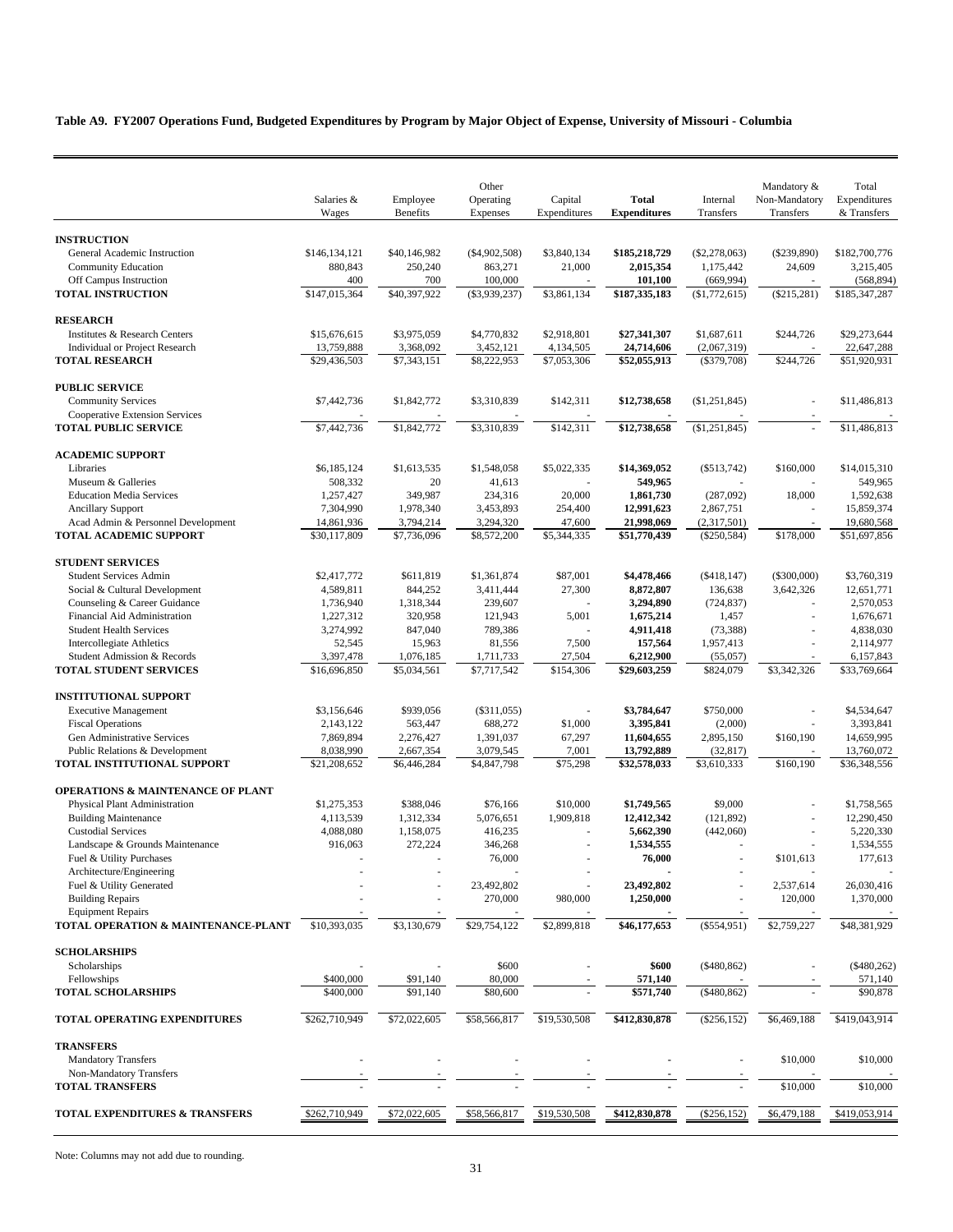# **Table A10. FY2007 Operations Fund, Budgeted Expenditures by Program by Major Object of Expense, University of Missouri Extension**

|                                                                 |                     |                             | Other                     |                         |                                     |                       | Mandatory &                | Total                       |
|-----------------------------------------------------------------|---------------------|-----------------------------|---------------------------|-------------------------|-------------------------------------|-----------------------|----------------------------|-----------------------------|
|                                                                 | Salaries &<br>Wages | Employee<br><b>Benefits</b> | Operating<br>Expenses     | Capital<br>Expenditures | <b>Total</b><br><b>Expenditures</b> | Internal<br>Transfers | Non-Mandatory<br>Transfers | Expenditures<br>& Transfers |
| <b>INSTRUCTION</b>                                              |                     |                             |                           |                         |                                     |                       |                            |                             |
| General Academic Instruction                                    |                     |                             |                           |                         |                                     |                       |                            |                             |
| Community Education                                             |                     |                             |                           |                         |                                     |                       |                            |                             |
| Off Campus Instruction                                          |                     |                             |                           |                         |                                     |                       |                            |                             |
| <b>TOTAL INSTRUCTION</b>                                        |                     |                             |                           |                         |                                     |                       |                            |                             |
| <b>RESEARCH</b>                                                 |                     |                             |                           |                         |                                     |                       |                            |                             |
| Institutes & Research Centers                                   |                     |                             |                           |                         |                                     |                       |                            |                             |
| Individual or Project Research<br><b>TOTAL RESEARCH</b>         |                     |                             |                           |                         |                                     |                       |                            |                             |
|                                                                 |                     |                             |                           |                         |                                     |                       |                            |                             |
| <b>PUBLIC SERVICE</b>                                           |                     |                             |                           |                         |                                     |                       |                            |                             |
| <b>Community Services</b>                                       | \$26,079,652        |                             | $(\$27,442)$<br>5,002,412 | \$27,000                | $(\$27,442)$<br>38,909,415          | \$142,541<br>581,629  |                            | \$115,099<br>39,491,044     |
| Cooperative Extension Services<br><b>TOTAL PUBLIC SERVICE</b>   | \$26,079,652        | \$7,800,351<br>\$7,800,351  | \$4,974,970               | \$27,000                | \$38,881,973                        | \$724,170             |                            | \$39,606,143                |
|                                                                 |                     |                             |                           |                         |                                     |                       |                            |                             |
| <b>ACADEMIC SUPPORT</b><br>Libraries                            |                     |                             |                           |                         |                                     |                       |                            |                             |
| Museum & Galleries                                              |                     |                             |                           |                         |                                     |                       |                            |                             |
| <b>Education Media Services</b>                                 |                     |                             |                           |                         |                                     |                       |                            |                             |
| <b>Ancillary Support</b>                                        |                     |                             |                           |                         |                                     |                       |                            |                             |
| Acad Admin & Personnel Development                              |                     |                             |                           |                         |                                     |                       |                            |                             |
| TOTAL ACADEMIC SUPPORT                                          |                     |                             |                           |                         |                                     |                       |                            |                             |
| <b>STUDENT SERVICES</b>                                         |                     |                             |                           |                         |                                     |                       |                            |                             |
| <b>Student Services Admin</b>                                   |                     |                             |                           |                         |                                     |                       |                            |                             |
| Social & Cultural Development                                   |                     |                             |                           |                         |                                     |                       |                            |                             |
| Counseling & Career Guidance                                    |                     |                             |                           |                         |                                     |                       |                            |                             |
| Financial Aid Administration<br><b>Student Health Services</b>  |                     |                             |                           |                         |                                     |                       |                            |                             |
| Intercollegiate Athletics                                       |                     |                             |                           |                         |                                     |                       |                            |                             |
| Student Admission & Records                                     |                     |                             |                           |                         |                                     |                       |                            |                             |
| TOTAL STUDENT SERVICES                                          |                     |                             |                           |                         |                                     |                       |                            |                             |
| <b>INSTITUTIONAL SUPPORT</b>                                    |                     |                             |                           |                         |                                     |                       |                            |                             |
| <b>Executive Management</b>                                     |                     |                             |                           |                         |                                     |                       |                            |                             |
| <b>Fiscal Operations</b>                                        |                     |                             |                           |                         |                                     |                       |                            |                             |
| Gen Administrative Services                                     |                     |                             |                           |                         |                                     |                       |                            |                             |
| Public Relations & Development                                  |                     |                             |                           |                         |                                     |                       |                            |                             |
| TOTAL INSTITUTIONAL SUPPORT                                     |                     |                             |                           |                         |                                     |                       |                            |                             |
| <b>OPERATIONS &amp; MAINTENANCE OF PLANT</b>                    |                     |                             |                           |                         |                                     |                       |                            |                             |
| Physical Plant Administration                                   |                     |                             |                           |                         |                                     |                       |                            |                             |
| <b>Building Maintenance</b><br><b>Custodial Services</b>        |                     |                             |                           |                         |                                     |                       |                            |                             |
| Landscape & Grounds Maintenance                                 |                     |                             |                           |                         |                                     |                       |                            |                             |
| Fuel & Utility Purchases                                        |                     |                             |                           |                         |                                     |                       |                            |                             |
| Architecture/Engineering                                        |                     |                             |                           |                         |                                     |                       |                            |                             |
| Fuel & Utility Generated                                        |                     |                             |                           |                         |                                     |                       |                            |                             |
| <b>Building Repairs</b>                                         |                     |                             |                           |                         |                                     |                       |                            |                             |
| <b>Equipment Repairs</b><br>TOTAL OPERATION & MAINTENANCE-PLANT |                     |                             |                           |                         |                                     |                       |                            |                             |
|                                                                 |                     |                             |                           |                         |                                     |                       |                            |                             |
| <b>SCHOLARSHIPS</b>                                             |                     |                             |                           |                         |                                     |                       |                            |                             |
| Scholarships<br>Fellowships                                     |                     |                             |                           |                         |                                     |                       |                            |                             |
| <b>TOTAL SCHOLARSHIPS</b>                                       |                     |                             |                           |                         |                                     |                       |                            |                             |
| TOTAL OPERATING EXPENDITURES                                    | \$26,079,652        | \$7,800,351                 | \$4,974,970               | \$27,000                | \$38,881,973                        | \$724,170             |                            | \$39,606,143                |
| <b>TRANSFERS</b>                                                |                     |                             |                           |                         |                                     |                       |                            |                             |
| <b>Mandatory Transfers</b>                                      |                     |                             |                           |                         |                                     |                       |                            |                             |
| Non-Mandatory Transfers                                         |                     |                             |                           |                         |                                     |                       |                            |                             |
| <b>TOTAL TRANSFERS</b>                                          |                     |                             |                           |                         |                                     |                       |                            |                             |
| TOTAL EXPENDITURES & TRANSFERS                                  | \$26,079,652        | \$7,800,351                 | \$4,974,970               | \$27,000                | \$38,881,973                        | \$724,170             | $\overline{\phantom{a}}$   | \$39,606,143                |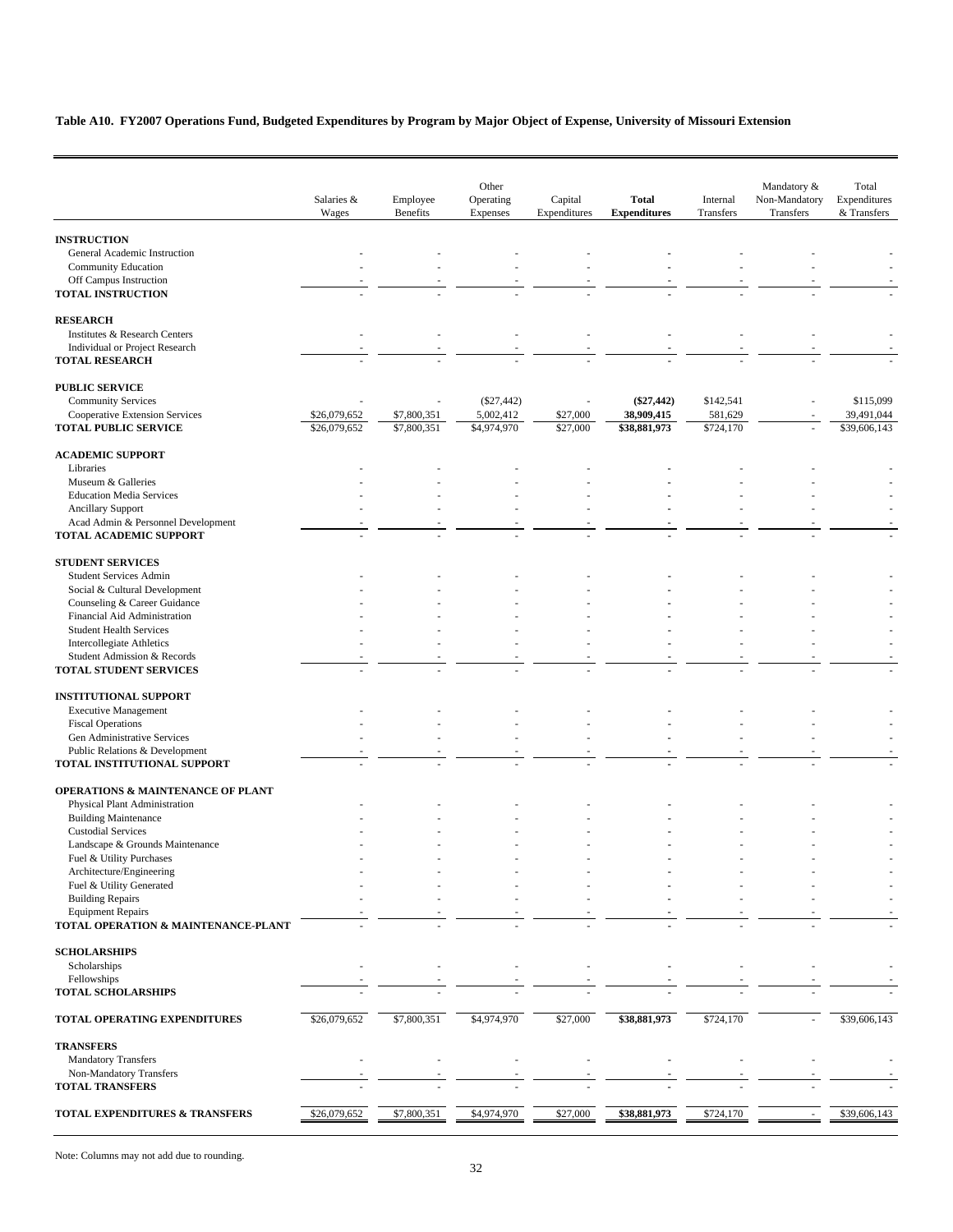**Table A11. FY2007 Operations Fund, Budgeted Expenditures by Program by Major Object of Expense, University of Missouri - Kansas City**

|                                                               |                           |                             | Other                  |                         |                                     |                        | Mandatory &                | Total                       |
|---------------------------------------------------------------|---------------------------|-----------------------------|------------------------|-------------------------|-------------------------------------|------------------------|----------------------------|-----------------------------|
|                                                               | Salaries &<br>Wages       | Employee<br><b>Benefits</b> | Operating<br>Expenses  | Capital<br>Expenditures | <b>Total</b><br><b>Expenditures</b> | Internal<br>Transfers  | Non-Mandatory<br>Transfers | Expenditures<br>& Transfers |
|                                                               |                           |                             |                        |                         |                                     |                        |                            |                             |
| <b>INSTRUCTION</b>                                            |                           |                             |                        |                         |                                     |                        |                            |                             |
| General Academic Instruction<br><b>Community Education</b>    | \$80,337,980<br>104,500   | \$19,514,317<br>33,109      | \$10,776,692<br>31,975 | \$163,000               | \$110,791,989<br>169,584            | (\$1,531,747)          |                            | \$109,260,242<br>169,584    |
| Off Campus Instruction                                        | 208,514                   | 63,393                      | 100,400                |                         | 372,307                             |                        |                            | 372,307                     |
| <b>TOTAL INSTRUCTION</b>                                      | \$80,650,994              | \$19,610,819                | \$10,909,067           | \$163,000               | \$111,333,880                       | (\$1,531,747)          |                            | \$109,802,133               |
|                                                               |                           |                             |                        |                         |                                     |                        |                            |                             |
| <b>RESEARCH</b><br>Institutes & Research Centers              | \$50,980                  | \$15,180                    | \$10,658               | ä,                      | \$76,818                            |                        |                            | \$76,818                    |
| Individual or Project Research                                | 2,781,282                 | 781,004                     | 1,600,483              | \$159,000               | 5,321,769                           | (\$178,400)            |                            | 5,143,369                   |
| <b>TOTAL RESEARCH</b>                                         | \$2,832,262               | \$796,184                   | \$1,611,141            | \$159,000               | \$5,398,587                         | ( \$178,400)           |                            | \$5,220,187                 |
| <b>PUBLIC SERVICE</b>                                         |                           |                             |                        |                         |                                     |                        |                            |                             |
| <b>Community Services</b>                                     | \$2,179,676               | \$657,580                   | \$449,621              |                         | \$3,286,877                         | $(\$51,700)$           |                            | \$3,235,177                 |
| Cooperative Extension Services                                | 72,400                    | 21,948                      | 174,510                |                         | 268,858                             | (115, 510)             |                            | 153,348                     |
| <b>TOTAL PUBLIC SERVICE</b>                                   | \$2,252,076               | \$679,528                   | \$624,131              |                         | \$3,555,735                         | (\$167,210)            |                            | \$3,388,525                 |
| <b>ACADEMIC SUPPORT</b>                                       |                           |                             |                        |                         |                                     |                        |                            |                             |
| Libraries                                                     | \$4,083,650               | \$1,140,498                 | \$969,610              | \$2,546,818             | \$8,740,576                         |                        |                            | \$8,740,576                 |
| Museum & Galleries                                            |                           |                             | 250                    |                         | 250                                 |                        |                            | 250                         |
| <b>Education Media Services</b>                               | 672,395                   | 197,679                     | 361,650                | 25,000                  | 1,256,724                           |                        |                            | 1,256,724                   |
| <b>Ancillary Support</b>                                      | 1,782,469                 | 528,641                     | 338,787                | 5,000                   | 2,654,897                           | (\$192,000)            | $\sim$                     | 2,462,897                   |
| Acad Admin & Personnel Development                            | 7,738,689                 | 2,295,981                   | 2,681,332              | 271,237                 | 12,987,239                          | 9,318                  |                            | 12,996,557                  |
| TOTAL ACADEMIC SUPPORT                                        | \$14,277,203              | \$4,162,799                 | \$4,351,629            | \$2,848,055             | \$25,639,686                        | (\$182,682)            |                            | \$25,457,004                |
| <b>STUDENT SERVICES</b>                                       |                           |                             |                        |                         |                                     |                        |                            |                             |
| <b>Student Services Admin</b>                                 | \$2,784,059               | \$855,549                   | \$1,717,244            |                         | \$5,356,852                         | \$1,904,158            |                            | \$7,261,010                 |
| Social & Cultural Development                                 | 998,218                   | 218,956                     | 975,416                |                         | 2,192,590                           | (131,742)              |                            | 2,060,848                   |
| Counseling & Career Guidance                                  | 981,134                   | 274,541                     | 105,300                |                         | 1,360,975                           | (295,000)              |                            | 1,065,975                   |
| Financial Aid Administration                                  | 766,023                   | 192,941                     | 95,000                 |                         | 1,053,964                           | 48,450                 |                            | 1,102,414                   |
| <b>Student Health Services</b>                                |                           |                             |                        |                         |                                     |                        |                            |                             |
| Intercollegiate Athletics                                     |                           |                             |                        |                         |                                     |                        |                            |                             |
| Student Admission & Records                                   | 1,364,099                 | 396,804                     | 276,847                |                         | 2,037,750                           | (64, 410)              |                            | 1,973,340                   |
| <b>TOTAL STUDENT SERVICES</b>                                 | \$6,893,533               | \$1,938,791                 | \$3,169,807            |                         | \$12,002,131                        | \$1,461,456            |                            | \$13,463,587                |
| <b>INSTITUTIONAL SUPPORT</b>                                  |                           |                             |                        |                         |                                     |                        |                            |                             |
| <b>Executive Management</b>                                   | \$2,261,913               | \$768,145                   | \$280,061              | \$1,000                 | \$3,311,119                         | \$78,741               | (\$131,600)                | \$3,258,260                 |
| <b>Fiscal Operations</b>                                      | 1,236,657                 | 351,610                     | 1,005,464              | 248,332                 | 2,842,063                           | 1,266,455              | 25,000                     | 4,133,518                   |
| Gen Administrative Services                                   | 6,783,405                 | 2,059,272                   | 2,384,273              | 342,471                 | 11,569,421                          | (404, 416)             |                            | 11,165,005                  |
| Public Relations & Development<br>TOTAL INSTITUTIONAL SUPPORT | 2,886,037<br>\$13,168,012 | 768,496<br>\$3,947,523      | 992,183<br>\$4,661,981 | \$591,803               | 4,646,716<br>\$22,369,319           | (51, 441)<br>\$889,339 | (\$106,600)                | 4,595,275<br>\$23,152,058   |
|                                                               |                           |                             |                        |                         |                                     |                        |                            |                             |
| <b>OPERATIONS &amp; MAINTENANCE OF PLANT</b>                  |                           |                             |                        |                         |                                     |                        |                            |                             |
| Physical Plant Administration                                 | \$273,609                 | \$83,123                    | \$282,400              | \$160,000               | \$799,132                           |                        |                            | \$799,132                   |
| <b>Building Maintenance</b><br><b>Custodial Services</b>      | 410,231<br>2,558,259      | 124,628                     | 1,954,639              | 4,301,010               | 6,790,508                           |                        |                            | 6,790,508<br>3,947,658      |
| Landscape & Grounds Maintenance                               | 359,766                   | 777,199<br>109,297          | 537,200<br>112,360     | 75,000<br>35,000        | 3,947,658<br>616,423                | (\$585,000)            |                            | 31,423                      |
| Fuel & Utility Purchases                                      |                           |                             | 6,947,946              |                         | 6,947,946                           |                        |                            | 6,947,946                   |
| Architecture/Engineering                                      |                           |                             |                        |                         |                                     |                        |                            |                             |
| Fuel & Utility Generated                                      | 807,071                   | 245,188                     | 46,350                 |                         | 1,098,609                           |                        |                            | 1,098,609                   |
| <b>Building Repairs</b>                                       |                           |                             |                        |                         |                                     |                        |                            |                             |
| <b>Equipment Repairs</b>                                      |                           |                             |                        |                         |                                     |                        |                            |                             |
| TOTAL OPERATION & MAINTENANCE-PLANT                           | \$4,408,936               | \$1,339,435                 | \$9,880,895            | \$4,571,010             | \$20,200,276                        | ( \$585,000)           |                            | \$19,615,276                |
| <b>SCHOLARSHIPS</b>                                           |                           |                             |                        |                         |                                     |                        |                            |                             |
| Scholarships                                                  |                           |                             |                        |                         |                                     | \$225,000              |                            | \$225,000                   |
| Fellowships                                                   | \$100,000                 |                             | \$20,000               |                         | \$120,000                           |                        |                            | 120,000                     |
| <b>TOTAL SCHOLARSHIPS</b>                                     | \$100,000                 |                             | \$20,000               |                         | \$120,000                           | \$225,000              |                            | \$345,000                   |
| TOTAL OPERATING EXPENDITURES                                  | \$124,583,016             | \$32,475,079                | \$35,228,651           | \$8,332,868             | \$200,619,614                       | $(\$69,244)$           | (\$106,600)                | \$200,443,770               |
| <b>TRANSFERS</b>                                              |                           |                             |                        |                         |                                     |                        |                            |                             |
| <b>Mandatory Transfers</b>                                    |                           |                             |                        |                         |                                     |                        |                            |                             |
| Non-Mandatory Transfers<br><b>TOTAL TRANSFERS</b>             |                           |                             |                        |                         |                                     |                        |                            |                             |
|                                                               |                           |                             |                        |                         |                                     |                        |                            |                             |
| <b>TOTAL EXPENDITURES &amp; TRANSFERS</b>                     | \$124,583,016             | \$32,475,079                | \$35,228,651           | \$8,332,868             | \$200,619,614                       | $(\$69,244)$           | (\$106,600)                | \$200,443,770               |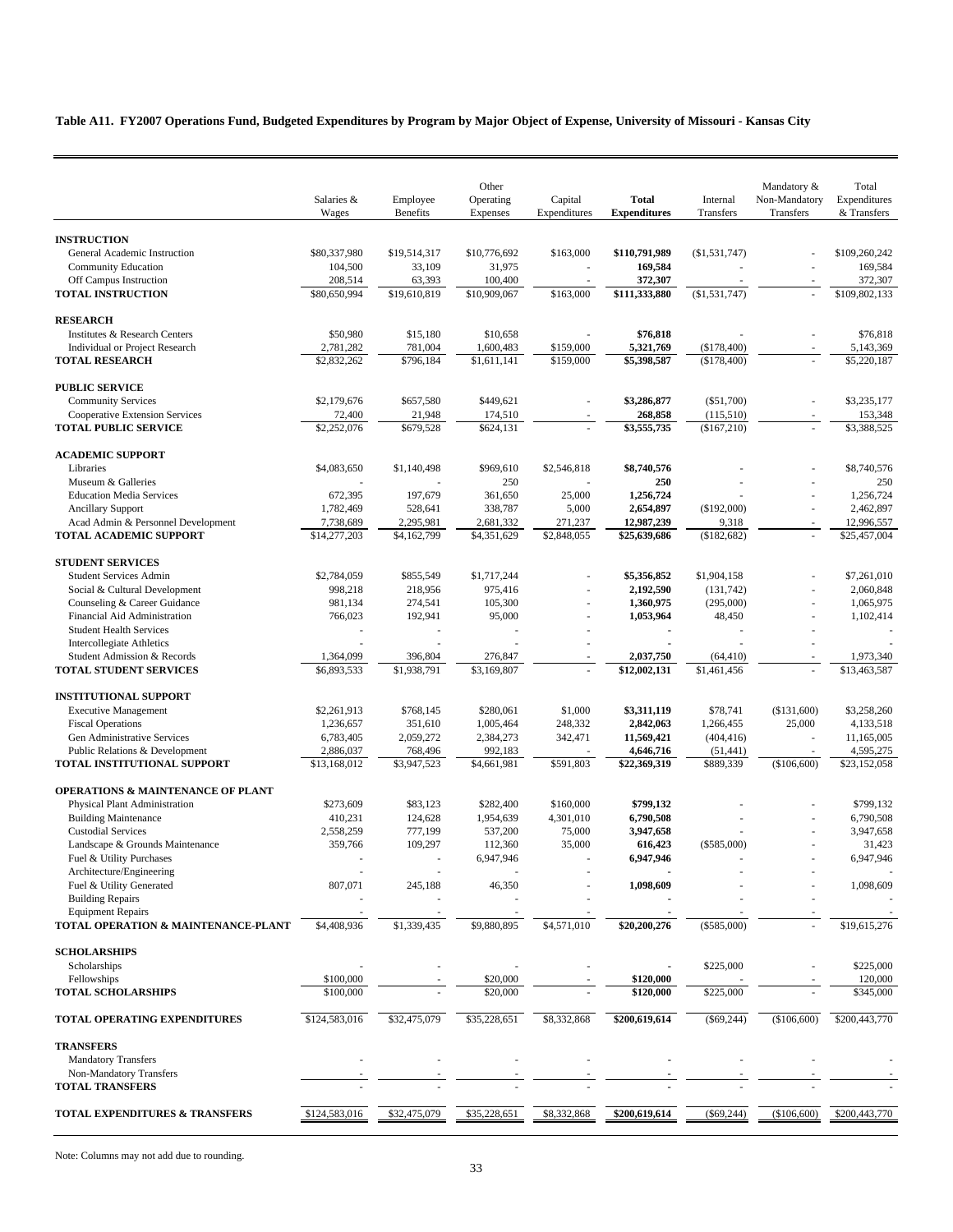# **Table A12. FY2007 Operations Fund, Budgeted Expenditures by Program by Major Object of Expense, University of Missouri - Rolla**

|                                                              |                      |                     | Other               |              |                      |                 | Mandatory &   | Total                  |  |
|--------------------------------------------------------------|----------------------|---------------------|---------------------|--------------|----------------------|-----------------|---------------|------------------------|--|
|                                                              | Salaries &           | Employee            | Operating           | Capital      | <b>Total</b>         | Internal        | Non-Mandatory | Expenditures           |  |
|                                                              | Wages                | Benefits            | Expenses            | Expenditures | <b>Expenditures</b>  | Transfers       | Transfers     | & Transfers            |  |
| <b>INSTRUCTION</b>                                           |                      |                     |                     |              |                      |                 |               |                        |  |
| General Academic Instruction                                 | \$33,383,689         | \$9,326,867         | \$4,773,519         | \$596,349    | \$48,080,423         | (\$1,135,000)   |               | \$46,945,423           |  |
| <b>Community Education</b>                                   | 1,388                | 138                 | 40,863              |              | 42,389               |                 |               | 42,389                 |  |
| Off Campus Instruction                                       |                      |                     | (1,160)             |              | (1,160)              |                 |               | (1,160)                |  |
| <b>TOTAL INSTRUCTION</b>                                     | \$33,385,077         | \$9,327,005         | \$4,813,222         | \$596,349    | \$48,121,652         | (\$1,135,000)   |               | \$46,986,652           |  |
| <b>RESEARCH</b>                                              |                      |                     |                     |              |                      |                 |               |                        |  |
| Institutes & Research Centers                                | \$1,192,804          | \$248,173           | \$377,887           | \$25,000     | \$1,843,864          |                 |               | \$1,843,864            |  |
| <b>Individual or Project Research</b>                        | 1,622,523            | 367,584             | 1,915,742           | 67,000       | 3,972,850            | ( \$783,454)    |               | 3,189,396              |  |
| <b>TOTAL RESEARCH</b>                                        | \$2,815,327          | \$615,757           | \$2,293,629         | \$92,000     | \$5,816,714          | $(*783,454)$    |               | \$5,033,260            |  |
| <b>PUBLIC SERVICE</b>                                        |                      |                     |                     |              |                      |                 |               |                        |  |
| <b>Community Services</b>                                    | \$346,137            | \$105,028           | \$511,146           |              | \$962,311            |                 |               | \$962,311              |  |
| Cooperative Extension Services                               | 98,000               | 25,000              | 104,537             |              | 227,537              | (\$182,685)     |               | 44,852                 |  |
| <b>TOTAL PUBLIC SERVICE</b>                                  | \$444,137            | \$130,028           | \$615,683           |              | \$1,189,848          | (\$182,685)     |               | \$1,007,163            |  |
|                                                              |                      |                     |                     |              |                      |                 |               |                        |  |
| <b>ACADEMIC SUPPORT</b>                                      |                      |                     |                     |              |                      |                 |               |                        |  |
| Libraries<br>Museum & Galleries                              | \$846,943            | \$244,987           | \$363,238           | \$1,063,142  | \$2,518,310          |                 |               | \$2,518,310            |  |
| <b>Education Media Services</b>                              | 298.751              | 88,321              | (265, 400)          | ä,           | 121,672              |                 |               | 121,672                |  |
| <b>Ancillary Support</b>                                     | 253,437              | 69,701              | 127,092             | 11,000       | 461,230              |                 | \$25,000      | 486,230                |  |
| Acad Admin & Personnel Development                           | 2,053,846            | 611,952             | 975,371             |              | 3,641,169            | (\$1,119,874)   |               | 2,521,295              |  |
| <b>TOTAL ACADEMIC SUPPORT</b>                                | \$3,452,977          | \$1,014,961         | \$1,200,301         | \$1,074,142  | \$6,742,381          | (\$1,119,874)   | \$25,000      | \$5,647,507            |  |
|                                                              |                      |                     |                     |              |                      |                 |               |                        |  |
| <b>STUDENT SERVICES</b>                                      |                      |                     |                     |              |                      |                 |               |                        |  |
| <b>Student Services Admin</b>                                | \$1,186,615          | \$352,787           | \$165,393           |              | \$1,704,795          | \$69,200        |               | \$1,773,995            |  |
| Social & Cultural Development                                | 487,122<br>678,575   | 88,619<br>197,959   | 707,292<br>167,018  |              | 1,283,033            | (18, 242)       | \$139,644     | 1,404,435<br>1,044,552 |  |
| Counseling & Career Guidance<br>Financial Aid Administration | 271,344              | 82,434              | 30,409              | \$1,000      | 1,044,552<br>384,187 |                 |               | 384,187                |  |
| <b>Student Health Services</b>                               | 533,000              | 156,700             | 85,300              | ä,           | 775,000              |                 |               | 775,000                |  |
| Intercollegiate Athletics                                    | 707,829              | 212,915             | 305,716             |              | 1,226,460            | 9,245           |               | 1,235,705              |  |
| Student Admission & Records                                  | 1,919,487            | 563,377             | 879,055             |              | 3,361,919            | 100,000         |               | 3,461,919              |  |
| <b>TOTAL STUDENT SERVICES</b>                                | \$5,783,972          | \$1,654,791         | \$2,340,183         | \$1,000      | \$9,779,946          | \$160,203       | \$139,644     | \$10,079,793           |  |
|                                                              |                      |                     |                     |              |                      |                 |               |                        |  |
| <b>INSTITUTIONAL SUPPORT</b><br><b>Executive Management</b>  | \$1,208,360          | \$337,027           | \$399,779           |              | \$1,945,166          | \$846,826       |               | \$2,791,992            |  |
| <b>Fiscal Operations</b>                                     | 1,150,256            | 342,162             | 151,502             |              | 1,643,920            | 541             | ×,            | 1,644,461              |  |
| Gen Administrative Services                                  | 1,691,420            | 493,854             | 691,393             | ä,           | 2,876,667            | (38, 541)       | $\sim$        | 2,838,126              |  |
| Public Relations & Development                               | 1,847,172            | 547,812             | 752,086             | 10,000       | 3,157,070            | (14,580)        |               | 3,142,490              |  |
| TOTAL INSTITUTIONAL SUPPORT                                  | \$5,897,208          | \$1,720,855         | \$1,994,760         | \$10,000     | \$9,622,823          | \$794.246       |               | \$10,417,069           |  |
|                                                              |                      |                     |                     |              |                      |                 |               |                        |  |
| <b>OPERATIONS &amp; MAINTENANCE OF PLANT</b>                 |                      |                     |                     |              | \$289,483            |                 |               | \$289,483              |  |
| Physical Plant Administration<br><b>Building Maintenance</b> | \$195,883<br>914,705 | \$56,973<br>276,904 | \$36,627<br>559,039 | \$60,000     | 1,810,648            |                 |               | 1,810,648              |  |
| <b>Custodial Services</b>                                    | 1,190,177            | 359,699             | 52,009              | 10,000       | 1,611,885            |                 |               | 1,611,885              |  |
| Landscape & Grounds Maintenance                              | 385,739              | 110,664             | 21,593              | 5,000        | 522,996              |                 | $\sim$        | 522,996                |  |
| Fuel & Utility Purchases                                     |                      |                     | 3,886,194           |              | 3,886,194            |                 |               | 3,886,194              |  |
| Architecture/Engineering                                     | 104,793              | 31,836              | 18,314              |              | 154,943              |                 |               | 154,943                |  |
| Fuel & Utility Generated                                     | 808,462              | 241,916             | 145,255             | 31,500       | 1,227,133            |                 |               | 1,227,133              |  |
| <b>Building Repairs</b>                                      | 95,687               | 29,070              | 393,567             | 1,734,245    | 2,252,569            |                 |               | 2,252,569              |  |
| <b>Equipment Repairs</b>                                     |                      |                     |                     |              |                      |                 |               |                        |  |
| TOTAL OPERATION & MAINTENANCE-PLANT                          | \$3,695,446          | \$1,107,062         | \$5,112,598         | \$1,840,745  | \$11,755,851         |                 |               | \$11,755,851           |  |
| <b>SCHOLARSHIPS</b>                                          |                      |                     |                     |              |                      |                 |               |                        |  |
| Scholarships                                                 |                      |                     | \$20,616            |              | \$20,616             | \$75,000        |               | \$95,616               |  |
| Fellowships                                                  |                      |                     | 1,000               |              | 1,000                |                 |               | 1,000                  |  |
| <b>TOTAL SCHOLARSHIPS</b>                                    |                      |                     | \$21,616            |              | \$21,616             | \$75,000        |               | \$96,616               |  |
| TOTAL OPERATING EXPENDITURES                                 | \$55,474,144         | \$15,570,459        | \$18,391,991        | \$3,614,236  | \$93,050,831         | $(\$2,191,564)$ | \$164,644     | \$91,023,911           |  |
| <b>TRANSFERS</b>                                             |                      |                     |                     |              |                      |                 |               |                        |  |
| <b>Mandatory Transfers</b>                                   |                      |                     |                     |              |                      |                 |               |                        |  |
| Non-Mandatory Transfers                                      |                      |                     |                     |              |                      |                 |               |                        |  |
| <b>TOTAL TRANSFERS</b>                                       |                      |                     |                     |              |                      |                 |               |                        |  |
| <b>TOTAL EXPENDITURES &amp; TRANSFERS</b>                    | \$55,474,144         | \$15,570,459        | \$18,391,991        | \$3,614,236  | \$93,050,831         | $(\$2,191,564)$ | \$164,644     | \$91,023,911           |  |
|                                                              |                      |                     |                     |              |                      |                 |               |                        |  |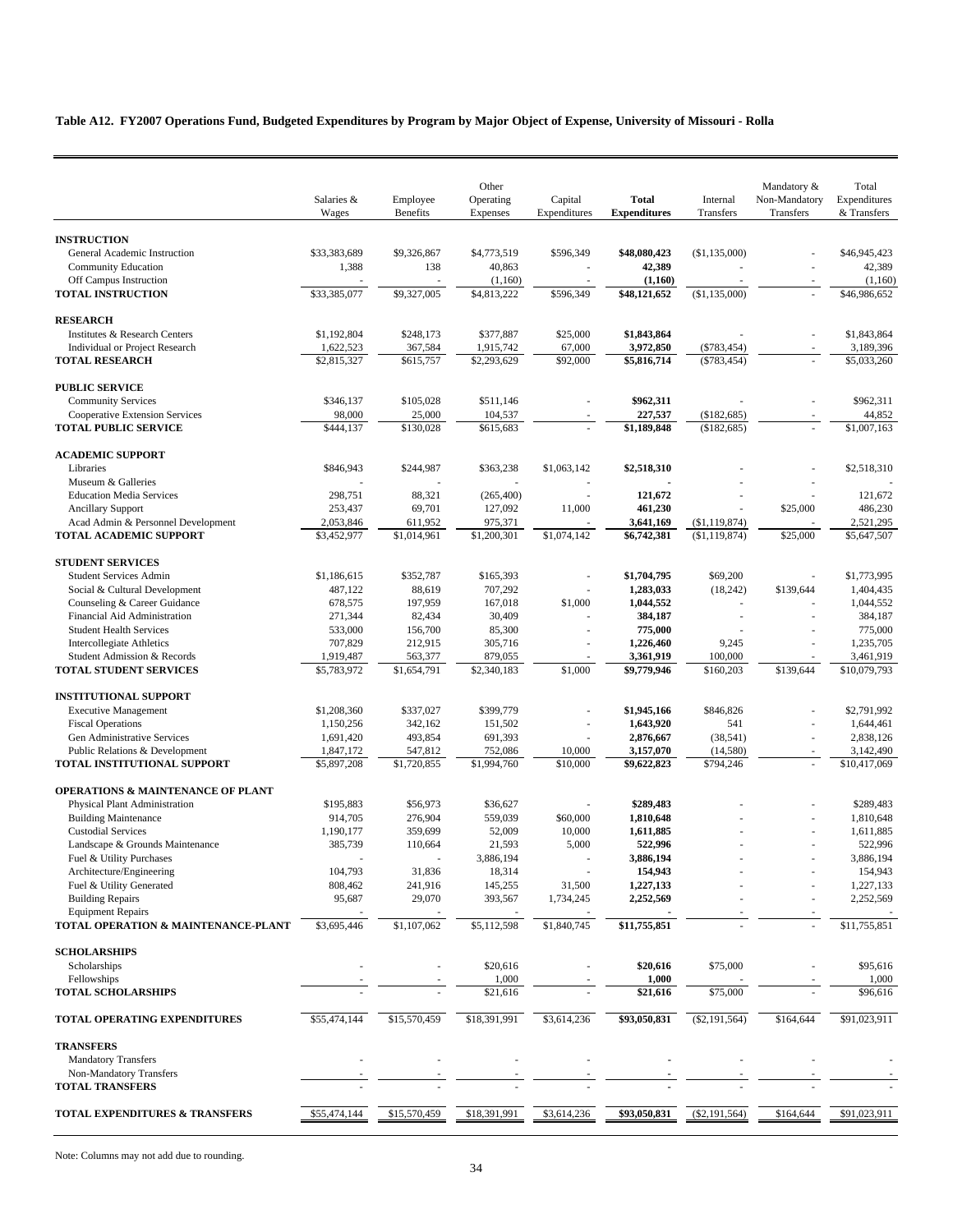**Table A13. FY2007 Operations Fund, Budgeted Expenditures by Program by Major Object of Expense, University of Missouri - St. Louis**

|                                                              | Salaries &               | Employee          | Other<br>Operating       | Capital      | <b>Total</b>         | Internal                | Mandatory &<br>Non-Mandatory | Total<br>Expenditures     |
|--------------------------------------------------------------|--------------------------|-------------------|--------------------------|--------------|----------------------|-------------------------|------------------------------|---------------------------|
|                                                              | Wages                    | <b>Benefits</b>   | Expenses                 | Expenditures | <b>Expenditures</b>  | Transfers               | Transfers                    | & Transfers               |
|                                                              |                          |                   |                          |              |                      |                         |                              |                           |
| <b>INSTRUCTION</b><br>General Academic Instruction           | \$43,704,293             | \$11,760,975      | \$7,683,320              | \$324,502    | \$63,473,090         | \$1,301,824             |                              | \$64,774,914              |
| <b>Community Education</b>                                   | 10,000                   | 2,000             | 40,000                   |              | 52,000               |                         |                              | 52,000                    |
| Off Campus Instruction                                       | 486,966                  | 123,072           | 224,334                  |              | 834,372              |                         |                              | 834,372                   |
| <b>TOTAL INSTRUCTION</b>                                     | \$44,201,259             | \$11,886,047      | \$7,947,654              | \$324,502    | \$64,359,462         | \$1,301,824             |                              | \$65,661,286              |
| <b>RESEARCH</b>                                              |                          |                   |                          |              |                      |                         |                              |                           |
| Institutes & Research Centers                                | \$653,808                | \$173,470         | \$136,050                | \$15,000     | \$978,328            |                         |                              | \$978,328                 |
| Individual or Project Research                               | 1,093,747                | 288,167           | 1,514,698                | 188,500      | 3,085,112            | $(\$207,020)$           |                              | 2,878,092                 |
| <b>TOTAL RESEARCH</b>                                        | \$1,747,555              | \$461,637         | \$1,650,748              | \$203,500    | \$4,063,440          | $(\$207,020)$           |                              | \$3,856,420               |
| <b>PUBLIC SERVICE</b>                                        |                          |                   |                          |              |                      |                         |                              |                           |
| <b>Community Services</b>                                    | \$2,434,431              | \$680,493         | \$497,193                |              | \$3,612,117          | $(\$275,485)$           |                              | \$3,336,632               |
| Cooperative Extension Services                               | 182,850                  | 46,363            | 40,538                   |              | 269,751              | (266,990)               |                              | 2,761                     |
| <b>TOTAL PUBLIC SERVICE</b>                                  | \$2,617,281              | \$726,856         | \$537,731                |              | \$3,881,868          | $(\$542,475)$           |                              | \$3,339,393               |
| <b>ACADEMIC SUPPORT</b>                                      |                          |                   |                          |              |                      |                         |                              |                           |
| Libraries                                                    | \$2,033,389              | \$581,895         | \$187,002                | \$1,900,000  | \$4,702,286          |                         |                              | \$4,702,286               |
| Museum & Galleries                                           | 57,219                   | 14,807            | 25,400                   |              | 97,426               |                         |                              | 97,426                    |
| <b>Education Media Services</b>                              | 856,770                  | 260,829           | 113,023                  | 10,000       | 1,240,622            | $(\$68,410)$            |                              | 1,172,212                 |
| <b>Ancillary Support</b>                                     | 2,409,310                | 716,014           | 2,019,034                | 231,000      | 5,375,358            | (596, 898)              | $\sim$                       | 4,778,460                 |
| Acad Admin & Personnel Development                           | 5,645,657                | 1,622,158         | 1,834,605                |              | 9,102,420            | (95, 262)               |                              | 9,007,158                 |
| <b>TOTAL ACADEMIC SUPPORT</b>                                | \$11,002,345             | \$3,195,703       | \$4,179,064              | \$2,141,000  | \$20,518,112         | ( \$760, 570)           |                              | \$19,757,542              |
| <b>STUDENT SERVICES</b>                                      |                          |                   |                          |              |                      |                         |                              |                           |
| <b>Student Services Admin</b>                                | \$773,116                | \$238,150         | \$220,860                |              | \$1,232,126          |                         |                              | \$1,232,126               |
| Social & Cultural Development                                | 261,546                  | 74,935            | 2,098,553                |              | 2,435,034            | (\$23,558)              |                              | 2.411.476                 |
| Counseling & Career Guidance                                 | 535,000                  | 158,200           | 150,400                  |              | 843,600              |                         |                              | 843,600                   |
| Financial Aid Administration                                 | 647,500                  | 116,500           | 1,000                    |              | 765,000              |                         |                              | 765,000                   |
| <b>Student Health Services</b>                               | 1,500                    | 500               | 20,000                   |              | 22,000               |                         |                              | 22,000                    |
| Intercollegiate Athletics                                    | 89,000                   | 26,254            |                          |              | 115,254              |                         |                              | 115,254                   |
| Student Admission & Records                                  | 1,819,741                | 507,102           | 496,169                  |              | 2,823,012            | (25,001)                |                              | 2,798,011                 |
| <b>TOTAL STUDENT SERVICES</b>                                | \$4,127,403              | \$1,121,641       | \$2,986,982              |              | \$8,236,026          | $(*48,559)$             |                              | \$8,187,467               |
| <b>INSTITUTIONAL SUPPORT</b>                                 |                          |                   |                          |              |                      |                         |                              |                           |
| <b>Executive Management</b>                                  | \$1,623,383              | \$493,183         | \$166,364                |              | \$2,282,930          |                         |                              | \$2,282,930               |
| <b>Fiscal Operations</b>                                     | 688,562                  | 208,614           | 1,537,954                |              | 2,435,130            | $(\$72,712)$            |                              | 2,362,418                 |
| Gen Administrative Services                                  | 2,259,933                | 671,351           | 523,657                  | \$100,000    | 3,554,941            | (81,313)                | \$54,312                     | 3,527,940                 |
| Public Relations & Development                               | 2,879,262<br>\$7,451,140 | 842,623           | 1,222,364<br>\$3,450,339 |              | 4,944,249            | 838,000                 |                              | 5,782,249<br>\$13,955,537 |
| TOTAL INSTITUTIONAL SUPPORT                                  |                          | \$2,215,771       |                          | \$100,000    | \$13,217,250         | \$683,975               | \$54,312                     |                           |
| <b>OPERATIONS &amp; MAINTENANCE OF PLANT</b>                 |                          |                   |                          |              |                      |                         |                              |                           |
| Physical Plant Administration                                | \$174,663                | \$50,271          | \$30,566                 |              | \$255,500            |                         |                              | \$255,500                 |
| <b>Building Maintenance</b>                                  | 206,542                  | 62,747            | 2,097,245                |              | 2,366,534            | \$372,117<br>(272, 548) | \$100,000                    | 2,838,651<br>2,184,131    |
| <b>Custodial Services</b><br>Landscape & Grounds Maintenance | 1,785,651<br>244,835     | 515,508<br>72,449 | 155,520<br>199,805       |              | 2,456,679<br>517,089 | 9,188                   |                              | 526,277                   |
| Fuel & Utility Purchases                                     |                          |                   | 3,301,517                |              | 3,301,517            |                         |                              | 3,301,517                 |
| Architecture/Engineering                                     |                          |                   |                          |              |                      |                         |                              |                           |
| Fuel & Utility Generated                                     |                          |                   |                          |              |                      |                         |                              |                           |
| <b>Building Repairs</b>                                      | 1,285,253                | 390,460           | 129,249                  |              | 1,804,962            | (102, 862)              |                              | 1,702,100                 |
| <b>Equipment Repairs</b>                                     |                          |                   |                          |              |                      |                         |                              |                           |
| TOTAL OPERATION & MAINTENANCE-PLANT                          | \$3,696,944              | \$1,091,435       | \$5,913,902              |              | \$10,702,281         | \$5,895                 | \$100,000                    | \$10,808,176              |
| <b>SCHOLARSHIPS</b>                                          |                          |                   |                          |              |                      |                         |                              |                           |
| Scholarships                                                 |                          |                   |                          |              |                      | \$214,649               |                              | \$214,649                 |
| Fellowships                                                  |                          |                   | 9,999                    |              | 9,999                |                         |                              | 9,999                     |
| <b>TOTAL SCHOLARSHIPS</b>                                    |                          |                   | \$9,999                  |              | \$9,999              | \$214,649               |                              | \$224,648                 |
| TOTAL OPERATING EXPENDITURES                                 | \$74,843,927             | \$20,699,090      | \$26,676,419             | \$2,769,002  | \$124,988,438        | \$647,719               | \$154,312                    | \$125,790,469             |
| <b>TRANSFERS</b>                                             |                          |                   |                          |              |                      |                         |                              |                           |
| <b>Mandatory Transfers</b>                                   |                          |                   |                          |              |                      |                         |                              |                           |
| Non-Mandatory Transfers<br><b>TOTAL TRANSFERS</b>            |                          |                   |                          |              |                      |                         |                              |                           |
|                                                              |                          |                   |                          |              |                      |                         |                              |                           |
| <b>TOTAL EXPENDITURES &amp; TRANSFERS</b>                    | \$74,843,927             | \$20,699,090      | \$26,676,419             | \$2,769,002  | \$124,988,438        | \$647,719               | \$154,312                    | \$125,790,469             |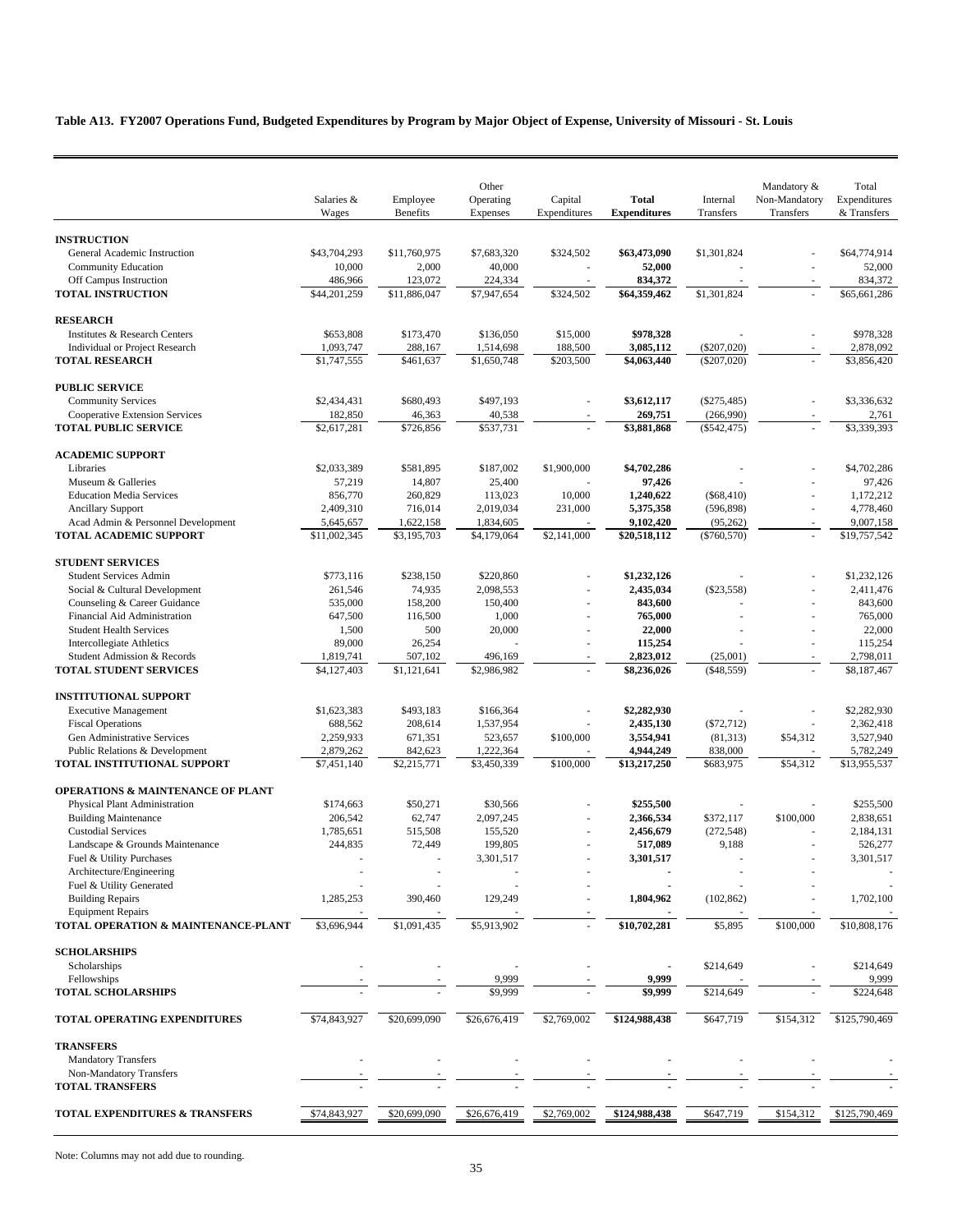**Table A14. FY2007 Operations Fund, Budgeted Expenditures by Program by Major Object of Expense, University of Missouri - System Administration**

|                                                             | Salaries &               | Employee               | Other<br>Operating     | Capital      | <b>Total</b>             | Internal                   | Mandatory &<br>Non-Mandatory | Total<br>Expenditures  |
|-------------------------------------------------------------|--------------------------|------------------------|------------------------|--------------|--------------------------|----------------------------|------------------------------|------------------------|
|                                                             | Wages                    | <b>Benefits</b>        | Expenses               | Expenditures | <b>Expenditures</b>      | Transfers                  | Transfers                    | & Transfers            |
|                                                             |                          |                        |                        |              |                          |                            |                              |                        |
| <b>INSTRUCTION</b><br>General Academic Instruction          |                          |                        |                        |              |                          |                            |                              |                        |
| <b>Community Education</b>                                  |                          |                        |                        |              |                          |                            |                              |                        |
| Off Campus Instruction                                      |                          |                        |                        |              |                          |                            |                              |                        |
| <b>TOTAL INSTRUCTION</b>                                    |                          |                        |                        |              |                          |                            |                              |                        |
|                                                             |                          |                        |                        |              |                          |                            |                              |                        |
| <b>RESEARCH</b><br>Institutes & Research Centers            |                          |                        |                        |              |                          |                            |                              |                        |
| Individual or Project Research                              |                          |                        |                        |              |                          |                            |                              |                        |
| <b>TOTAL RESEARCH</b>                                       |                          |                        |                        |              |                          |                            |                              |                        |
|                                                             |                          |                        |                        |              |                          |                            |                              |                        |
| <b>PUBLIC SERVICE</b>                                       |                          |                        |                        |              |                          |                            |                              |                        |
| <b>Community Services</b><br>Cooperative Extension Services | \$5,760,008              | \$1,735,460            | \$3,811,545            | \$18,373     | \$11,325,386             | \$19,000                   |                              | \$11,344,386           |
| <b>TOTAL PUBLIC SERVICE</b>                                 | \$5,760,008              | \$1,735,460            | \$3,811,545            | \$18,373     | \$11,325,386             | \$19,000                   |                              | \$11,344,386           |
|                                                             |                          |                        |                        |              |                          |                            |                              |                        |
| <b>ACADEMIC SUPPORT</b>                                     |                          |                        |                        |              |                          |                            |                              |                        |
| Libraries                                                   | \$1,101,517              | \$351,894              | \$3,869,097            | \$63,990     | \$5,386,498              | (\$19,000)                 |                              | \$5,367,498            |
| Museum & Galleries                                          |                          |                        |                        |              |                          |                            |                              |                        |
| <b>Education Media Services</b><br><b>Ancillary Support</b> | \$494,445<br>956,465     | \$160,129<br>276,076   | \$1,903,218<br>349,729 | \$20,000     | \$2,577,792<br>1,582,270 | $(\$208,485)$              | \$118,333                    | 2,577,792<br>1,492,118 |
| Acad Admin & Personnel Development                          | 1,510,117                | 452,841                | 1,861,186              |              | 3,824,144                | (1,782,591)                | 325,000                      | 2,366,553              |
| <b>TOTAL ACADEMIC SUPPORT</b>                               | \$4,062,544              | \$1,240,940            | \$7,983,230            | \$83,990     | \$13,370,704             | (\$2,010,076)              | \$443,333                    | \$11,803,961           |
|                                                             |                          |                        |                        |              |                          |                            |                              |                        |
| <b>STUDENT SERVICES</b>                                     |                          |                        |                        |              |                          |                            |                              |                        |
| <b>Student Services Admin</b>                               | \$1,107,883              | \$332,365              | \$838,591              |              | \$2,278,839              | (S1, 724, 007)             |                              | \$554,832              |
| Social & Cultural Development                               |                          |                        |                        |              |                          |                            |                              |                        |
| Counseling & Career Guidance                                |                          |                        |                        |              |                          |                            |                              |                        |
| Financial Aid Administration                                |                          |                        |                        |              |                          |                            |                              |                        |
| <b>Student Health Services</b>                              |                          |                        |                        |              |                          |                            |                              |                        |
| Intercollegiate Athletics<br>Student Admission & Records    |                          |                        | 8,000                  |              | 8,000                    |                            |                              | 8,000                  |
| <b>TOTAL STUDENT SERVICES</b>                               | \$1,107,883              | \$332,365              | \$846,591              |              | \$2,286,839              | (\$1,724,007)              |                              | \$562,832              |
|                                                             |                          |                        |                        |              |                          |                            |                              |                        |
| <b>INSTITUTIONAL SUPPORT</b>                                |                          |                        |                        |              |                          |                            |                              | \$4,955,641            |
| <b>Executive Management</b><br><b>Fiscal Operations</b>     | \$3,902,704<br>2,525,896 | \$1,119,325<br>759,899 | \$583,462<br>143,797   |              | \$5,605,491<br>3,429,592 | ( \$649, 850)<br>(467,764) |                              | 2,961,828              |
| Gen Administrative Services                                 | 6,050,559                | 1,789,299              | 1,419,888              | \$240,000    | 9,499,746                | (931, 930)                 | \$266,800                    | 8,834,616              |
| Public Relations & Development                              | 1,494,374                | 445,852                | 1,156,690              | 20,000       | 3,116,916                | (318, 287)                 |                              | 2,798,629              |
| TOTAL INSTITUTIONAL SUPPORT                                 | \$13,973,533             | \$4,114,375            | \$3,303,837            | \$260,000    | \$21,651,745             | (S2, 367, 831)             | \$266,800                    | \$19,550,714           |
|                                                             |                          |                        |                        |              |                          |                            |                              |                        |
| <b>OPERATIONS &amp; MAINTENANCE OF PLANT</b>                |                          |                        |                        |              |                          |                            |                              |                        |
| Physical Plant Administration                               | \$546,645                | \$161,376              | (\$52,861)             |              | \$655,160                |                            |                              | \$655,160              |
| <b>Building Maintenance</b><br><b>Custodial Services</b>    |                          |                        | 440,000                |              | 440,000                  |                            |                              | 440,000                |
| Landscape & Grounds Maintenance                             |                          |                        |                        |              |                          |                            |                              |                        |
| Fuel & Utility Purchases                                    |                          |                        |                        |              |                          |                            |                              |                        |
| Architecture/Engineering                                    |                          |                        |                        |              |                          |                            |                              |                        |
| Fuel & Utility Generated                                    |                          |                        |                        |              |                          |                            |                              |                        |
| <b>Building Repairs</b>                                     |                          |                        |                        |              |                          |                            |                              |                        |
| <b>Equipment Repairs</b>                                    |                          |                        |                        |              |                          |                            |                              |                        |
| TOTAL OPERATION & MAINTENANCE-PLANT                         | \$546,645                | \$161,376              | \$387,139              |              | \$1,095,160              |                            |                              | \$1,095,160            |
| <b>SCHOLARSHIPS</b>                                         |                          |                        |                        |              |                          |                            |                              |                        |
| Scholarships                                                |                          |                        | \$5,000                |              | \$5,000                  | (\$5,000)                  |                              |                        |
| Fellowships                                                 |                          |                        |                        |              |                          |                            |                              |                        |
| <b>TOTAL SCHOLARSHIPS</b>                                   |                          |                        | \$5,000                |              | \$5,000                  | (\$5,000)                  |                              |                        |
| <b>TOTAL OPERATING EXPENDITURES</b>                         | \$25,450,613             | \$7,584,516            | \$16,337,341           | \$362,363    | \$49,734,834             | $(\$6,087,914)$            | \$710,133                    | \$44,357,053           |
| <b>TRANSFERS</b>                                            |                          |                        |                        |              |                          |                            |                              |                        |
| <b>Mandatory Transfers</b>                                  |                          |                        |                        |              |                          |                            |                              |                        |
| Non-Mandatory Transfers                                     |                          |                        |                        |              |                          |                            | \$88,362                     | \$88,362               |
| <b>TOTAL TRANSFERS</b>                                      |                          |                        |                        |              |                          |                            | \$88,362                     | \$88,362               |
| <b>TOTAL EXPENDITURES &amp; TRANSFERS</b>                   | \$25,450,613             | \$7,584,516            | \$16,337,341           | \$362,363    | \$49,734,834             | $(\$6,087,914)$            | \$798,495                    | \$44,445,415           |
|                                                             |                          |                        |                        |              |                          |                            |                              |                        |